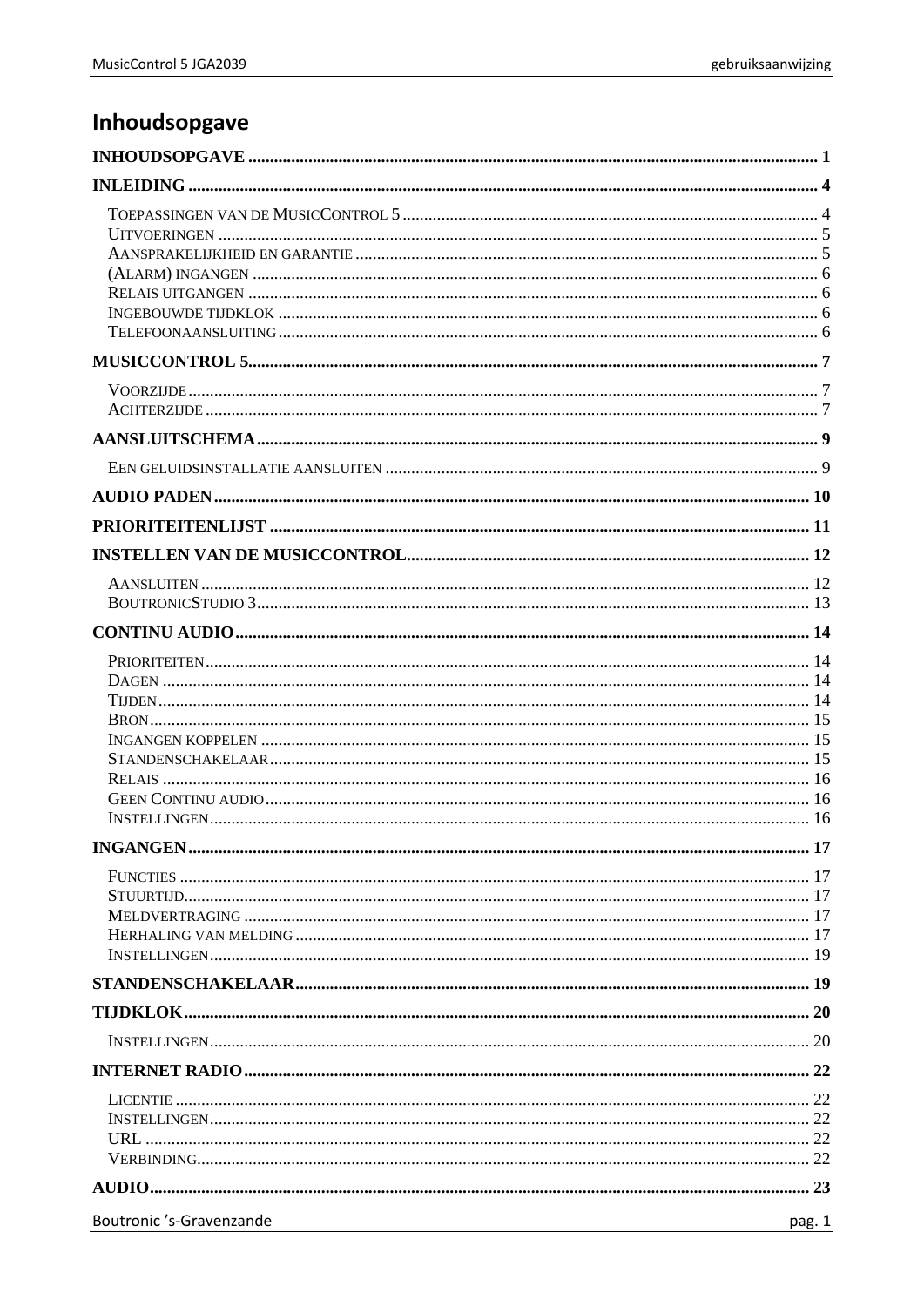| Boutronic 's-Gravenzande | pag. 2 |
|--------------------------|--------|
|                          |        |
|                          |        |
|                          |        |
|                          |        |
|                          |        |
|                          |        |
|                          |        |
|                          |        |
|                          |        |
|                          |        |
|                          |        |
|                          |        |
|                          |        |
|                          |        |
|                          |        |
|                          |        |
|                          |        |
|                          |        |
|                          |        |
|                          |        |
|                          |        |
|                          |        |
|                          |        |
|                          |        |
|                          |        |
|                          |        |
|                          |        |
|                          |        |
|                          |        |
|                          |        |
|                          |        |
|                          |        |
|                          |        |
|                          |        |
|                          |        |
|                          |        |
|                          |        |
|                          |        |
|                          |        |
|                          |        |
|                          |        |
|                          |        |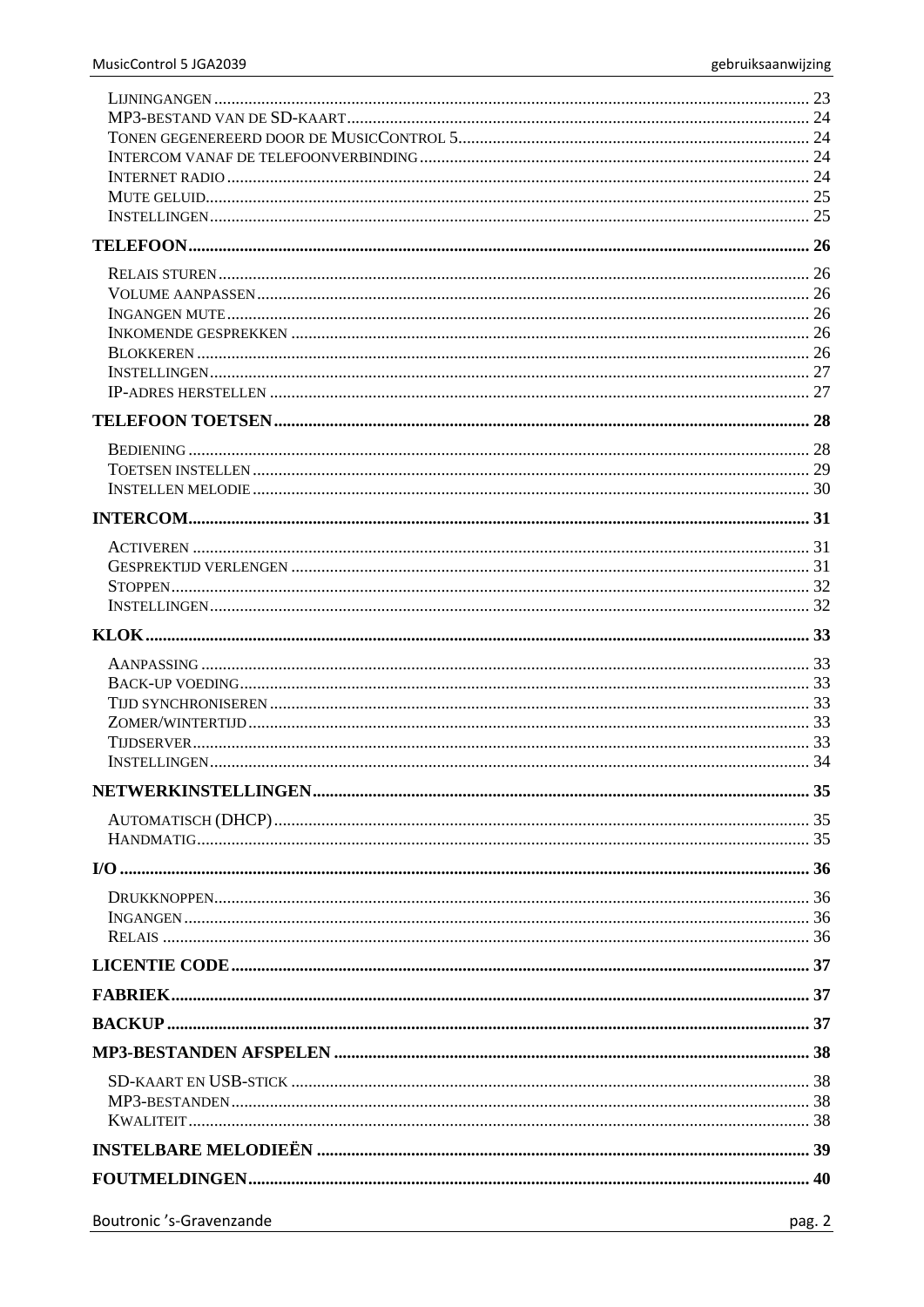

Aan deze gebruiksaanwijzing kunnen geen rechten worden ontleend. Boutronic streeft ernaar zijn producten steeds verder te verbeteren. Zowel de specificaties van de MusicControl 5 als de gegevens in de gebruiksaanwijzing kunnen daardoor zonder kennisgeving vooraf aan verandering onderhevig zijn.

Handleiding: MSC5678912022 - v5.0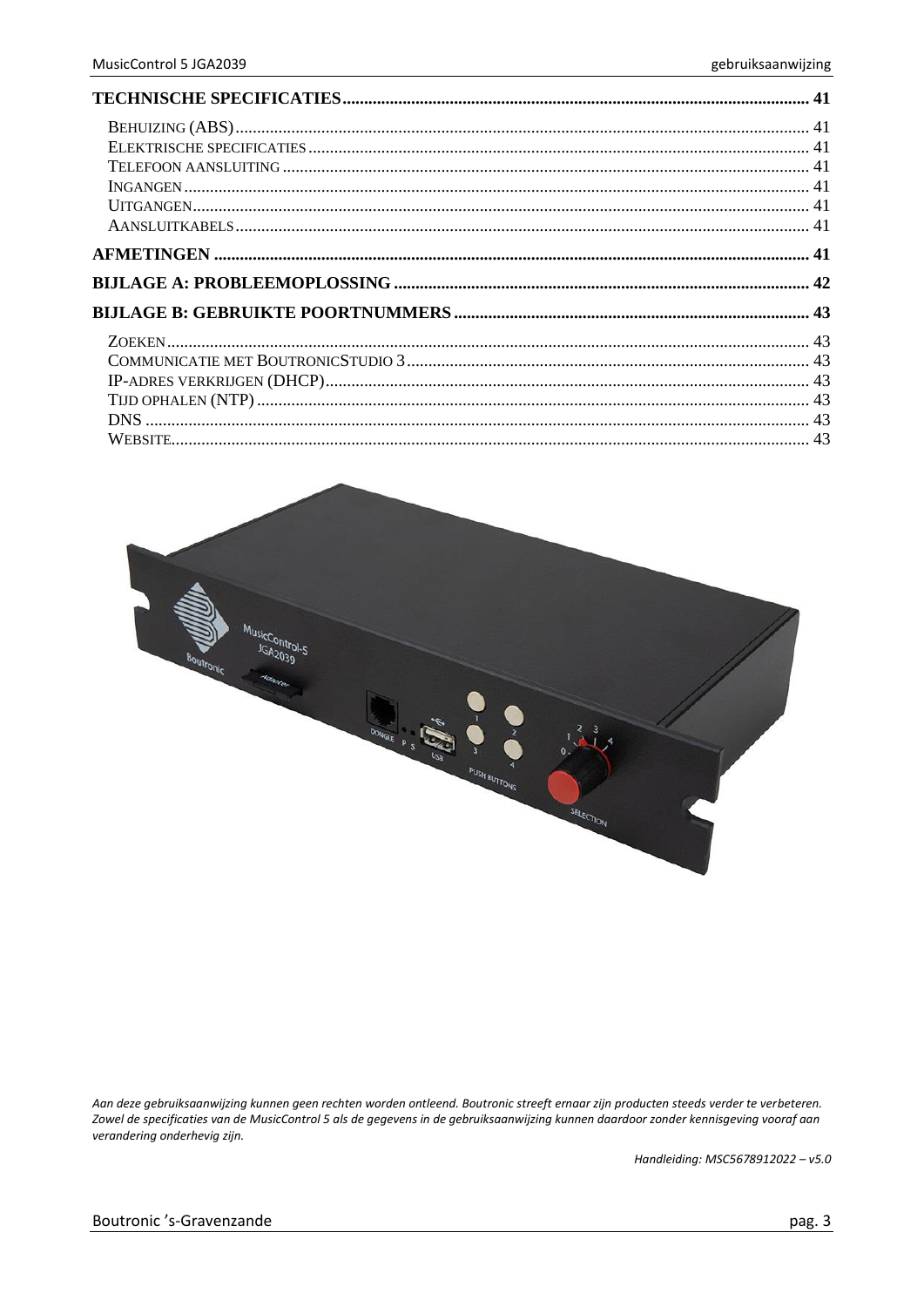# <span id="page-3-0"></span>**Inleiding**



Allereerst van harte gefeliciteerd met de aanschaf van uw MusicControl 5. In het vervolg kunt u melodieën, attentiesignalen en MP3 audio laten klinken door uw hele bedrijf via de geluidsinstallatie.

De MusicControl 5 maakt het mogelijk om uw deurbel of een (brand) alarm via uw geluidsinstallatie te laten klinken, met de ingebouwde tijdklok kunt u aangeven dat een pauze begonnen is of geëindigd. Ook kunt u met de MusicControl 5 MP3-bestanden afspelen vanaf de USB-stick of micro SD-kaart die in de MusicControl 5 geplaatst is, hierdoor kunt u bijvoorbeeld gesproken berichten laten afspelen op een door u ingestelde tijd. Ook is het mogelijk internetradiostations te beluisteren die een MP3-stream hebben, hiervoor dient u wel een licentie te hebben.

U bedient de MusicControl 5 met de BoutronicStudio 3 (ethernet of USB dongle of met uw telefoon (telefoonlijn). Tevens biedt de MusicControl 5 de mogelijkheid om met uw telefoon of aangesloten microfoon te kunnen roepen via de geluidsinstallatie.

De twee ingangen kunnen ingesteld worden als microfooningang of lijningang. De 2 uitgangen zijn lijnuitgangen.

### <span id="page-3-1"></span>*Toepassingen van de MusicControl 5*

U kunt de MusicControl 5 op verschillende manieren toepassen. Hieronder ziet u een overzicht van de belangrijkste functies van de MusicControl 5:

|   | <b>Tijdklok</b>                                                                                   |
|---|---------------------------------------------------------------------------------------------------|
|   | Tijdklok via de radio, voor bijvoorbeeld begin en einde van een pauze of schoolbel.               |
|   | Intercom                                                                                          |
|   | Via de telefoon of microfoon omroepen over de geluidsinstallatie.                                 |
|   | (Alarm) melder                                                                                    |
|   | Deurbel, brandalarm, waarschuwingstonen en MP3 via de geluidsinstallatie.                         |
|   | <b>Deuropener</b>                                                                                 |
|   | Via de telefoon uw deur ontgrendelen.                                                             |
|   | Volumeregeling                                                                                    |
|   | Via de telefoon muziek harder en zachter zetten.                                                  |
|   | Telefoonbediening                                                                                 |
|   | Via de telefoon apparaten bedienen.                                                               |
| F | <b>Belsignaal melding</b>                                                                         |
|   | Via de geluidsinstallatie horen dat u gebeld wordt.                                               |
|   | <b>Instellen</b>                                                                                  |
|   | U kunt instellingen wijzigen met de BoutronicStudio 3 op uw Windows PC. Verbinding maakt u        |
|   | via de Ethernet aansluiting of Boutronic USB Dongle.                                              |
|   | Internetradio                                                                                     |
|   | Afspelen internetradio. Keuze uit 10 radiozenders op basis van dag en tijd d.m.v. 16 tijdklokken. |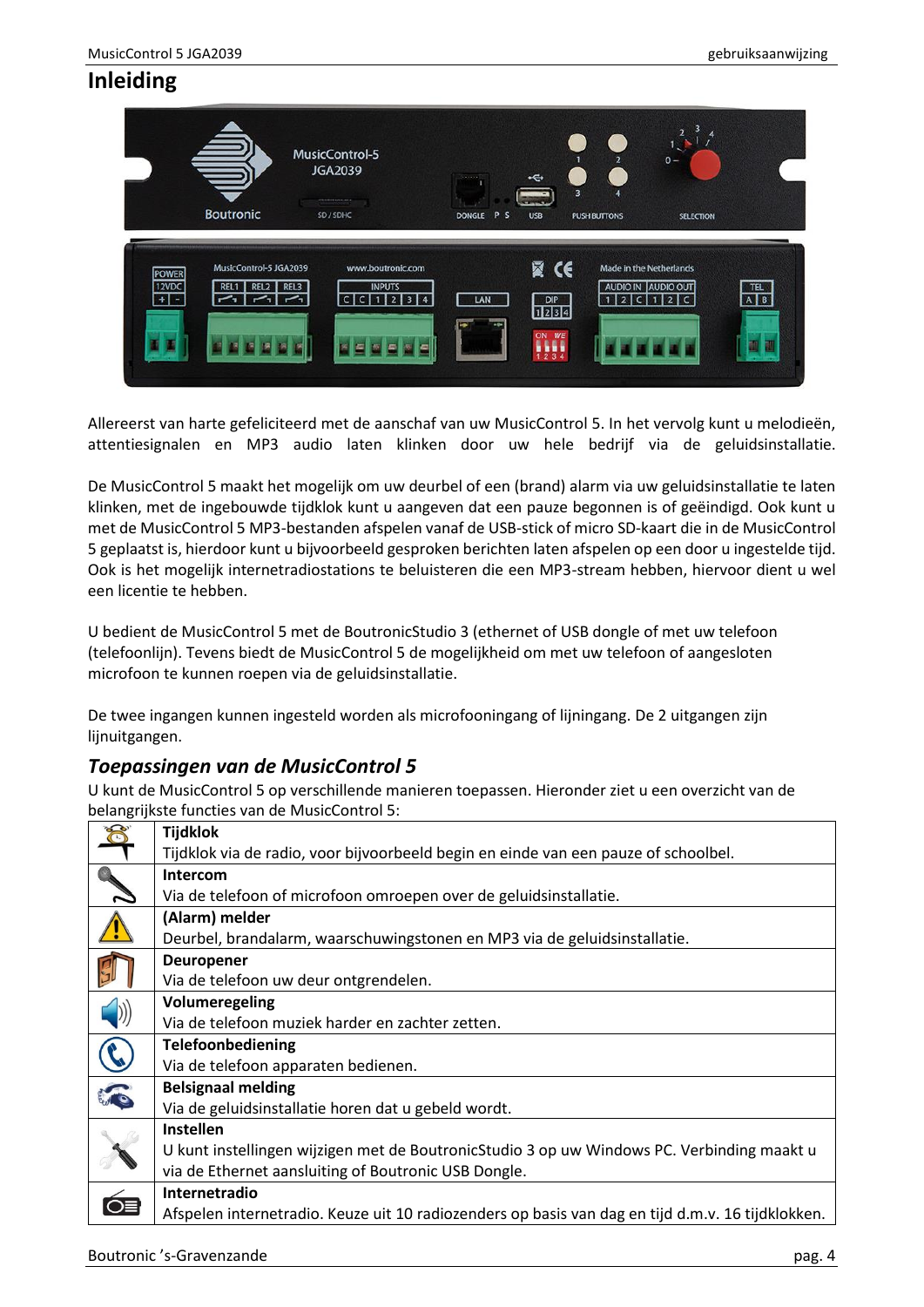#### <span id="page-4-0"></span>*Uitvoeringen*

De MusicControl is in 3 verschillende uitvoeringen verkrijgbaar, hieronder staat een overzicht van de specificaties:

| Onderdeel                     | <b>MusicControl 4</b> | <b>MusicControl 5 LE</b> | <b>MusicControl 5</b> |
|-------------------------------|-----------------------|--------------------------|-----------------------|
| Voeding adapter 12V/500mA     |                       |                          |                       |
| SD kaart voor MP3             |                       |                          |                       |
| Ethernet aansluiting          |                       |                          |                       |
| Instellen met BoutronicStudio |                       |                          |                       |
| Telefoonaansluiting           |                       |                          |                       |
| Internetradio (optioneel)     |                       |                          |                       |
| Aantal relais uitgangen       |                       |                          |                       |
| Aantal digitale ingangen      | 4                     |                          | 4                     |
| Aantal audio ingangen         |                       |                          |                       |
| Aantal audio uitgangen        |                       |                          |                       |
| <b>USB-stick aansluiting</b>  |                       |                          |                       |
| 4 standenschakelaar           |                       |                          |                       |
| 4 drukknoppen                 |                       |                          |                       |
| Wandmontage                   |                       |                          |                       |
| 10" behuizing                 |                       |                          |                       |

### <span id="page-4-1"></span>*Aansprakelijkheid en garantie*

Elke MusicControl 5 wordt door Boutronic vóór verzending gecontroleerd op correcte uitvoering én werking. Daarom hanteert Boutronic een garantietermijn van 1 jaar.

De garantie vervalt indien:

- Het defect veroorzaakt is door grove nalatigheid of door ondeskundige installatie.
- Zonder toestemming van Boutronic reparaties en/of wijzigingen aan de MusicControl 5 zijn uitgevoerd.

Boutronic is op geen enkele wijze aansprakelijk voor schade berokkend als direct of indirect gevolg door het gebruik van de MusicControl 5.

> Handleiding MusicControl 5 Mei 2022 Vanaf softwareversie 5.0a www.boutronic.nl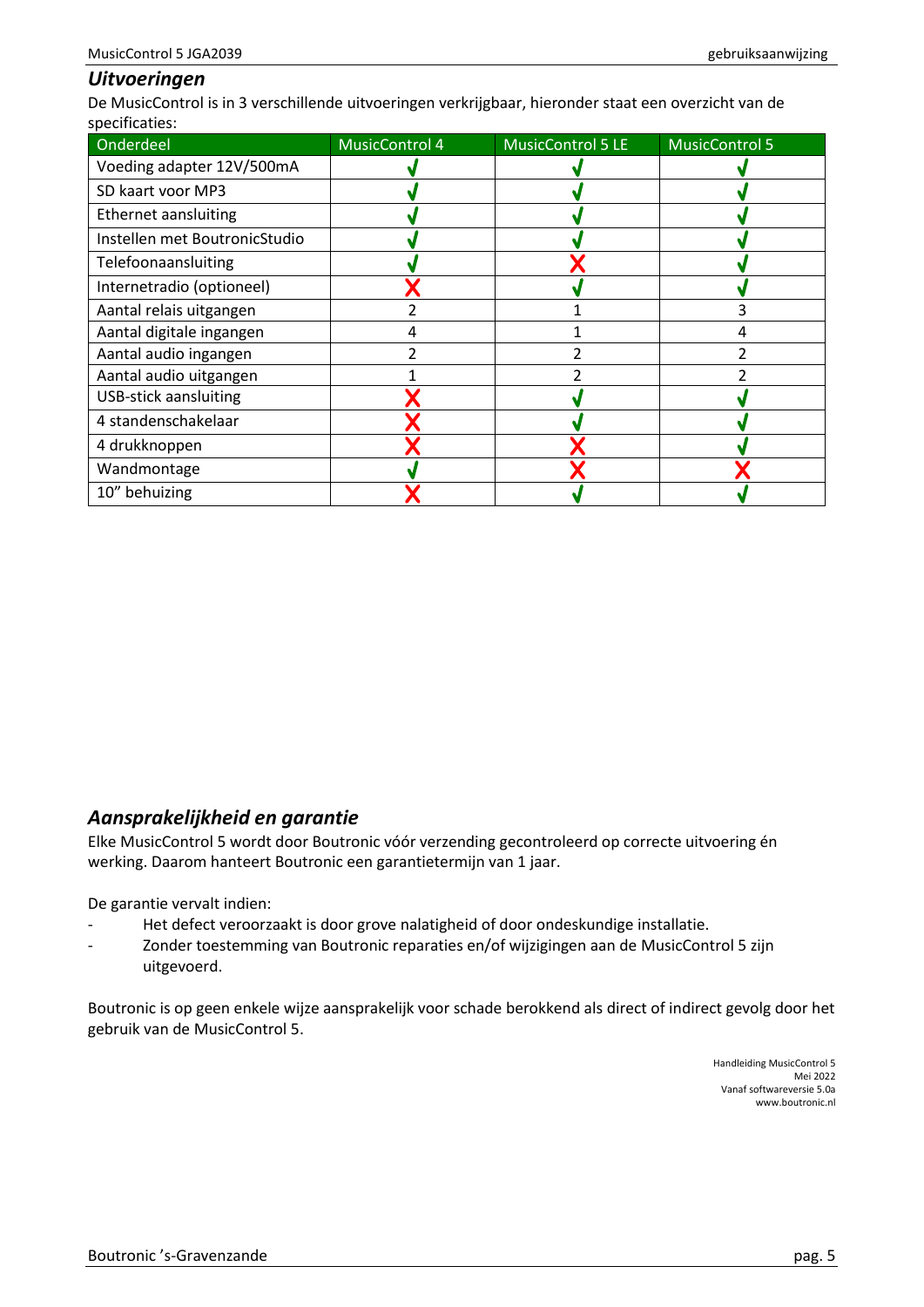#### <span id="page-5-0"></span>*(Alarm) ingangen*

De MusicControl 5 heeft vier universele (alarm) ingangen. Als u een van deze ingangen activeert, dan hoort u een melodie via de geluidsinstallatie. Deze melodie is instelbaar, zodat u de ingangen kunt gebruiken van deurbel tot (brand)alarm.

Als extra opties kunt u bij elke ingang een meldvertraging en/of herhaaltijd instellen. Ook kunt u tegelijkertijd een relais laten schakelen.

#### <span id="page-5-1"></span>*Relais uitgangen*

De MusicControl 5 heeft drie relais uitgangen. Met deze uitgangen kunt u de 'mute' ingang van uw versterker aansturen, een deur ontgrendelen, of een apparaat schakelen (zoals de muziekinstallatie, de alarminstallatie, een koffieapparaat, verlichting of VoIP converter). U kunt een relais uitgang mee laten schakelen met de ingebouwde tijdklok of met een (alarm) ingang.

### <span id="page-5-2"></span>*Ingebouwde tijdklok*

De MusicControl 5 speelt op ingestelde tijden een melodie af via de geluidsinstallatie. U kunt deze tijden instellen via de BoutronicStudio 3. Met de ingebouwde tijdklok kunt u tot 16 tijdgroepen instellen waarbij u per tijdgroep 12 verschillende tijden kunt instellen. De ingebouwde klok past automatisch zomer en wintertijd aan.

## <span id="page-5-3"></span>*Telefoonaansluiting*

U kunt de MusicControl 5 op vrijwel iedere telefooncentrale met een analoge poort aansluiten. Nadat u de MusicControl 5 opbelt met uw telefoon kunt u de volgende (standaard) acties uitvoeren:



De functies achter de toetsen zijn instelbaar.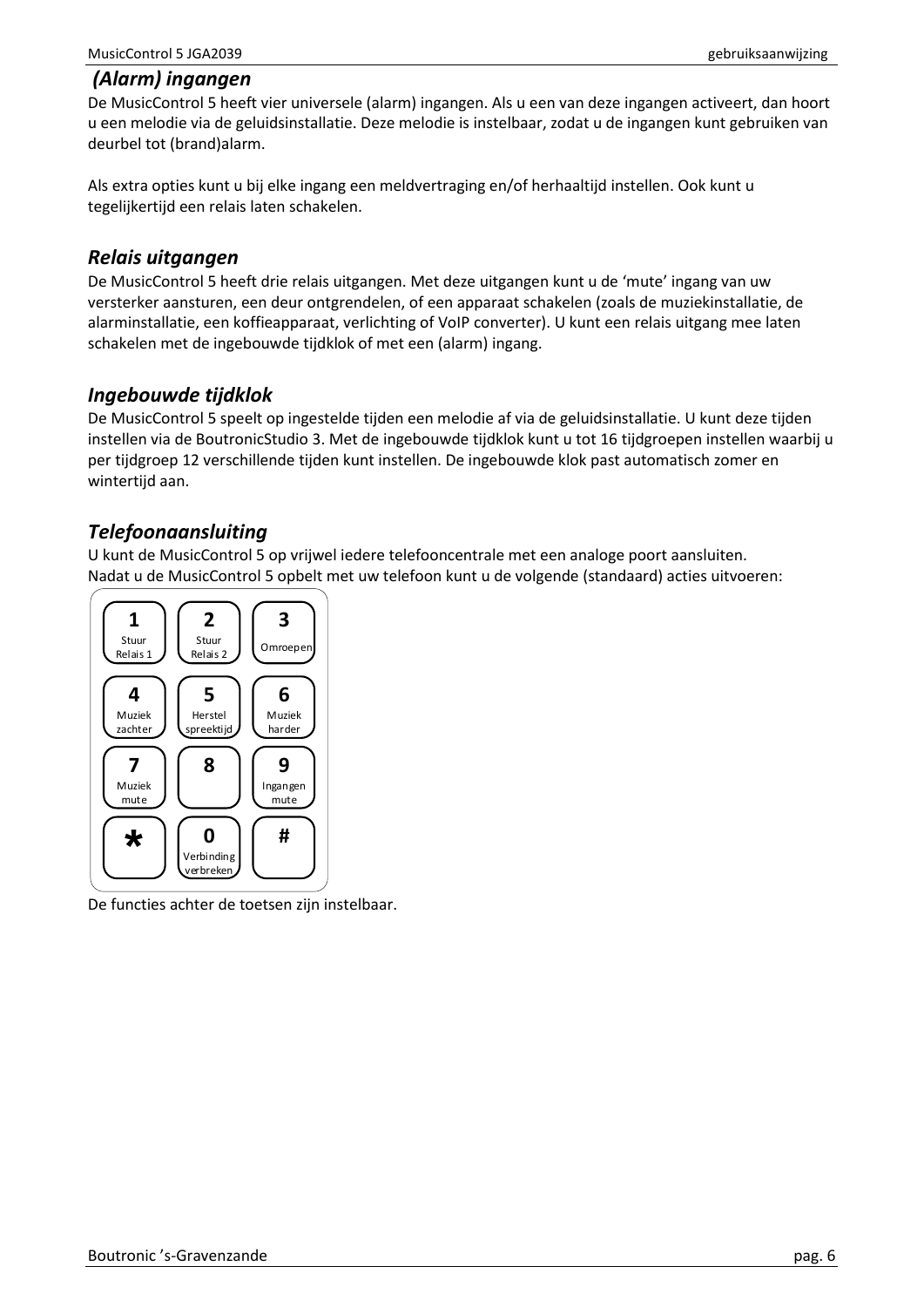# <span id="page-6-0"></span>**MusicControl 5**

## <span id="page-6-1"></span>*Voorzijde*



#### **01. Standenschakelaar**

Deze standenschakelaar heeft maximaal 5 standen. De functies achter de standenschakelaar kunnen met de BoutronicStudio 3 ingesteld worden.

#### **02. 4 drukknoppen**

De functies achter de drukknoppen kunnen met de BoutronicStudio 3 ingesteld worden.

#### **03. USB-aansluiting**

Deze aansluiting heeft momenteel nog geen functie.

#### **04. S LED**

Status LED. Deze groene LED geeft aan dat de voeding is aangesloten.

#### **05. P LED**

Programmeer LED. Deze rode LED brandt als de MusicControl 5 in de firmware updatestand staat. Deze LED wordt ingeschakeld met een externe programmeerkast.

#### **06. Firmware / programmeer aansluiting**

Op deze aansluiting kunt u de Boutronic USB Dongle aansluiten.

#### **07. SD-kaart houder**

Op deze SD-kaart staan de audiobestanden welke afgespeeld kunnen worden via de MP3 functie van de MusicControl 5. Zie voor meer informatie hoofdstuk 'MP3-bestanden afspelen'.

## <span id="page-6-2"></span>*Achterzijde*



#### **08. Telefoonaansluiting**

Sluit, indien gewenst, hier de telefoonlijn op aan. Via de telefoonaansluiting kunt u:

- Omroepen via de geluidsinstallatie.
- Relais uitgangen aan- en uitzetten.
- Muziek harder/zachter zetten of onderdrukken.
- Via uw geluidsinstallatie horen dat u gebeld wordt.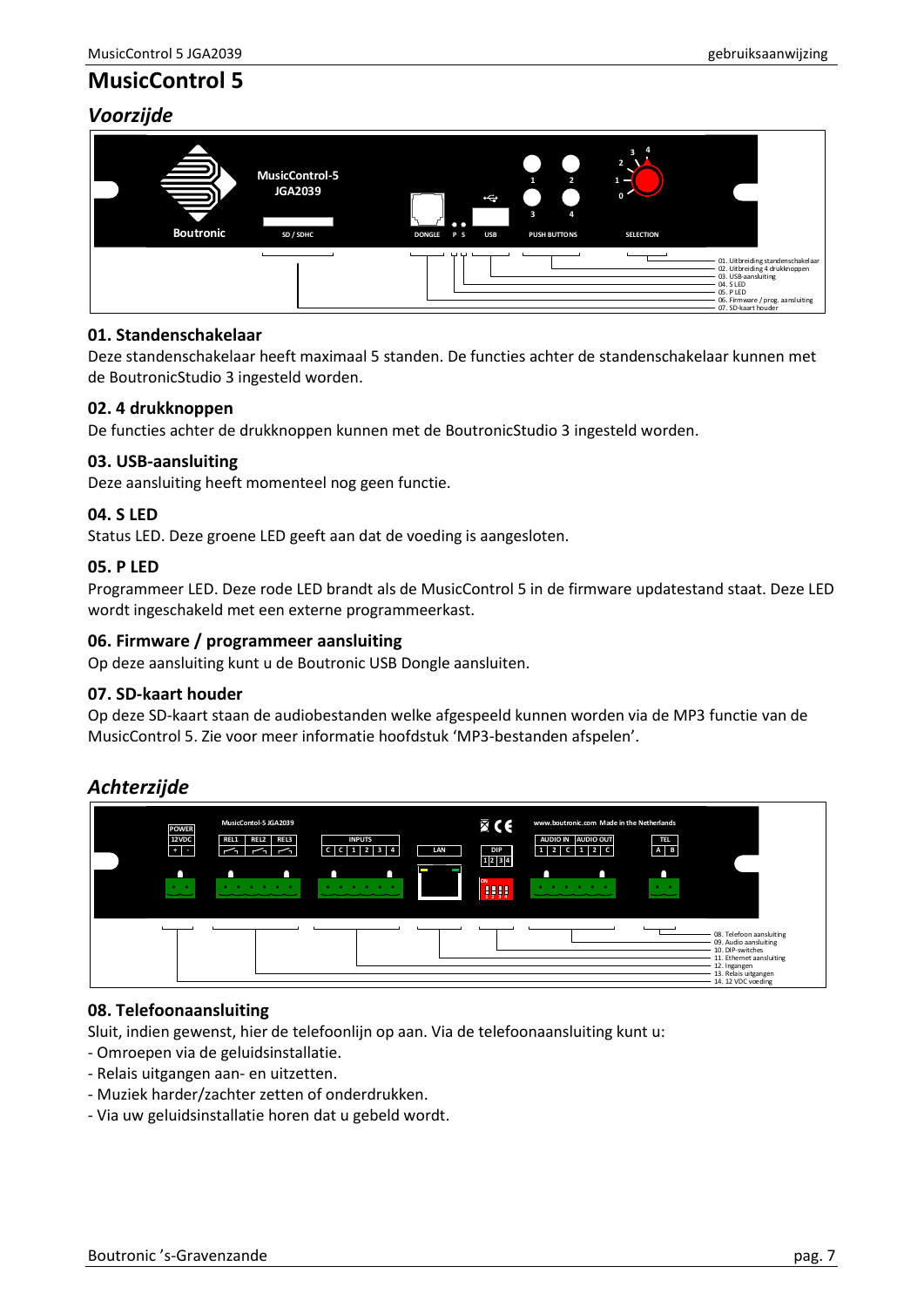#### **09. Audio aansluiting**

De MusicControl 5 heeft twee audio ingangen die door de ingebouwde mixer geregeld en samengevoegd kunnen worden naar één (mono) line-out signaal. Met de aanwezige DIP-switches kunt u het juiste ingangsniveau instellen (lijnsignaal consumer, lijnsignaal pro of microfoon signaal). Hierdoor kunt u twee aparte geluidsbronnen (microfoon of line) of één stereoapparaat aansluiten.

De Line uitgang van de MusicControl 5 sluit u aan op een ingang van uw versterker.

#### **10. DIP-switches**

Met de DIP-switches kunnen de ingangen geconfigureerd worden. In onderstaande tabel worden de mogelijke niveaus weergegeven.

| Ingang <sub>1</sub> |                                     |                            |  |
|---------------------|-------------------------------------|----------------------------|--|
| DIP <sub>1</sub>    | DIP <sub>2</sub><br><b>Situatie</b> |                            |  |
| n                   | O                                   | Professioneel line-signaal |  |
| 1                   | n                                   | Consumenten line-signaal   |  |
| ŋ                   | 1                                   | Microfoon signaal          |  |
| 1                   | 1                                   | Niet in gebruik            |  |
| <b>Ingang 2</b>     |                                     |                            |  |
| DIP <sub>3</sub>    | DIP <sub>4</sub>                    | <b>Situatie</b>            |  |
| U                   | U                                   | Professioneel line-signaal |  |
| 1                   | n                                   | Consumenten line-signaal   |  |
| O                   | 1                                   | Microfoon signaal          |  |
| 1                   | 1                                   | Niet in gebruik            |  |

#### **11. Ethernet aansluiting**

Via deze aansluiting kan de MusicControl 5 verbonden worden met het netwerk en in combinatie met de BoutronicStudio 3 kunnen de instellingen gewijzigd worden. Via deze aansluiting werkt ook de internetradio.

#### **12. Ingangen**

Met de vier ingangen kunt u b.v. een alarm of pauze melding weergeven via de geluidsinstallatie of aangeven dat een geplande tijdklok signalering wel of niet moet worden afgespeeld. De ingangen worden aangestuurd d.m.v. een potentiaalvrij contact. U kunt per ingang de melodie, de stuurtijd van de melodie en het type van het contact instellen (NO/NC). Elke ingang heeft een prioriteit. Ingang 1 heeft de hoogste prioriteit en ingang 4 de laagste, voorbeeld:

Alarm 3 wordt weergegeven, maar ondertussen komt alarm 2 binnen:

- Alarm 3 wordt onderbroken.
- Alarm 2 wordt weergegeven.

- Als alarm 2 klaar is binnen de ingestelde Event time-out (instelbaar in het tabblad Fabriek) dan wordt alarm 3 alsnog weergegeven.

#### **13. Relais uitgangen**

Potentiaal vrije uitgangen welke afzonderlijk van elkaar in te stellen zijn. Bijvoorbeeld voor de mute ingang van uw versterker, of een willekeurig ander apparaat.

#### **14. 12 VDC voeding in**

Voeding ingang voor de MusicControl 5. Standaard wordt een 12VDC/500mA adapter meegeleverd.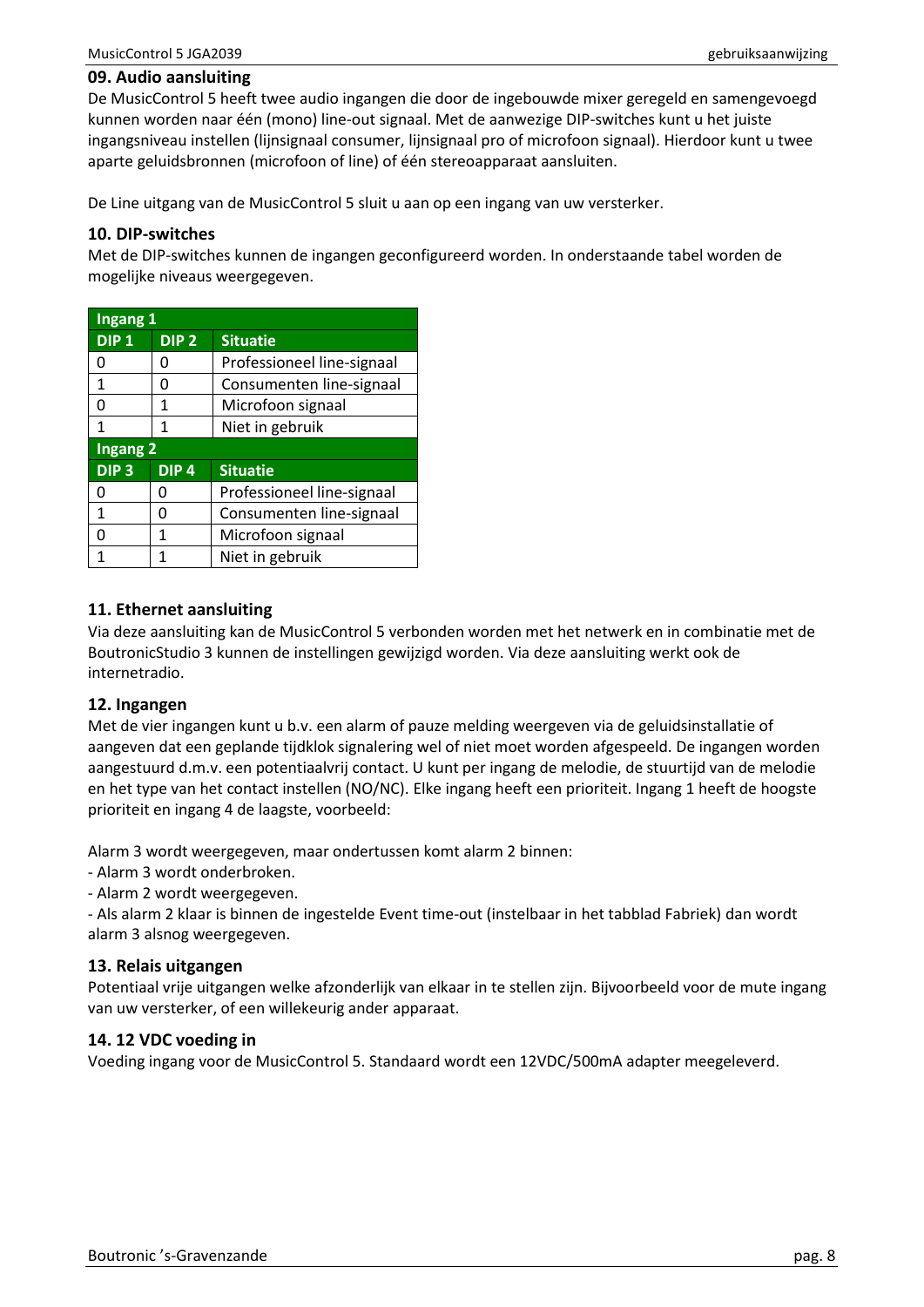# <span id="page-8-0"></span>**Aansluitschema**

Hieronder ziet u het standaard aansluitschema van de MusicControl 5.



## <span id="page-8-1"></span>*Een geluidsinstallatie aansluiten*

Hieronder ziet u twee voorbeeld aansluitschema's voor een geluidsinstallatie.

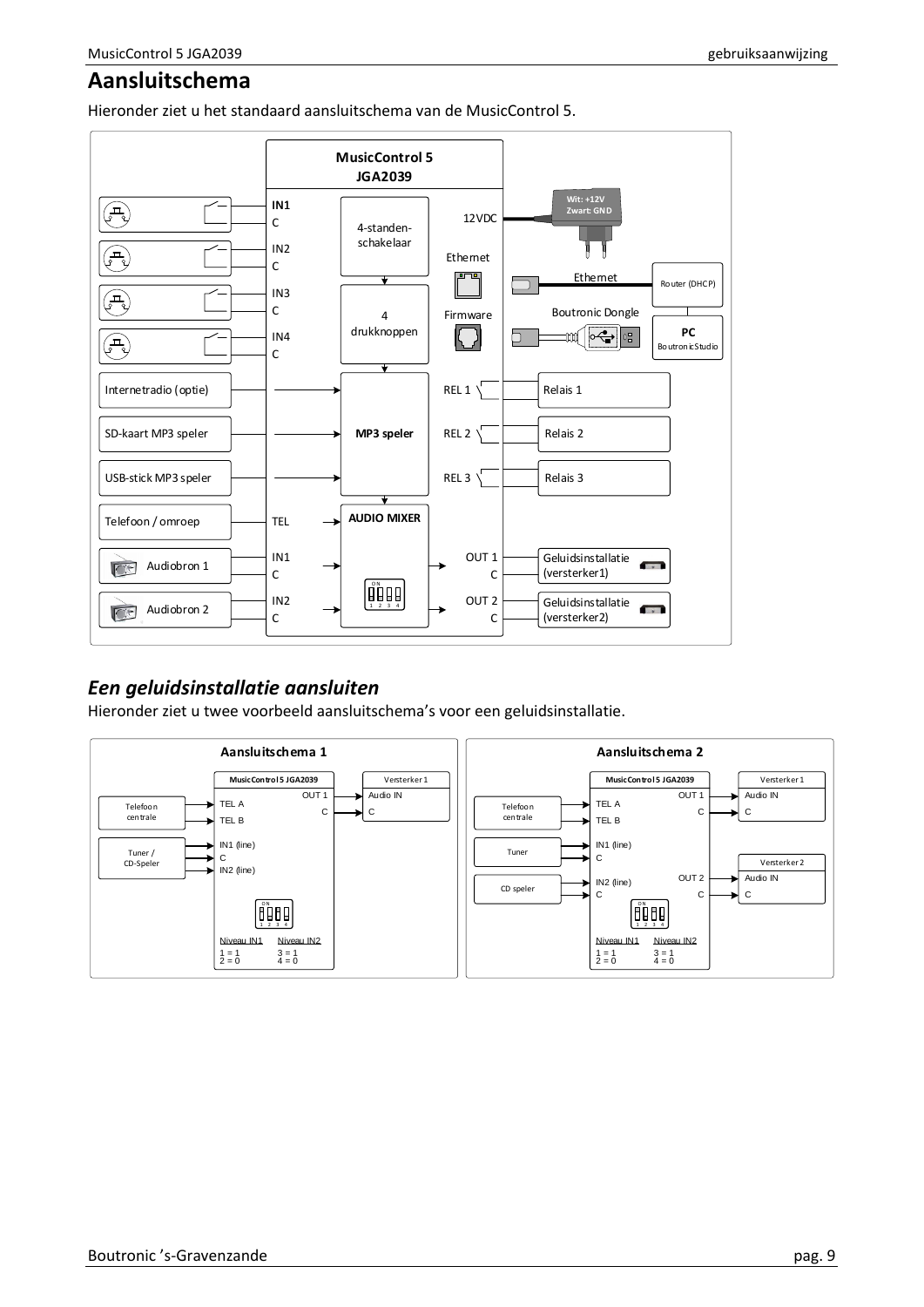## <span id="page-9-0"></span>**Audio paden**

Hieronder ziet u de paden voor de audiosignalen.



Per uitgang kan gekozen worden welk audiosignaal doorgestuurd moet worden naar de versterker. Hierbij zijn de volgende restricties:

- 1. In rust geldt de status Continu audio, dit zijn 16 verschillende statussen. Tijdens een Continu audio status zijn de uitgangvolumes voor beide uitgangen hetzelfde.
- 2. De MP3 speler én de internetradio maken beide gebruik van de MP3 decoder, hiervan is er één aanwezig. Hierdoor kunnen ze niet tegelijk worden afgespeeld, b.v. een MP3 via OUT1 en internetradio via OUT2
- 3. Line in 1 én line in 2 komen samen op hetzelfde interne audio pad. Hierdoor kan dus niet line in 1 op OUT 1 en line in 2 op OUT2 worden afgespeeld.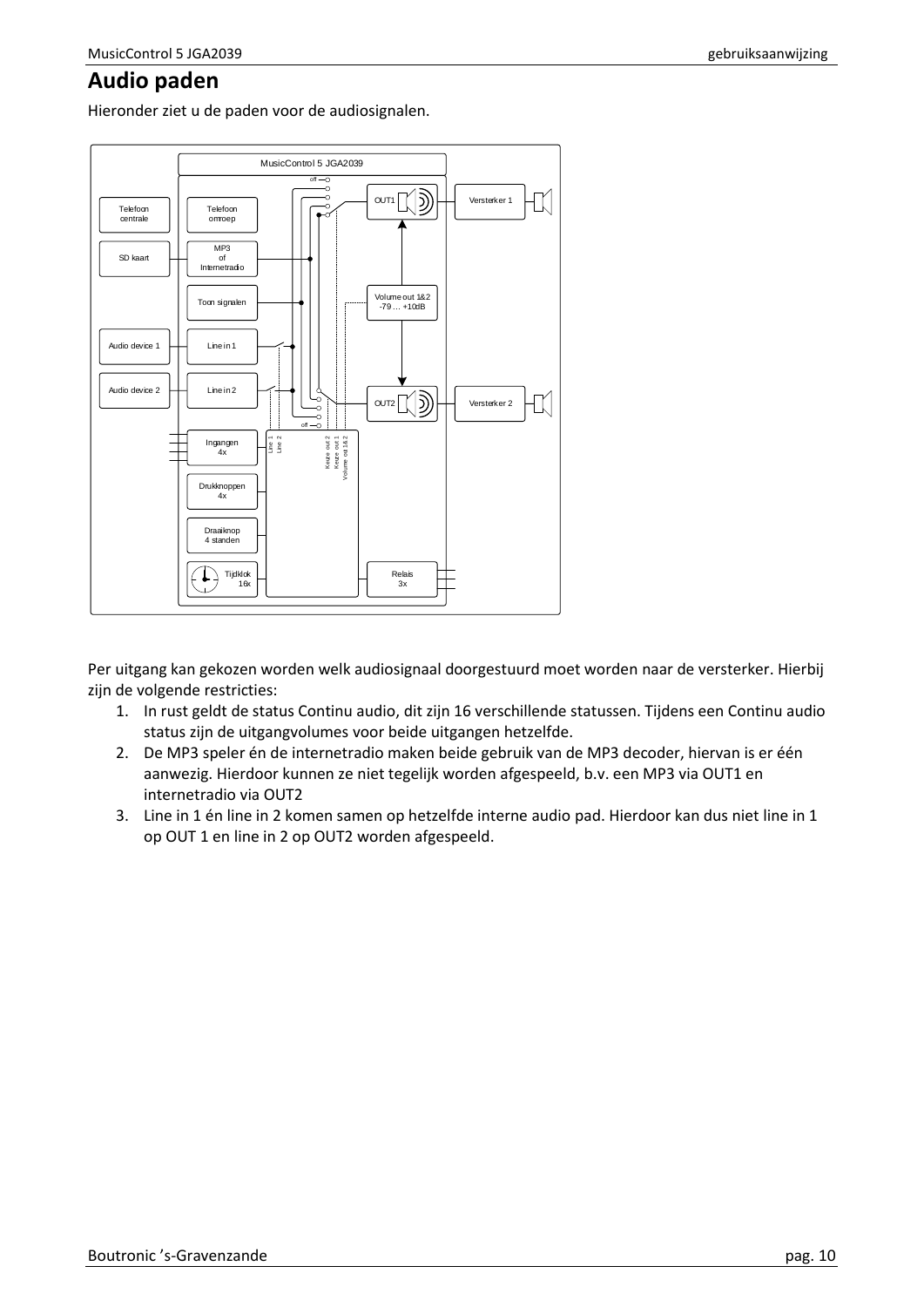# <span id="page-10-0"></span>**Prioriteitenlijst**

Op de MusicControl 5 zijn verschillende audiosignalen mogelijk die elk weer op verschillende manieren kunnen worden geactiveerd d.m.v. events. Alle events hebben een eigen standaard prioriteit of een extra prioriteit.

Hieronder worden de prioriteiten op volgorde weergegeven, hierbij heeft de BoutronicStudio 3 de hoogste prioriteit.

| Event                                 | <b>Toelichting</b> |
|---------------------------------------|--------------------|
| <b>BoutronicStudio 3</b>              | Test audio knoppen |
| Start melodie 1 via telefoon          |                    |
| Start melodie 2 via telefoon          |                    |
| Omroepen via telefoon                 |                    |
| Ingang 1 met prioriteit vinkje aan    |                    |
|                                       |                    |
| Ingang 4 met prioriteit vinkje aan    |                    |
| Drukknop 1 met prioriteit vinkje aan  |                    |
|                                       |                    |
| Drukknop 4 met prioriteit vinkje aan  |                    |
| Tijdklok 1 met prioriteit vinkje aan  |                    |
|                                       |                    |
| Tijdklok 16 met prioriteit vinkje aan |                    |
| Ingang 1 met prioriteit vinkje uit    |                    |
|                                       |                    |
| Ingang 4 met prioriteit vinkje uit    |                    |
| Drukknop 1 met prioriteit vinkje uit  |                    |
|                                       |                    |
| Drukknop 4 met prioriteit vinkje uit  |                    |
| Tijdklok 1 met prioriteit vinkje uit  |                    |
| . <b>.</b> .                          |                    |
| Tijdklok 16 met prioriteit vinkje uit |                    |
| Continu audio 1                       |                    |
|                                       |                    |
| Continu audio 16                      |                    |

D.m.v. van de prioriteiten kunt u eenvoudig aangeven welk signaal de hoogste voorrang moet hebben. Zo kunt u b.v. aangeven dat een brandalarm altijd voorrang heeft t.o.v. pauzesignalen.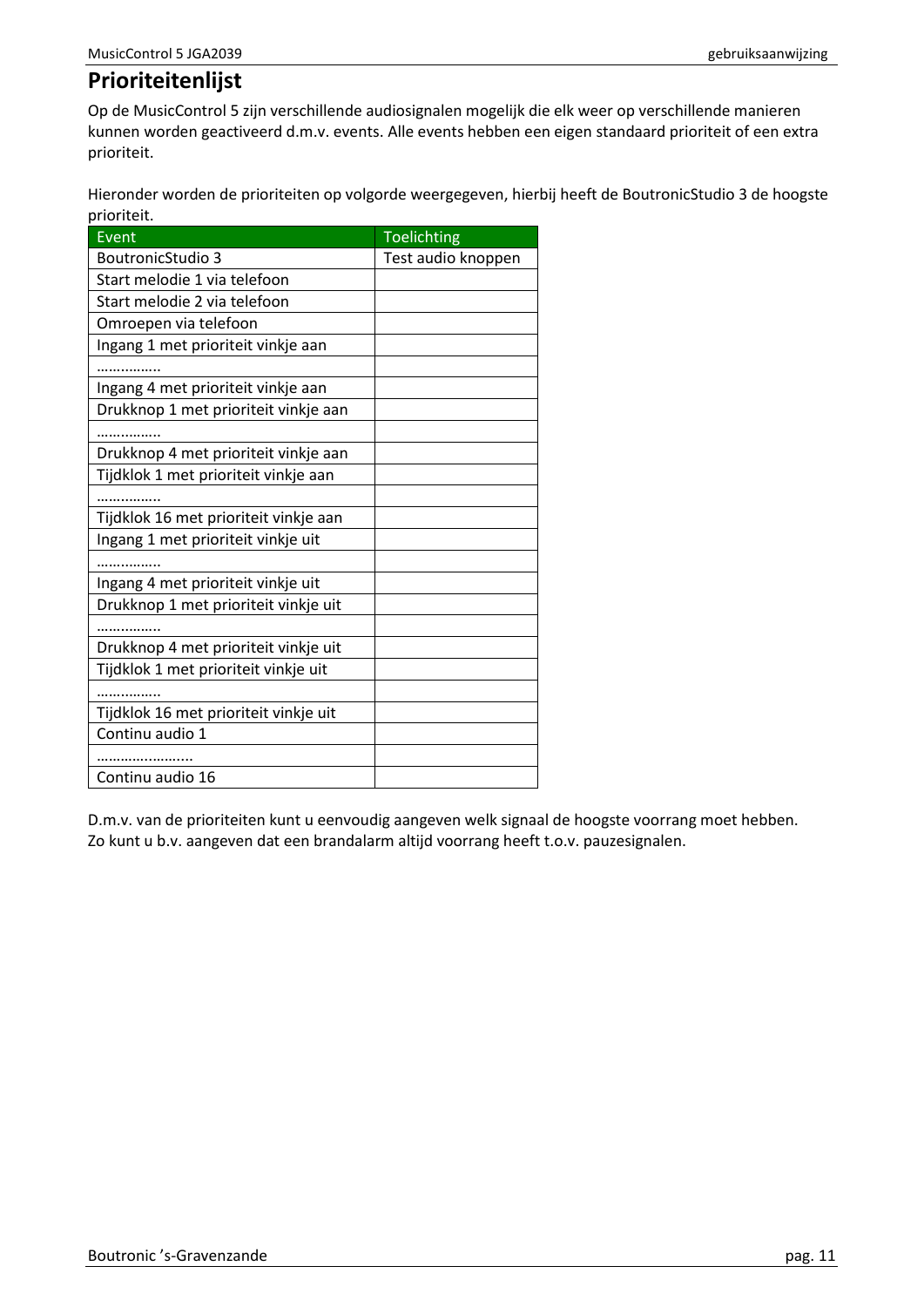# <span id="page-11-0"></span>**Instellen van de MusicControl**

De MusicControl 5 kan worden ingesteld via de BoutronicStudio 3. Deze is gratis te downloaden op de website van Boutronic. [\(www.boutronic.nl\)](http://www.boutronic.nl/)

#### <span id="page-11-1"></span>*Aansluiten*

U kunt de MusicControl 5 op 2 manieren aansluiten aan de computer:

- 1. Via de TCP/IP netwerkpoort (Ethernet).
- 2. Via de Boutronic USB dongle.

#### **TCP/IP Netwerk (Ethernet)**

U kunt de MusicControl 5 aansluiten aan uw computer via uw computernetwerk. U verbindt de MusicControl 5 met uw router of switch (De MusicControl 5 verwacht een IP-adres van DHCP in uw router). Vervolgens kunt u met de BoutronicStudio 3 de MusicControl 5 vinden in uw netwerk via de volgende stappen:

- 1. Ga in de menubalk naar 'Apparaten'.
- 2. Klik op 'Apparaat instellingen …'.
	- a.U kunt een melding krijgen dat de verbindingen worden verbroken. Klik hier op 'Ja'.
- 3. Vervolgens wordt het Apparaat overzicht getoond.
- 4. Klik rechts bij 'Apparaten' op 'Toevoegen …'.
- 5. Kies voor het communicatiekanaal 'Rechtstreeks via Netwerk'.
- 6. Kies bij Mode voor 'Automatisch' en druk op 'OK'.
- 7. De BoutronicStudio 3 zal in het netwerk gaan zoeken naar alle Boutronic apparaten.
- 8. Zodra het zoeken voltooid is, kunt u de MusicControl 5 selecteren (de regel moet blauw worden).
- 9. Druk op de knop 'Toevoegen' om de MusicControl 5 toe te voegen.
- 10. Vervolgens ziet u het Apparaat overzicht met de MusicControl 5.
- 11. Druk op 'OK' om terug te gaan naar het hoofdscherm.
- 12. U ziet nu links in het overzicht de MusicControl 5 staan.
- 13. Als u klikt op de MusicControl 5 zullen de tabbladen geladen worden.

Voor meer informatie over de netwerkinstellingen: Zie hoofdstuk netwerkinstellingen



#### **USB dongle**

Met de Boutronic Dongle kunt u direct verbinding maken met de MusicControl 5. Voor deze verbinding heeft u geen extra informatie nodig, alleen een Boutronic USB Dongle en uw computer.



Via de Boutronic Dongle kunt u maar één apparaat toevoegen per USB-poort. Voor meer informatie over de Boutronic USB Dongle kijkt u op [www.boutronic.nl](http://www.boutronic.nl/)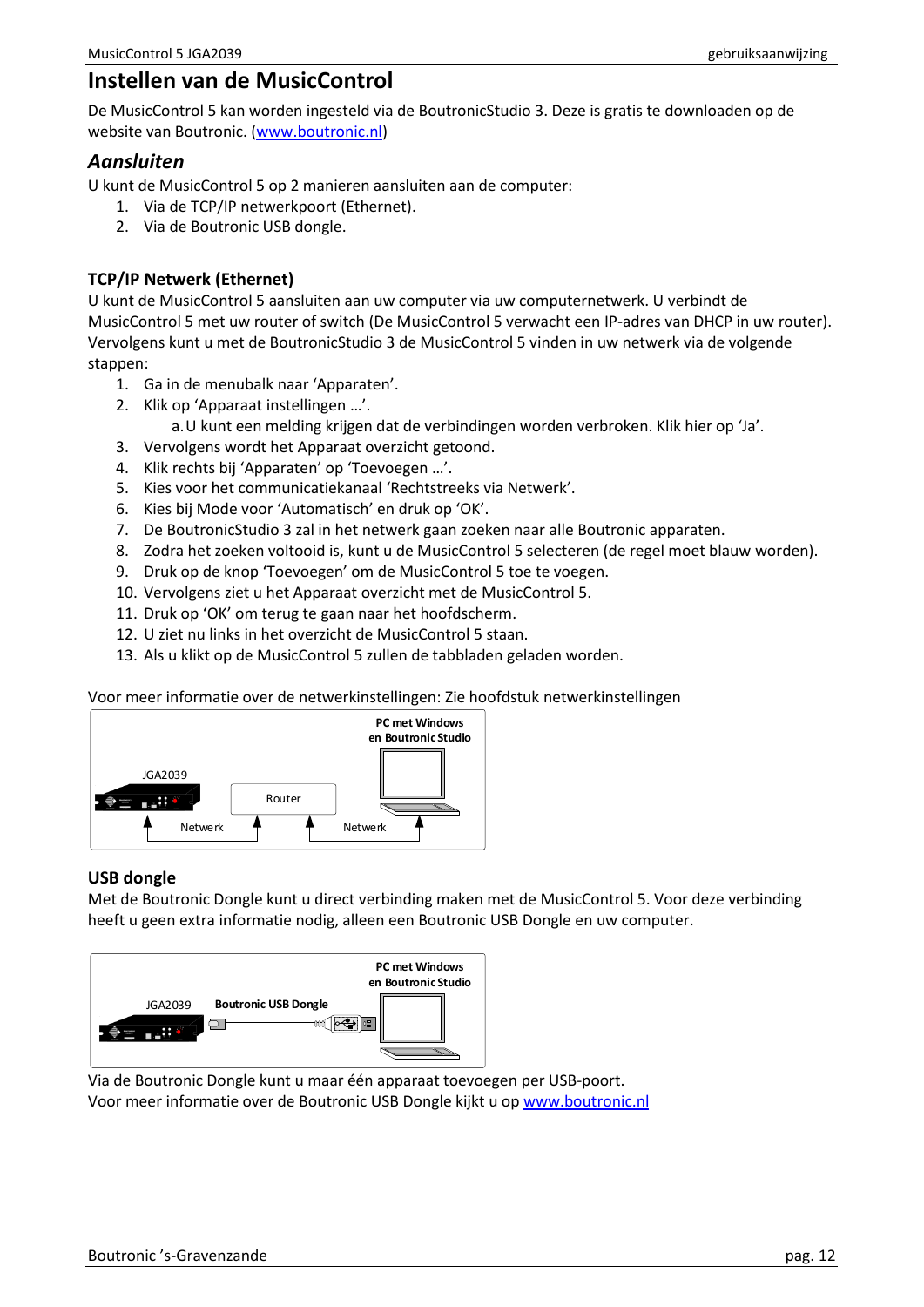### <span id="page-12-0"></span>*BoutronicStudio 3*

De BoutronicStudio 3 is een gratis softwarepakket dat u kunt downloaden op [www.boutronic.nl.](http://www.boutronic.nl/) De software kan gebruikt worden op een Windows computer.

Als u de MusicControl 5 heeft toegevoegd in de BoutronicStudio 3, kunt u alle instellingen bekijken en aanpassen.

| Boutronic Studio 3 v3.0a r15 (MusicControl 5)                                                                                                                                        |                                                                                                                                |                                                                                   |                                 |                 | $\Box$<br>$\times$                                                                                                                                                              |
|--------------------------------------------------------------------------------------------------------------------------------------------------------------------------------------|--------------------------------------------------------------------------------------------------------------------------------|-----------------------------------------------------------------------------------|---------------------------------|-----------------|---------------------------------------------------------------------------------------------------------------------------------------------------------------------------------|
| Bestand Inloggen Instellingen Apparaten Extra Help<br>1000 - Boutronic                                                                                                               |                                                                                                                                |                                                                                   |                                 |                 | Apparaat info Continu audio Ingang events Tijdklok events Internet radio Audio Telefoon Tel. toetsen Intercom Klok Netwerk instellingen I/O Licentie code Fouten Fabriek Backup |
| <b>Auto detect poorten</b><br>□ J COM3<br>- 图 Geen apparaat gevonden<br><b>E-</b> COM4<br><b>Hap</b> Geen apparaat gevonden<br><b>E</b> - B COM7<br><b>图象</b> Geen apparaat gevonden | <b>Boutronic</b><br>Apparaat info<br>Apparaat type<br>Apparaat nr.<br>Naam<br>Serie nummer<br>Software versie<br>Verbonden via | MusicControl5<br>1000<br>Boutronic<br>987654<br>v5.0a<br>TCP: 192.168.15.135:8080 |                                 |                 | Schrijf<br>Lees                                                                                                                                                                 |
|                                                                                                                                                                                      | Info                                                                                                                           |                                                                                   | Rand apparatuur                 |                 |                                                                                                                                                                                 |
|                                                                                                                                                                                      | Huidige                                                                                                                        | Continu audio 4                                                                   | SD-kaart<br><b>USB</b>          | Aanwezig<br>N/A |                                                                                                                                                                                 |
|                                                                                                                                                                                      | Licentie codes : Aanwezig                                                                                                      | Huidige tijd: 23-11-2021 15:36:28                                                 | Huidige gebruiker: Default user |                 |                                                                                                                                                                                 |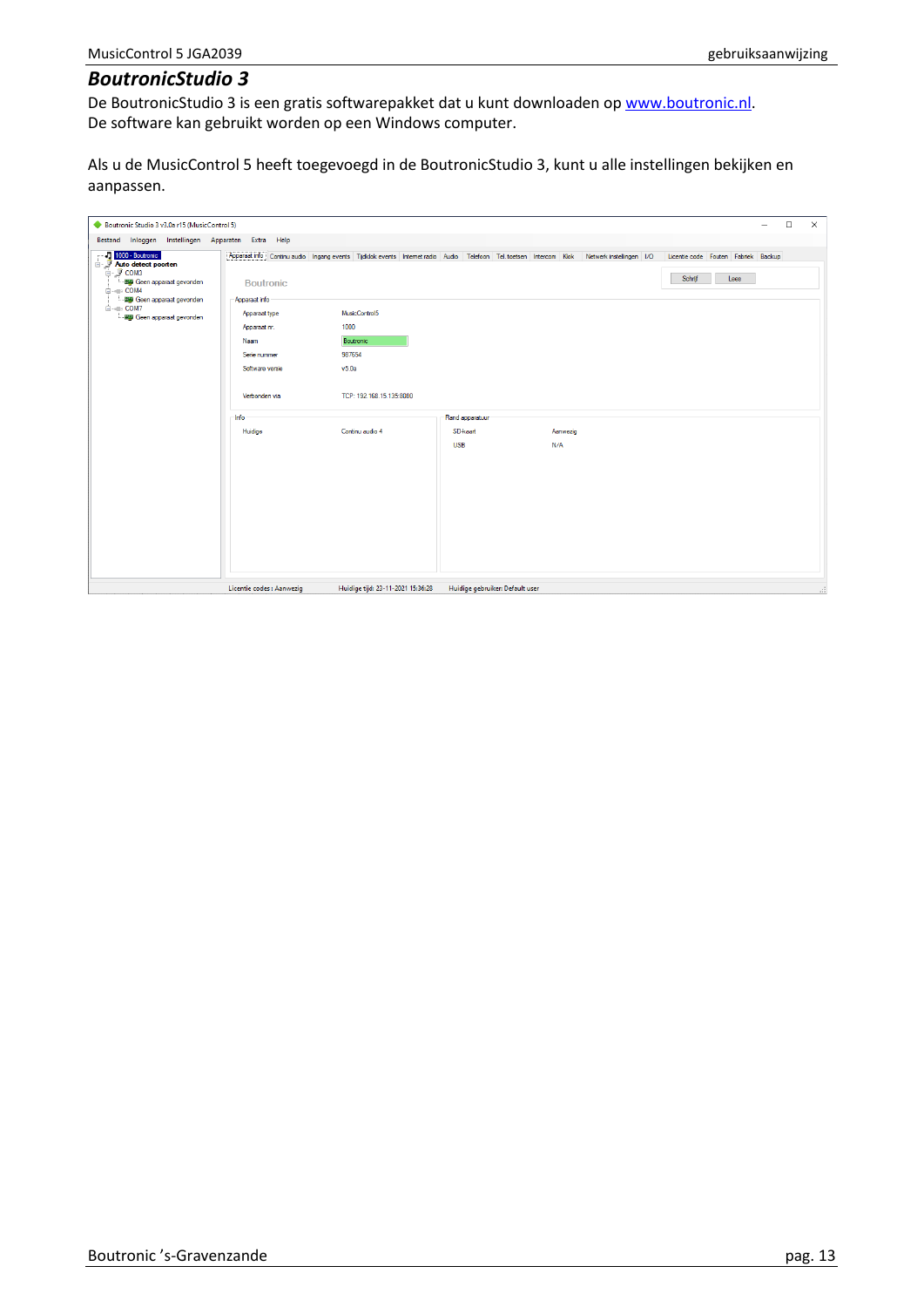# <span id="page-13-0"></span>**Continu audio**

Met de MusicControl 5 kunt kiezen welk audiosignaal u standaard over de installatie wilt horen. Zo kunt u kiezen dat het Line signaal doorgestuurd wordt wanneer de MusicControl 5 geen melding hoeft te doen. Ook kunt u kiezen dat een internet radiostation afgespeeld wordt.

Doordat er 16 verschillende Continu audio kunnen worden ingesteld kunt u een aantal voorwaarden instellen welke Continu audio wanneer wordt afgespeeld. Per Continu audio kunt u de volgende punten aangeven:

- Welke dag de Continu audio moet worden afgespeeld.
- Tussen welke tijden de Continu audio moet worden afgespeeld.
- Welke audiobron gebruikt moet worden.
- Welk volume er moet worden gebruikt.
- Welke stand van de ingang(en) / standenschakelaar eventueel moet zijn.
- Welk relais gestuurd moet worden.

### <span id="page-13-1"></span>*Prioriteiten*

Omdat er 16 verschillende Continu audio aanwezig zijn in de MusicControl 5, kan het voorkomen dat meerdere Continu audio aangeven dat deze afgespeeld moet worden. In dit geval zal de MusicControl 5 kiezen voor de Continu audio met het laagste nummer.

#### *Bijvoorbeeld:*

*Continu audio 2, 6 en 16 geven aan dat ze afgespeeld moeten worden. In dit geval zal Continu audio 2 worden afgespeeld.*

*Vervolgens (een tijd later) komt Continu audio 1 die aangeeft dat deze afgespeeld moet worden. Hierdoor zal de MusicControl 5 omschakelen naar Continu audio 1.*

### <span id="page-13-2"></span>*Dagen*

U kunt aangeven op welke dag, of dagen, van de week de Continu audio afgespeeld moet worden.

## <span id="page-13-3"></span>*Tijden*

Er zijn 2 sets van tijden waarmee u aangeeft tussen welke tijden de Continu audio moet worden afgespeeld.

#### *Voorbeeld:*

*U kunt aangeven dat Continu audio 1 tussen 8:00 en 12:00 afgespeeld moet worden en vervolgens van 14:00 tot 16:00. Buiten deze tijden zal er naar de andere Continu audio gekeken worden.*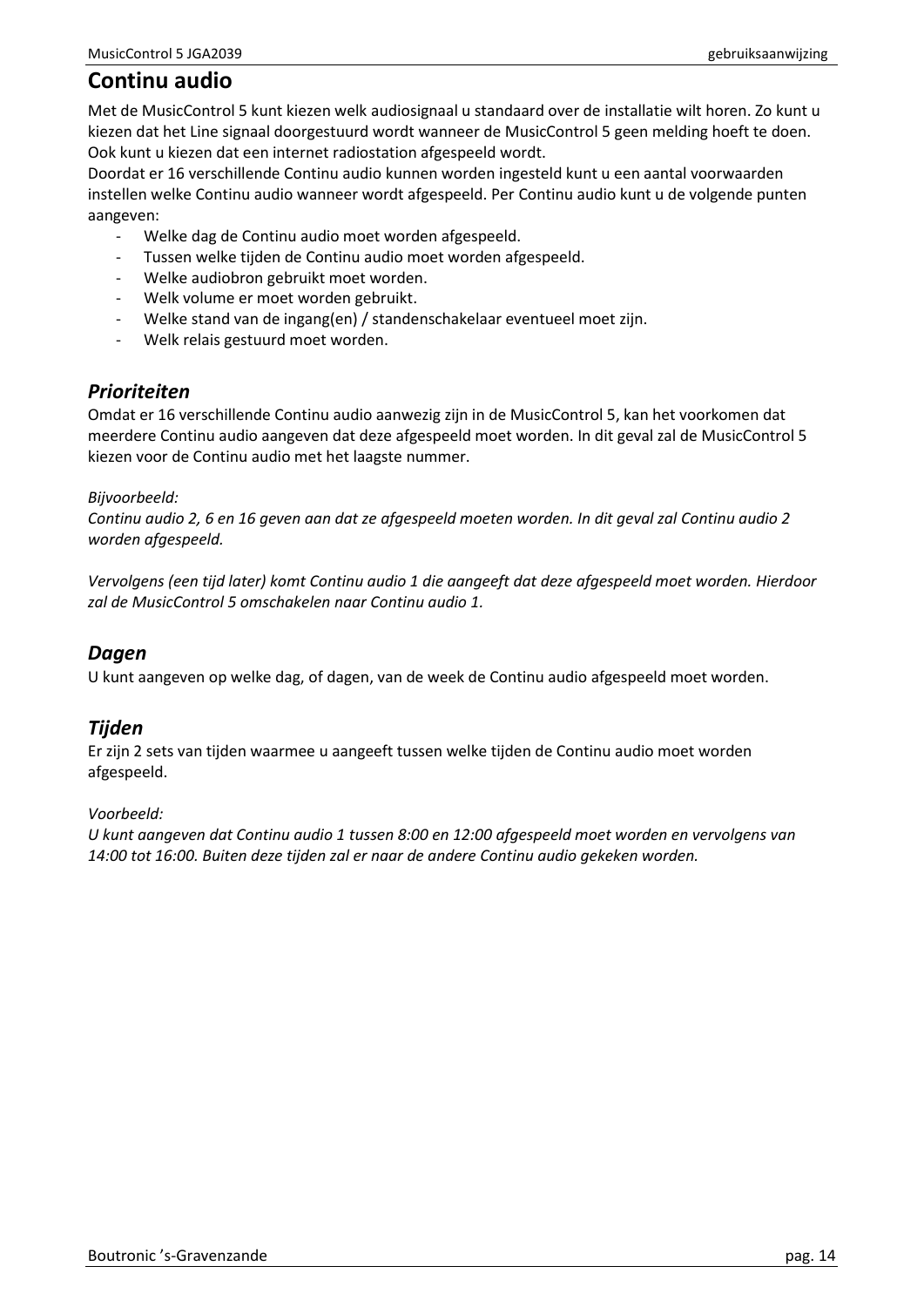#### <span id="page-14-0"></span>*Bron*

U kunt per Continu audio selecteren welke Bron gebruikt wordt.

Zo zijn de volgende opties mogelijk:

- Geen (er wordt geen audio afgespeeld)
- Lijn in1 en/of in2
- MP3
- Internet radio

#### **Geen**

Als u als bron 'Geen' selecteert, zal er geen audio afgespeeld worden. Wel kunt u bijvoorbeeld een relais sturen.

#### **Lijn in**

Hiermee selecteer u de lijningangen van de MusicControl 5. Vervolgens zal de Bron index veranderen in de volgende opties:

- Lijn 1
- Lijn 2
- Lijn 1 & Lijn 2

Hiermee selecteert u welke Lijningang u wilt gebruiken. Wanneer u kiest voor Lijn 1 & Lijn 2 worden deze signalen gemixt doorgestuurd.

#### **MP3**

Hiermee selecteert u dat een MP3-bestand moet worden afgespeeld. Hiermee kunt u uw eigen muziek afspelen. Als u MP3 selecteert als bron, zal de Bron index veranderen in een invoerveld en kunt u de index opgeven van het MP3-bestand. Voor meer informatie zie het hoofdstuk MP3.

#### **Internet radio**

Hiermee selecteert u een internet radiostation. De bron index zal veranderen in de volgende keuzes:

- Station 1
- Station ....
- Station 10

### <span id="page-14-1"></span>*Ingangen koppelen*

Hiermee geeft u aan welke digitale ingang(en) actief moet(en) zijn als de Continu audio afgespeeld moet worden. Als u een ingang niet selecteert, zal er niet naar de ingang gekeken worden.

### <span id="page-14-2"></span>*Standenschakelaar*

Hiermee geeft u aan of de Continu audio afgespeeld moet worden bij een stand van de schakelaar. U kunt ook meerdere standen aangeven waarbij de Continu audio afgespeeld moet worden.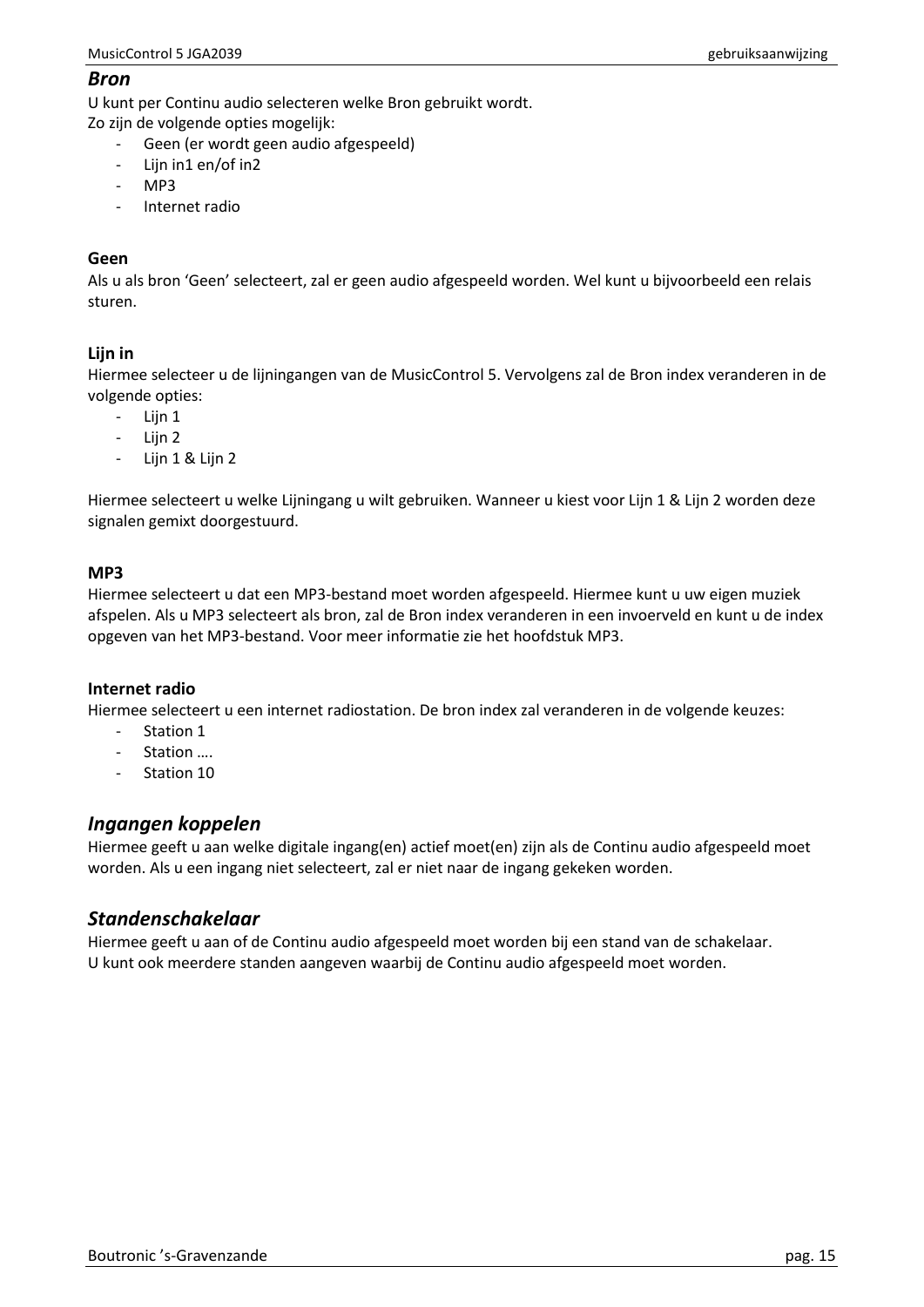## <span id="page-15-0"></span>*Relais*

U kunt aangeven dat een relais gestuurd moet worden zolang de Continu audio actief is. Per relais kunt u een van de volgende opties kiezen:

| Optie         | Omschrijving                                                |
|---------------|-------------------------------------------------------------|
| Niet wijzigen | Relais wordt niet beïnvloed.                                |
| Aan           | Relais wordt aangestuurd.                                   |
|               | (Stopt niet wanneer Continu audio niet meer actief is)      |
| Uit           | Relais wordt uitgestuurd.                                   |
|               | (Stopt niet wanneer Continu audio niet meer actief is)      |
| Stuurtijd     | Relais wordt aangestuurd zolang de Continu audio actief is. |

## <span id="page-15-1"></span>*Geen Continu audio*

Als geen van de 16 Continu audio aangeeft dat deze afgespeeld moet worden zal de MusicControl 5 stil zijn wanneer er geen andere actie moet worden ondernomen.

## <span id="page-15-2"></span>*Instellingen*

De volgende instellingen kunnen worden gedaan per Continu audio:

| Instelling              | Omschrijving                                         | Standaard                    |
|-------------------------|------------------------------------------------------|------------------------------|
| Dagen                   | De dagen waarop de Continu audio geactiveerd moet    | Alle dagen                   |
|                         | worden.                                              | (ma, di, wo, do, vr, za, zo) |
| Tijden                  | De tijden waartussen de Continu audio geactiveerd    |                              |
| (2 sets)                | moet worden.                                         | (= niet ingesteld)           |
| Bron type               | De muziek bron die gebruikt moet worden.             | Lijn in                      |
| Bron index <sup>2</sup> | De index behorende bij de gekozen bron type.         | Lijn 1 & Lijn 2              |
| Volume                  | Het volume waarmee de Continu audio de bron          | $0,0$ dB                     |
|                         | afspeelt.                                            |                              |
| Audio uitgang           | De audio uitgang(en) waarop de bron wordt            | OUT1 & OUT2                  |
|                         | afgespeeld.                                          |                              |
| Koppelen aan ingang     | Deze ingangen moeten actief zijn om de Continu audio | Geen                         |
|                         | af te spelen.                                        |                              |
| Standenschakelaar       | Als de standenschakelaar in één van de gekozen       | Alle standen                 |
|                         | standen staat wordt de Continu audio afgespeeld.     |                              |
| Stuur relais $x^3$      | Actie die het relais moet uitvoeren.                 | Niet wijzigen                |

1. Continu audio 2 t/m 16 hebben geen tijd. Continu audio 1 is ingesteld van 00:00 tot 00:00. Dit resulteert in de gehele dag afspelen.

2. De bron index verschilt per bron type

3. Deze instelling kan per relais worden ingesteld, x staat voor het nummer van het relais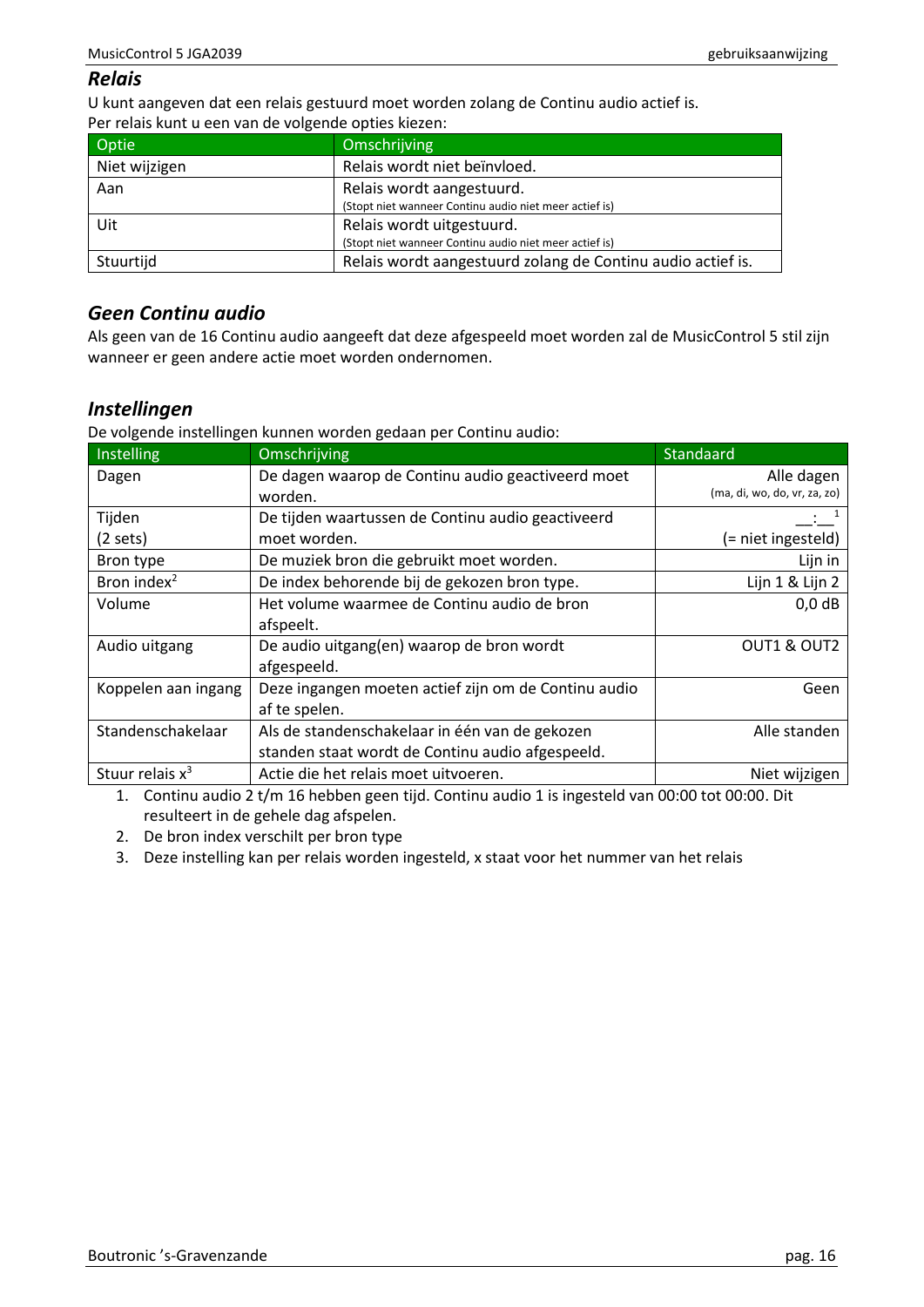## <span id="page-16-0"></span>**Ingangen**

De MusicControl 5 heeft 4 ingangen aan de achterzijde en 4 drukknoppen aan de voorzijde. Deze kunnen worden ingesteld met diverse functies.

## <span id="page-16-1"></span>*Functies*

Elke ingang en drukknop kan een specifieke functie hebben. Deze is instelbaar.

| <b>Functie</b>      | Omschrijving                                                                   |
|---------------------|--------------------------------------------------------------------------------|
| Geen                | Er gebeurt niets wanneer deze ingang wordt geactiveerd. Er wordt wel naar      |
|                     | deze ingang gekeken bij de tijdklokken indien deze zijn ingesteld.             |
| Standaard           | Wanneer de ingang wordt geactiveerd zal er een melodie en/of relais            |
|                     | gestuurd worden.                                                               |
| Ingang onderdrukken | Afhankelijk van de instelling 'Ingangen onderdrukken voor' zullen de           |
|                     | ingangen onderdrukt worden wanneer deze ingang zal worden geactiveerd.         |
|                     | Wanneer de instelling ingesteld is op 0 sec, zullen de ingangen onderdrukt     |
|                     | worden zolang deze ingang geactiveerd is.                                      |
|                     | Als de instelling groter dan 0 sec is ingesteld, zullen de ingangen onderdrukt |
|                     | worden voor deze tijd.                                                         |
| Telefoon over radio | Als de ingang geactiveerd is en er is een inkomend telefoongesprek, zal de     |
|                     | geselecteerde melodie worden afgespeeld en eventueel het relais worden         |
|                     | gestuurd.                                                                      |
| Mute muziek         | Als de ingang geactiveerd is zal het muziek volume naar de mute stand gaan.    |
|                     | Zodra de ingang niet meer geactiveerd is, zal het muziek volume naar de        |
|                     | normale stand gaan.                                                            |
| Blokkeer inkomende  | Telefoonlijn blokkeren zodat de MusicControl 5 niet reageert op inkomende      |
| gesprekken          | telefoonsignalen.                                                              |

## <span id="page-16-2"></span>*Stuurtijd*

Bij elke ingang kan een stuurtijd worden ingesteld. De stuurtijd geeft aan hoelang een melodie en/of relais gestuurd moet worden. Deze instelling kan ingesteld worden van 0,0 tot 6000,0 sec.

Het relais wordt, mits ingesteld op 'Stuurtijd', net zolang gestuurd als dat de ingang actief is. (Wanneer er een meldvertraging is ingesteld, zal dit pas na de meldvertraging starten).

## <span id="page-16-3"></span>*Meldvertraging*

Op elke ingang kan een meldvertraging worden ingesteld. Als deze vertraging groter ingesteld is dan 0 sec. zal de melding vertraagd worden met deze tijd. Wanneer de instelling ingesteld staat op 0 sec. zal de melding direct worden gegeven.

## <span id="page-16-4"></span>*Herhaling van melding*

Het is mogelijk een melding van een ingang 1x te herhalen. Hiervoor stelt u de instelling 'Herhaal melding na' groter dan 0 sec. in. Zodra deze instelling ingesteld is zal de melding 1x herhaald worden als de ingang een puls ontvangt. De tijd 'herhaal melding na' begint met aftellen als de melodie van de eerste melding start.

*LET OP: Bij het 1x herhalen moet de stuurtijd van de melodie groter zijn dan 0.*

Als de ingang actief blijft (continu actief) zal de melding herhaald worden totdat de ingang weer inactief is. Zodra de ingang inactief is, zal de herhaling stoppen. Als er een melodie afgespeeld wordt zal deze afgemaakt worden.

*LET OP: Bij het continu herhalen moet de stuurtijd van de melodie 0 of groter zijn.*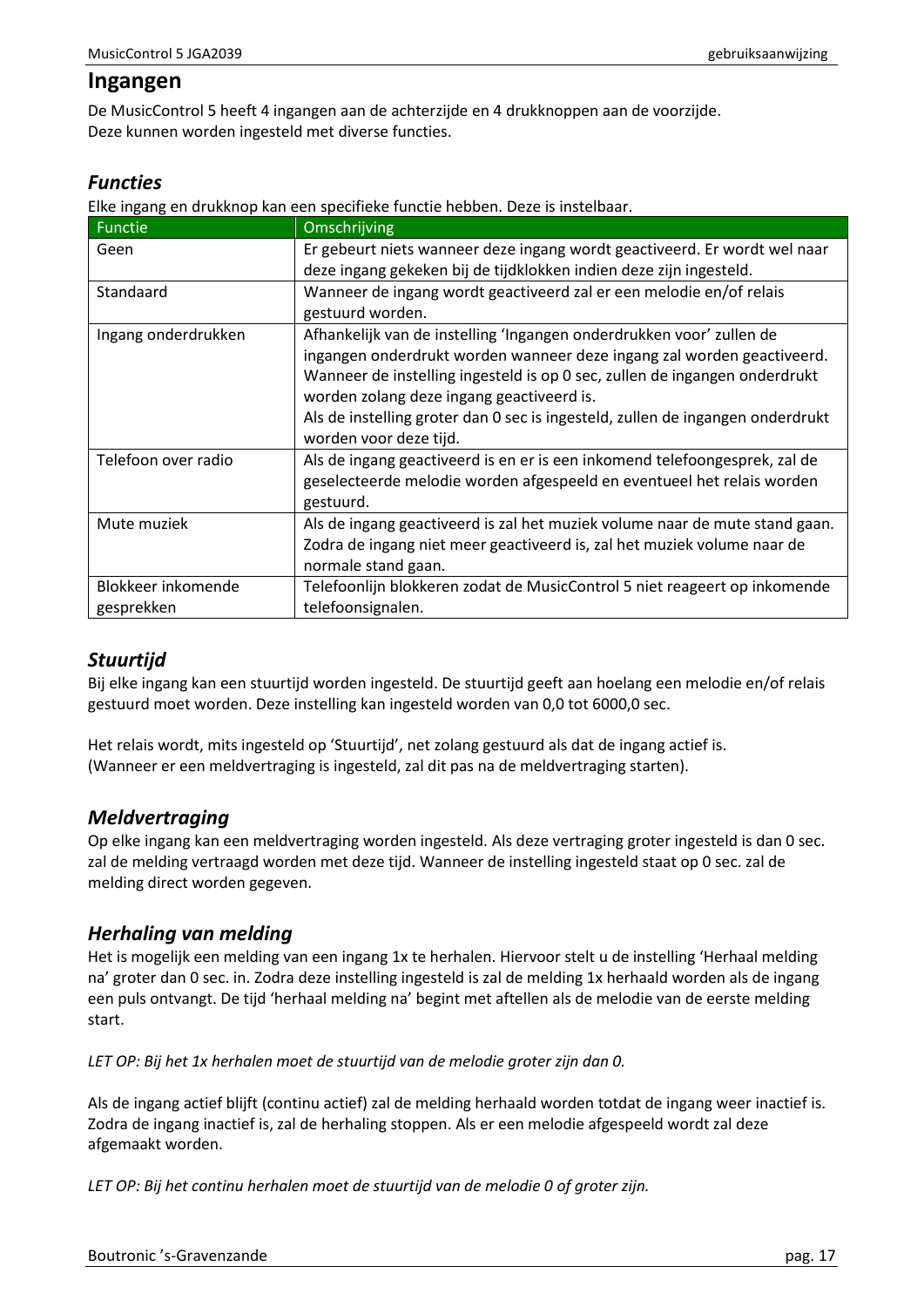

*Figuur 1: Schematische weergaven ingangenfunctie*

#### **Voorbeeld 1x herhalen**

Wilt u bijvoorbeeld een pauze starten met één druk op de knop en de stopmelding automatisch na 15 minuten genereren. Stel de MusicControl 5 als volgt in:

| Functie <sup>1</sup> |          | Instelling Opmerking                |
|----------------------|----------|-------------------------------------|
| Ingang melden na     | 0 sec.   | Of hoger indien gewenst             |
| Herhaling melden na  | 900 sec. | 15 minuten pauze                    |
| Stuurtijd            | 3 sec    | Melodie wordt 3 seconden afgespeeld |

#### **Voorbeeld continu herhalen**

Wilt u een signaal continu herhalen, bijvoorbeeld een ontruimingsalarm.

1. Zorg voor een continu ingangssignaal:

| Functie             |        | Instelling Opmerking     |
|---------------------|--------|--------------------------|
| Ingang melden na    | 0 sec. | $\overline{\phantom{0}}$ |
| Herhaling melden na | 0 sec. | $\overline{\phantom{a}}$ |
| Stuurtijd           | 0 sec. | $\overline{\phantom{0}}$ |

#### **Voorbeeld continu herhalen met een meldpauze**

Wilt u een signaal continu herhalen met een meldpauze, bijvoorbeeld een ontruimingsalarm.

1. Zorg voor een continu ingangssignaal:

| <b>Functie</b>      |         | Instelling Opmerking    |
|---------------------|---------|-------------------------|
| Ingang melden na    | 0 sec.  | Of hoger indien gewenst |
| Herhaling melden na | 10 sec. | Meldpauze               |
| Stuurtijd           | 2 sec.  | Stuurtijd signaal       |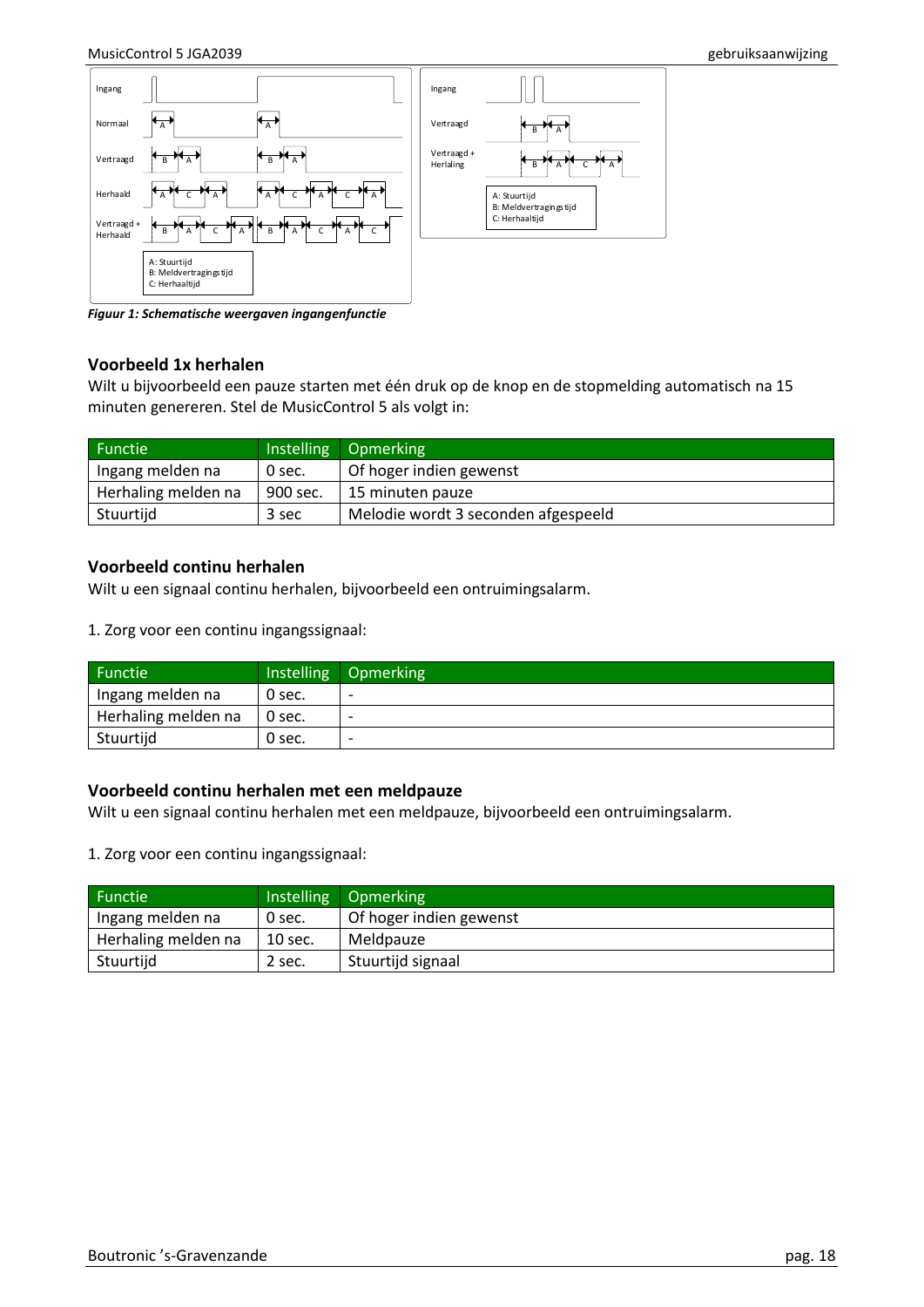#### <span id="page-18-0"></span>*Instellingen*

Per ingang zijn er de volgende instellingen:

| Instelling         | <b>Omschrijving</b>                                      | Standaard                         |
|--------------------|----------------------------------------------------------|-----------------------------------|
| Naam               | Naam van de ingang.                                      | Input $x^1$                       |
| Functie            | Functie van de ingang.                                   | Standaard                         |
| Ingang melden na   | Dit is de meldvertraging van de ingang.                  | 0 sec                             |
|                    |                                                          | $(0 \text{ sec} = \text{direct})$ |
| Herhaal melding na | Dit is de tijd waarna de melding nogmaals komt.          | 0 sec                             |
| Prioriteit         | Geeft aan dat deze ingang prioriteit heeft boven de      | <b>Nee</b>                        |
|                    | andere meldingen.                                        | (niet aangevinkt)                 |
| Melodie type       | Type melodie.                                            | Toon <sup>2</sup>                 |
|                    | (Geen, Toon, MP3)                                        |                                   |
| Melodie index      | De geselecteerde index van de melodie.                   | Verschillend per ingang           |
| Stuurtijd          | Stuurtijd van de melding.                                | $0,0$ sec.                        |
|                    |                                                          | $(0,0 = \text{continu})$          |
| Volume             | Volume van de melodie.                                   | $0,0$ dB                          |
| Audio uitgang      | Geeft aan via welke audio uitgang de melodie moet        | OUT1 & OUT2                       |
|                    | worden gestuurd.                                         |                                   |
| Standenschakelaar  | Hiermee geeft u aan in welke stand van de                | Alle standen                      |
|                    | standenschakelaar de ingang event wordt geactiveerd.     |                                   |
| Stuur relais 1     | Geeft aan wat relais 1 doet bij activeren van de ingang. | Niet wijzigen                     |
| Stuur relais 2     | Geeft aan wat relais 2 doet bij activeren van de ingang. | Niet wijzigen                     |
| Stuur relais 3     | Geeft aan wat relais 3 doet bij activeren van de ingang. | Niet wijzigen                     |
| Type               | Deze instelling geeft het type ingang aan (NO/NC).       | NO <sup>3</sup>                   |

1. Waarbij x het nummer van de ingang is.

2. Drukknop 1 heeft standaard als functie MP3.

3. Alleen van toepassing bij de ingangen aan de achterkant van de MusicControl 5.

# <span id="page-18-1"></span>**Standenschakelaar**

De MusicControl 5 is uitgevoerd met een standenschakelaar. Met deze standenschakelaar kunt u bepaalde gebeurtenissen beïnvloeden.

Voorbeelden die u met de standenschakelaar kan realiseren zijn:

- Ingang melding wordt niet gedaan in een bepaalde stand.
- Tijdklok melding niet uitvoeren. Hiermee kunt u bijvoorbeeld een ander pauze tijdschema gebruiken. Of een aangepast schoolrooster gebruiken door eenvoudig standenschakelaar in te stellen.
- Een andere zender voor de internet radio gebruiken.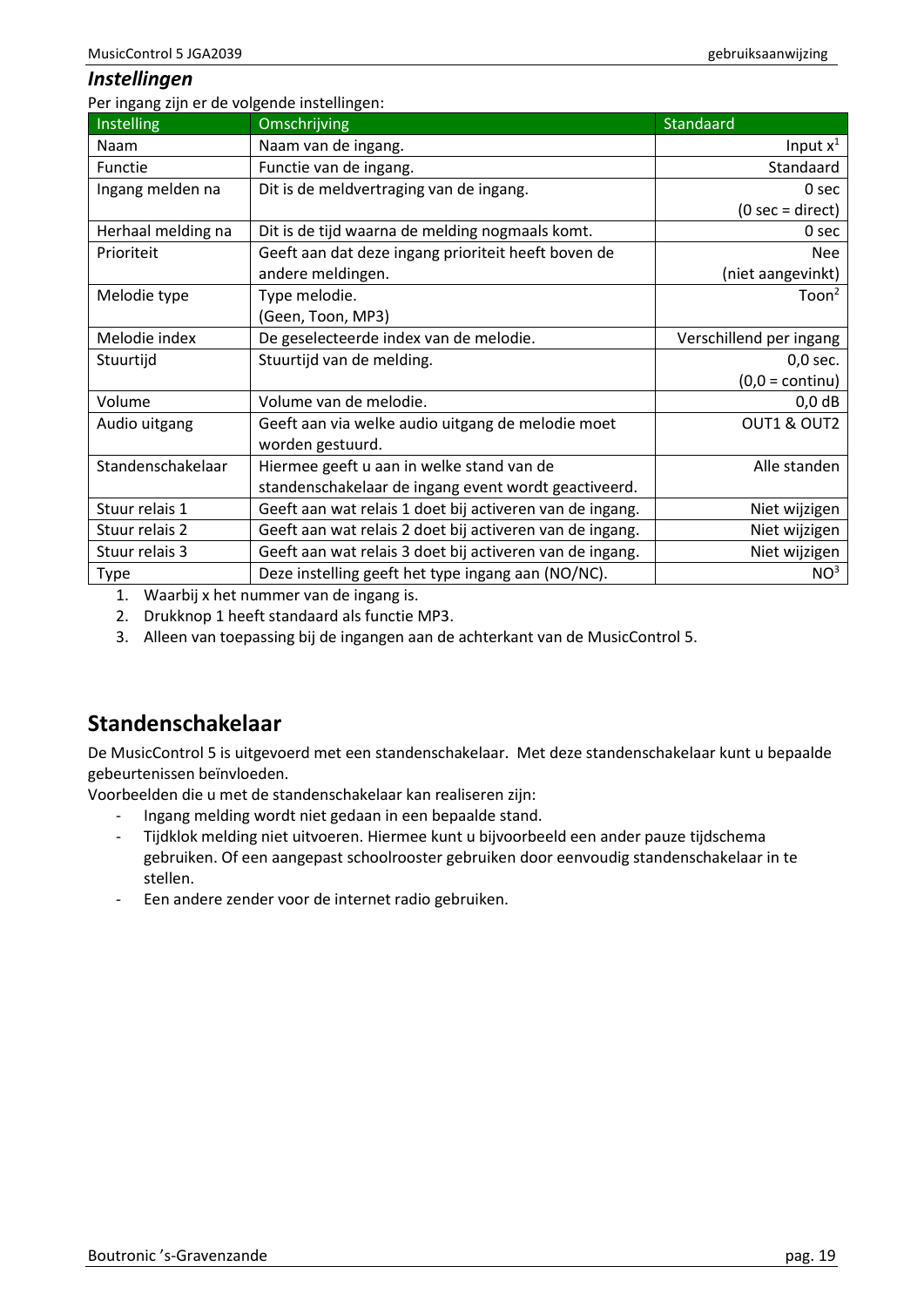# <span id="page-19-0"></span>**Tijdklok**

In de MusicControl 5 is een ingebouwde tijdklok aanwezig. Met deze tijdklok kunt u op ingestelde momenten de MusicControl 5 geluiden laten klinken en/of relais aansturen. Voor de geluiden kunt u kiezen tussen interne tonesignalen of MP3-bestanden die u op de SD-kaart kan zetten (Zie[: MP3-bestanden](#page-37-0)  [afspelen\)](#page-37-0).

U kunt 16 tijdklokken met elk weer 12 tijden instellen.

### <span id="page-19-1"></span>*Instellingen*

Per tijdklok zijn er de volgende instellingen:

| Instelling          | Omschrijving                                              | Standaard               |
|---------------------|-----------------------------------------------------------|-------------------------|
| Naam                | Naam van het alarm.                                       | Alarm $x^1$             |
| Prioriteit          | Geeft aan dat dit alarm prioriteit heeft boven de andere  | <b>Nee</b>              |
|                     | meldingen.                                                |                         |
| Melodie type        | Type melodie.                                             | Toon                    |
|                     | (Geen, Toon, MP3)                                         |                         |
| Melodie index       | De geselecteerde index van de melodie.                    | 3-Toon Gong Hoog        |
| Stuurtijd           | Stuurtijd van het alarm.                                  | $0,0$ sec.              |
| Volume              | Volume van de melodie.                                    | $0,0$ dB                |
| Audio uitgang       | Uitgang waarop de melodie wordt afgespeeld.               | OUT1 & OUT2             |
| Stuur relais 1      | Geeft aan welke actie er met relais 1 moet plaatsvinden.  | Niet wijzigen           |
| Stuur relais 2      | Geeft aan welke actie er met relais 2 moet plaatsvinden.  | Niet wijzigen           |
| Stuur relais 3      | Geeft aan welke actie er met relais 3 moet plaatsvinden.  | Niet wijzigen           |
| Koppelen aan ingang | Geeft aan welke ingangen actief moeten zijn om dit alarm  | Geen ingang             |
|                     | te starten (voor b.v. een schoolbelfunctie).              |                         |
| Standenschakelaar   | Geeft aan in welke stand(en) van de Standenschakelaar de  | Alle standen            |
|                     | tijdklok geactiveerd mag worden.                          |                         |
| Dagen               | Geeft aan op welke dag dit alarm moet starten.            | ma, di, wo, do, vr, za, |
|                     |                                                           | zo                      |
| Tijden (12 stuks)   | Tijdstip waarop het alarm actief moet zijn. Deze posities |                         |
|                     | kunnen in willekeurige volgorde ingesteld worden.         | (= niet ingesteld)      |

1. Waarbij x het nummer van het alarm is.

#### **Stuurtijd 0 sec.**

Wanneer de stuurtijd ingesteld is op 0 seconden zal de melodie die geselecteerd is, eenmalig worden afgespeeld. (Als de stuurtijd is ingesteld op 0 seconden én een relais is ingesteld om de stuurtijd te sturen, zal het relais niet gestuurd worden.)

#### **Koppelen aan ingang**

Het is mogelijk om een tijdklok te koppelen aan de status van de ingangen. Als er een ingang is geselecteerd bij de instelling 'Koppelen aan ingang' dan moet deze ingang actief zijn om dit alarm te kunnen activeren. Als een of meer van de ingangen niet geactiveerd is, zal dit alarm niet worden uitgevoerd.

Deze functie is b.v. voor een schoolbelfunctie. Aan de hand van de 4 ingangen kan er eenvoudig gekozen worden voor de volgende functies:

- 1. Normaal rooster (ingang 1 actief)
- 2. Verkort rooster (ingang 2 actief)
- 3. 10 minuten gesprekken met ouders (ingang 3 actief)
- 4. Toets rooster (ingang 4 actief)
- 5. Uit (geen ingangen actief)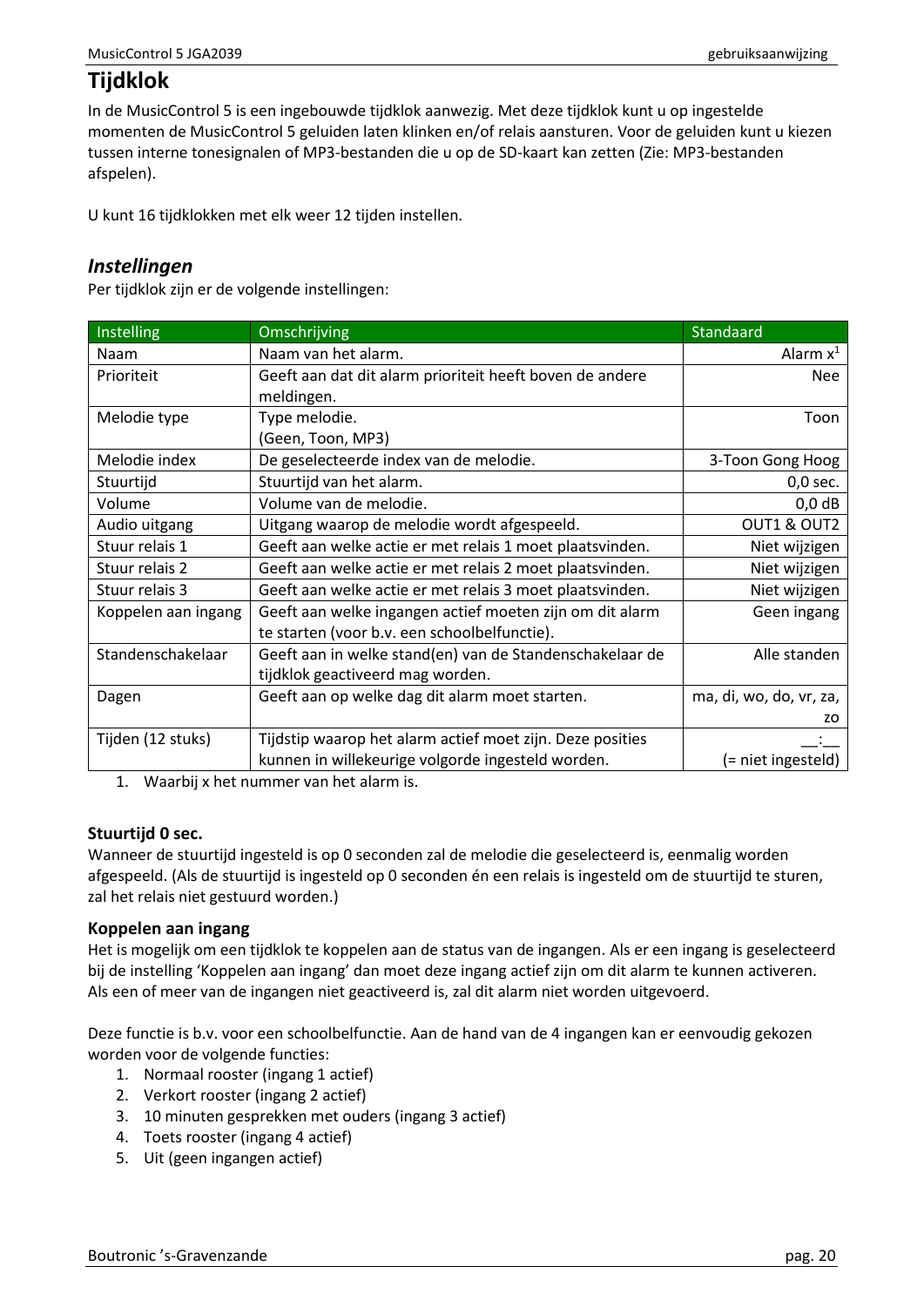#### **Standenschakelaar**

De standenschakelaar kunt u gebruiken om een tijdklok wel of niet af te spelen. U selecteert de stand van de schakelaar waarbij de tijdklok mag worden uitgevoerd. Hiermee kunt u bijvoorbeeld een schoolbelfunctie creëren door een tijdklok in te stellen en de stand van de schakelaar verschillend in te stellen.

#### *Voorbeeld:*

*Tijdklok 1 meldt om 10:00, 12:00 en 15:00, wanneer de standenschakelaar op stand 0 staat. Tijdklok 2 meldt om 09:30, 12:15 en 14:30, wanneer de standenschakelaar op stand 1 staat. Hiermee kunt u door de standenschakelaar in de betreffende stand te zetten de meldingen op een ander moment laten komen.*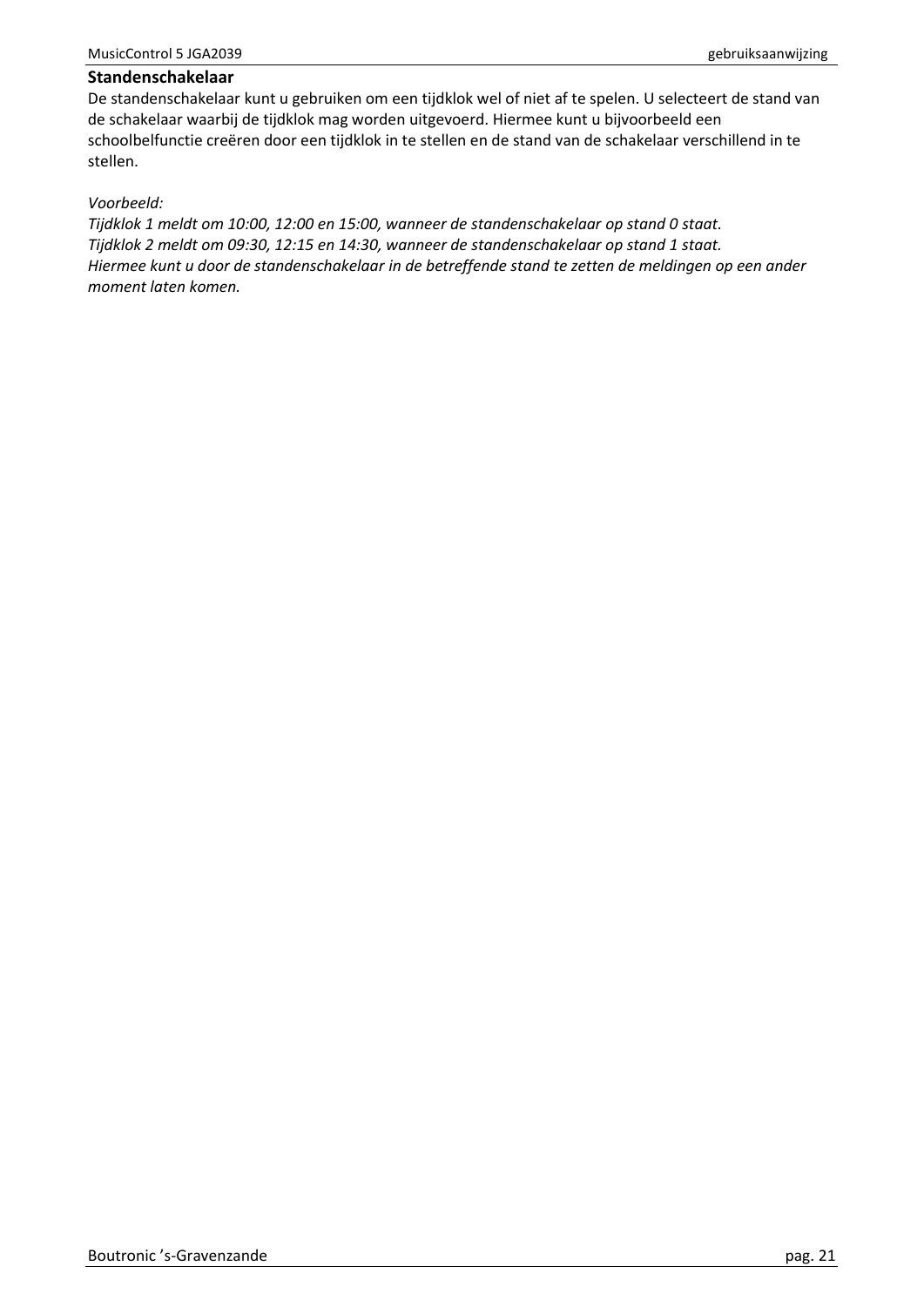## <span id="page-21-0"></span>**Internet radio**

De MusicControl 5 heeft de mogelijkheid om internet radiostations af te spelen. In totaal kunnen er tot 10 radiostations worden ingesteld.

## <span id="page-21-1"></span>*Licentie*

Voor het gebruik van de internetradio functie is een eenmalige licentie nodig. Deze wordt in de MusicControl 5 geplaatst waardoor de functie beschikbaar komt. Deze kan vanuit de fabriek er direct ingezet worden of kan naderhand eenvoudig worden toegevoegd. Neem hiervoor contact op met uw leverancier.

#### <span id="page-21-2"></span>*Instellingen*

De volgende instellingen kunnen per station worden ingevoerd:

| Instelling        | Omschrijving                                | Standaard      |
|-------------------|---------------------------------------------|----------------|
| $\textsf{Naam}^1$ | Naam van het station                        | 1: Q-music     |
|                   |                                             | 2: Radio 538   |
|                   |                                             | 3: NPO Radio 2 |
|                   |                                             | 4: NPO Radio 1 |
|                   |                                             | 5: Radio 10    |
|                   |                                             | 6:             |
|                   |                                             | 7:             |
|                   |                                             | 8:             |
|                   |                                             | 9:             |
|                   |                                             | 10:            |
| URL <sup>2</sup>  | URL naar de MP3 stream van het radiostation | Verschillend   |

1. De naam van het station kan maximaal 12 karakters lang zijn

2. De URL van het station kan maximaal 96 karakters lang zijn

#### <span id="page-21-3"></span>*URL*

De URL is de locatie op het internet waar de stream zich bevindt. Deze stream moet de muziek versturen in MP3 formaat. De MusicControl 5 ondersteund URL's met een lengte tot 96 karakters. Deze zijn in te stellen via de BoutronicStudio 3.

Het is niet verplicht om de URL te starten met http:// of https://. Dit wordt automatisch gedaan door de MusicControl 5. Streams die vereisen dat een beveiligde verbinding wordt gemaakt, kunnen niet worden afgespeeld door de MusicControl 5.



*Let op: De URL moet wijzen naar de stream van het station dat de muziek in MP3 formaat verstuurd. Anders kan de MusicControl 5 de stream niet afspelen.*

### <span id="page-21-4"></span>*Verbinding*

Indien de netwerk verbinding slecht is, of de verbinding valt weg, dan zal de MusicControl 5 de verbinding opnieuw opbouwen. Dit kan resulteren in heel even geen geluid.

Indien de muziek stopt of hapert, kunt u de volgende punten controleren:

- Is de stream nog beschikbaar?
- Is de netwerkverbinding naar de MusicControl 5 juist?
- Is er genoeg netwerk bandbreedte om muziek te streamen?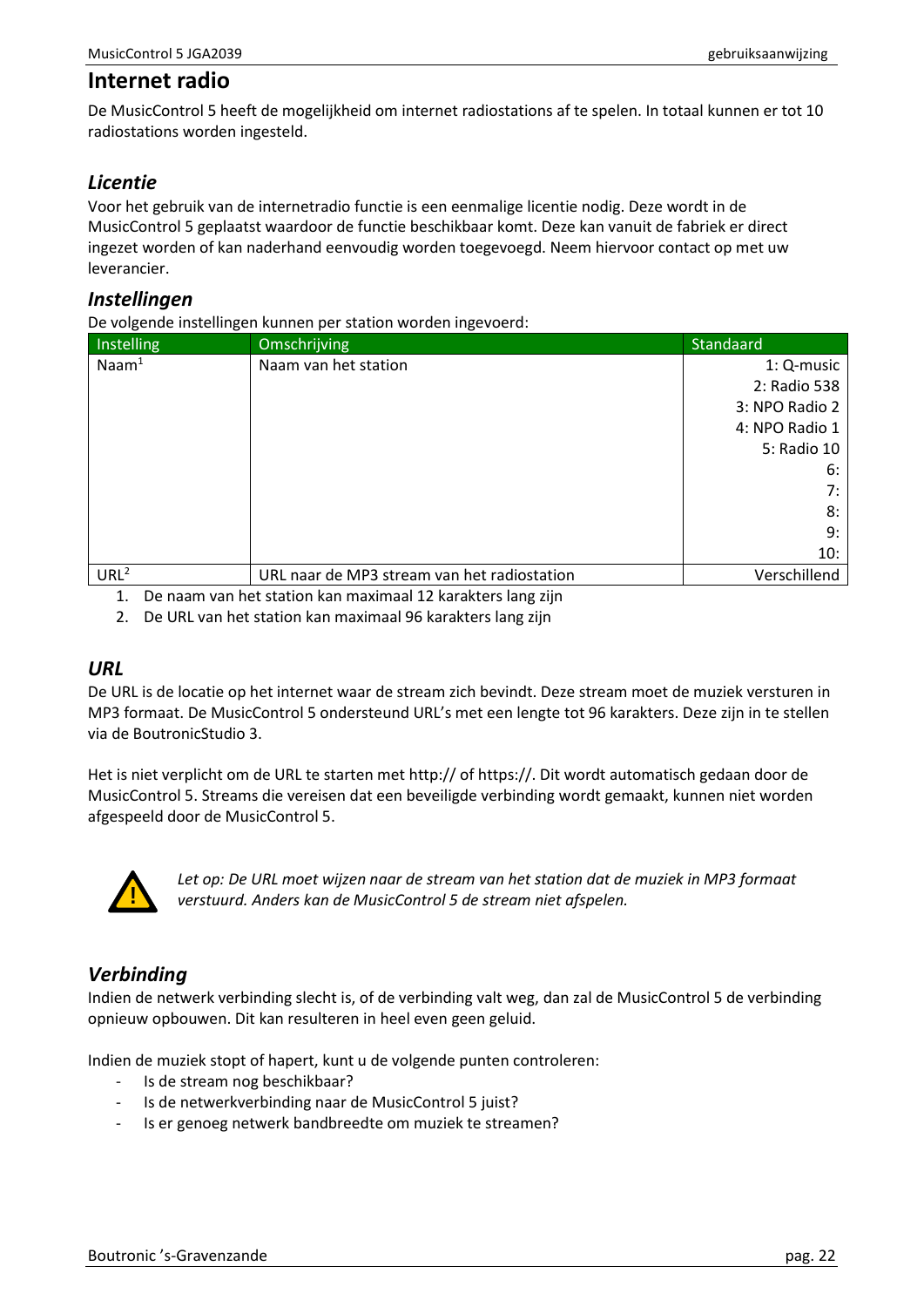# <span id="page-22-0"></span>**Audio**

De MusicControl 5 heeft diverse bronnen van audio.

- Lijningangen (Lijn 1 & Lijn 2).
- MP3-bestand van SD-kaart.
- Tonen gegenereerd door de MusicControl 5.
- Intercom vanaf de telefoonverbinding.
- Internet radio.

Deze bronnen komen samen in de MusicControl 5 en aan de hand van de gekozen instellingen zal een bron worden afgespeeld.

## <span id="page-22-1"></span>*Lijningangen*

Het is mogelijk om 2 lijnsignalen aan te sluiten op de MusicControl 5. Via deze lijnsignalen kunt u een externe audiobron aansluiten, bijvoorbeeld een tuner of een cd-speler.

#### **Versterking**

Om de basis te leggen voor een goed audiosignaal kunt u de versterking van de Lijningangen instellen.

#### **Hardware**

Via de dipswitches aan de achterzijde van de MusicControl 5 kunt u een hardware-matige versterking/verzwakking instellen.

Om de versterking voor lijn 1 in te stellen gebruikt u DIP1 en DIP2. Om de versterking voor lijn 2 in te stellen gebruikt u DIP3 en DIP4.

| Ingang 1         |                  |                            |  |
|------------------|------------------|----------------------------|--|
| DIP <sub>1</sub> | DIP <sub>2</sub> | <b>Situatie</b>            |  |
| ი                | O                | Professioneel line-signaal |  |
| 1                | O                | Consumenten line-signaal   |  |
| ŋ                | 1                | Microfoon signaal          |  |
| 1                | 1                | Niet in gebruik            |  |
|                  | Ingang 2         |                            |  |
| DIP <sub>3</sub> | DIP4             | <b>Situatie</b>            |  |
| O                | O                | Professioneel line-signaal |  |
| 1                | n                | Consumenten line-signaal   |  |
| O                | 1                | Microfoon signaal          |  |
| 1                | 1                | Niet in gebruik            |  |

#### **Softwarematig**

Zoals elk audiosignaal in de MusicControl 5 kunt u de lijn signalen softwarematig versterken/verzwakken. Deze instellingen kunt u bij de desbetreffende onderdelen vinden.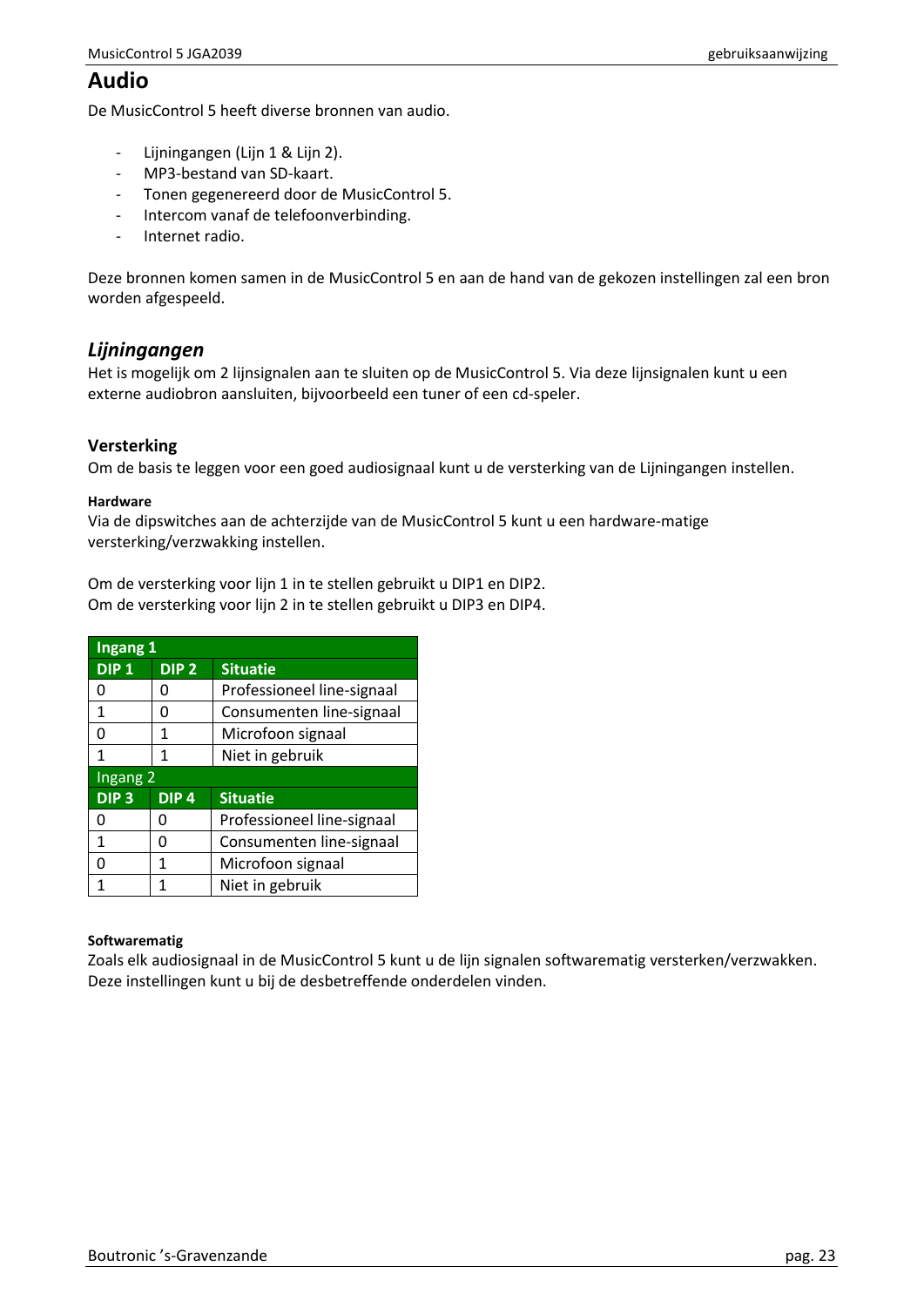### <span id="page-23-1"></span><span id="page-23-0"></span>*Tonen gegenereerd door de MusicControl 5*

De MusicControl 5 kan een groot aantal tonen afspelen bij gebeurtenissen. Zie hoofdstuk "Instelbare melodieën" voor meer informatie.

### <span id="page-23-2"></span>*Intercom vanaf de telefoonverbinding*

Het is mogelijk om met de telefoon om te roepen via de MusicControl 5. Zie hoofdstuk Intercom voor meer informatie.

#### <span id="page-23-3"></span>*Internet radio*

Het is mogelijk om een radiostation af te spelen vanaf een locatie op het internet. Zie hoofdstuk Internet Radio voor meer informatie.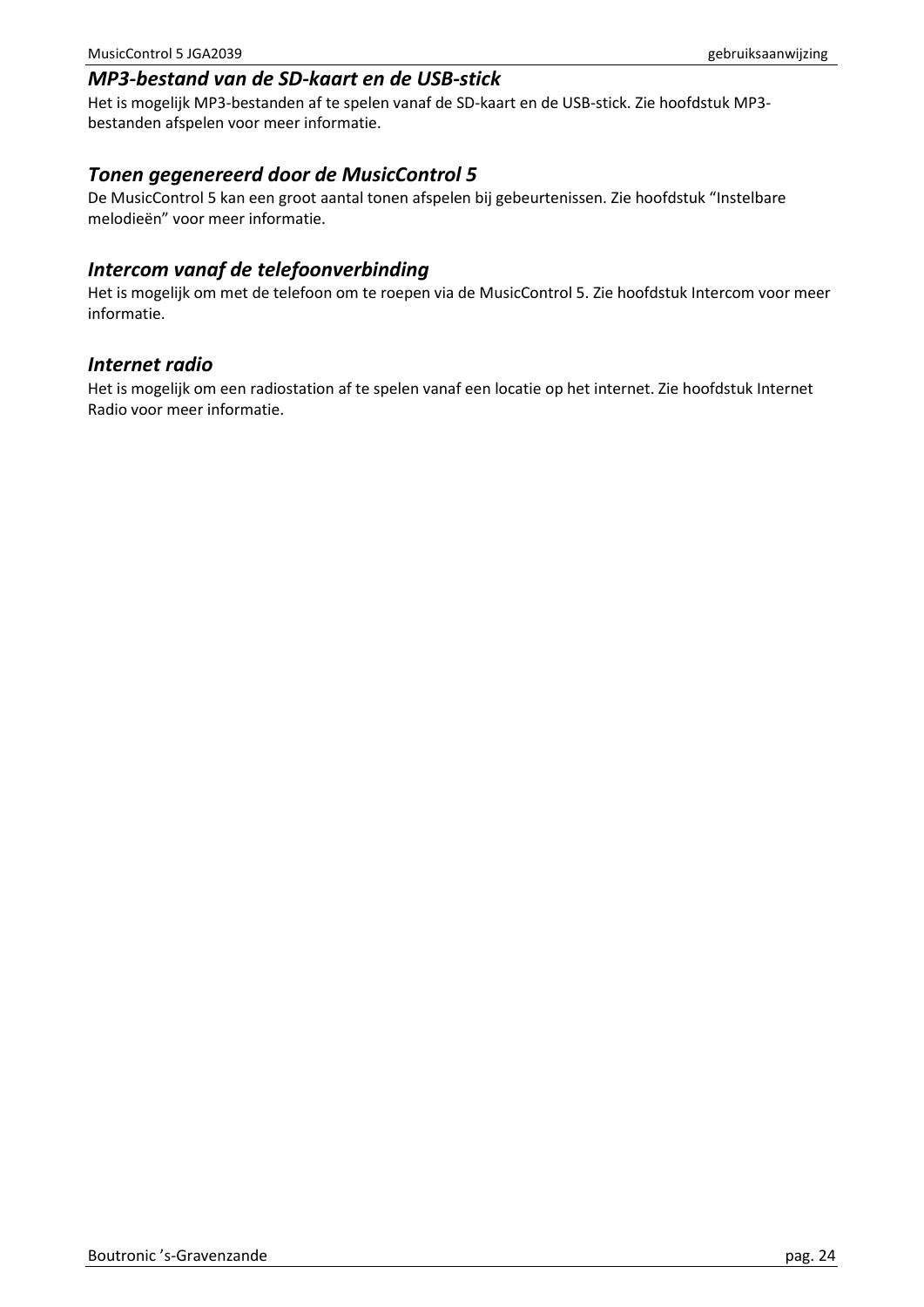#### <span id="page-24-0"></span>*Mute geluid*

Het is mogelijk om via een ingang of via een telefoontoets het geluid te muten. Wanneer deze functie geactiveerd wordt, zal de muziek gestuurd worden met de ingestelde 'Mute volume'.

Als de mute wordt geactiveerd d.m.v. een telefoon toets of door een drukknop wordt geactiveerd, zal deze geactiveerd blijven voor de ingestelde 'Mute duur', of als de functie opnieuw wordt geactiveerd.

Indien de mute functie wordt geactiveerd door een ingang aan de achterkant van de MusicControl 5, zal dit zolang actief zijn als de ingang geactiveerd is.

## <span id="page-24-1"></span>*Instellingen*

De volgende instellingen zijn algemene instellingen voor de audio:

| Instelling  | Omschrijving                                                                                             | Standaard        |
|-------------|----------------------------------------------------------------------------------------------------------|------------------|
| Mute volume | Het volume wat de MusicControl 5 uitstuurt als hij gemute<br>wordt.                                      | -79.5 dB         |
| Mute duur   | De tijd hoelang de mute functie actief zal zijn.<br>$(0 \text{ min} = \text{ niet automatisch stoppen})$ | $30 \text{ min}$ |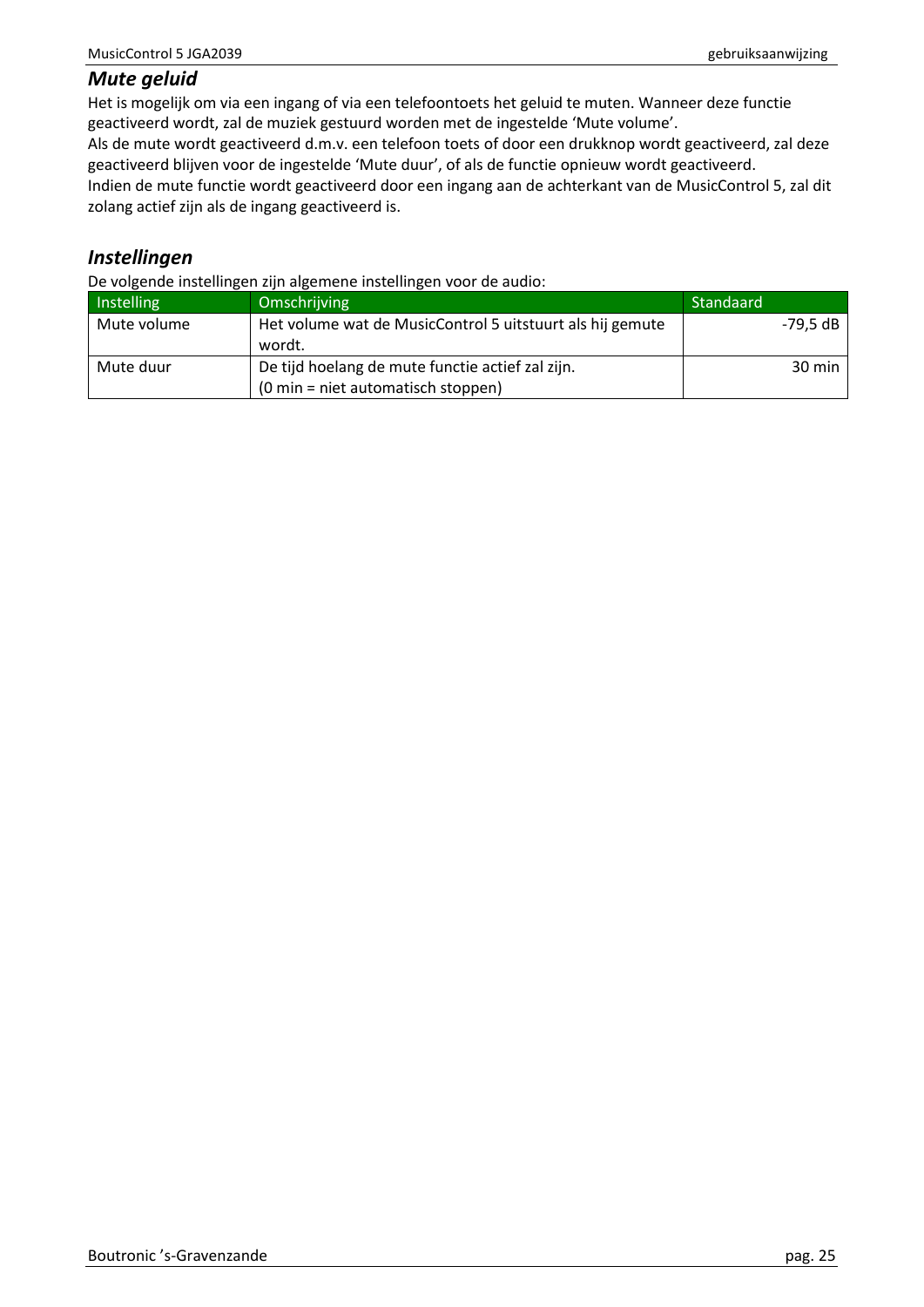# <span id="page-25-0"></span>**Telefoon**

U kunt de MusicControl 5 aansluiten op een analoge telefoonlijn, vervolgens kunt u het telefoonbelsignaal laten klinken via de geluidsinstallatie. Ook kunt u naar de MusicControl 5 bellen om te kunnen omroepen, uitgangen aan te sturen of andere functies te activeren.

Indien geen analoge telefoonaansluiting aanwezig is, zijn er modules op de markt die een mobiel telefoon signaal omzetten naar analoge PSTN lijn. Tevens zijn er VoIP (Voice Over IP) modules beschikbaar die een analoge PSTN lijn kunnen creëren.

### <span id="page-25-1"></span>*Relais sturen*

Wanneer u met de telefoon het relais stuurt, zal het geselecteerde relais geschakeld worden. U kunt instellen hoe lang het relais gestuurd zal worden. Dit wordt gedaan met de instelling 'Relais stuurtiid' op het tabblad I/O.

### <span id="page-25-2"></span>*Volume aanpassen*

U kunt door middel van de toetsen (standaard toets 4 voor verlagen en toets 6 voor verhogen) het volume van de muziek aanpassen. Indien u bezig bent met omroepen, zal het volume van de intercom worden aangepast. Als de mute functie is geactiveerd, zal deze worden uitgeschakeld.

Na het indrukken van een toets hoort u een bevestigingstoon.

De stapgrootte van de aanpassing via de telefoon is in te stellen op het tabblad Audio.

| Instelling        | Omschrijving                                          | Standaard         |
|-------------------|-------------------------------------------------------|-------------------|
| Aanpassing volume | Als de telefoontoetsen 'Volume omhoog' of 'Volume     | 3.0 <sub>dB</sub> |
| via telefoon      | omlaag' wordt gebruikt zal het volume per stap worden |                   |
|                   | aangepast met deze waarde.                            |                   |

### <span id="page-25-3"></span>*Ingangen mute*

Met ingangen mute kunt u de ingangen van de MusicControl 5 onderdrukken. Hierdoor worden de alarmen via de ingangen voor een bepaalde tijd onderdrukt.

## <span id="page-25-4"></span>*Inkomende gesprekken*

Het is mogelijk om met de MusicControl 5 inkomende telefoongesprekken te melden via de geluidsinstallatie. Wanneer u instelt dat de inkomende belsignalen worden gemeld via de radio, zal de MusicControl 5 de ingestelde melodie afspelen zodra er een belsignaal gedetecteerd wordt.

### <span id="page-25-5"></span>*Blokkeren*

Om te voorkomen dat de MusicControl 5 inkomende telefoongesprekken opneemt kunt u de 'Blokkeer inkomende gesprekken' functie activeren. Hierdoor zal de MusicControl 5 de inkomende gesprekken wel melden via de geluidsinstallatie (mits ingesteld), maar zal de telefoonlijn niet opgenomen worden. Dit kan bijvoorbeeld gebruikt worden wanneer de telefoon van de gebruiker gemeld dient te worden.



Als de 'Blokkeer inkomende gesprekken' functie actief is kan de 'telefoon bediening' niet meer bereikt worden. Hierdoor kan bijvoorbeeld de omroepfunctie niet meer gebruikt worden. De MusicControl 5 neemt de lijn niet meer op.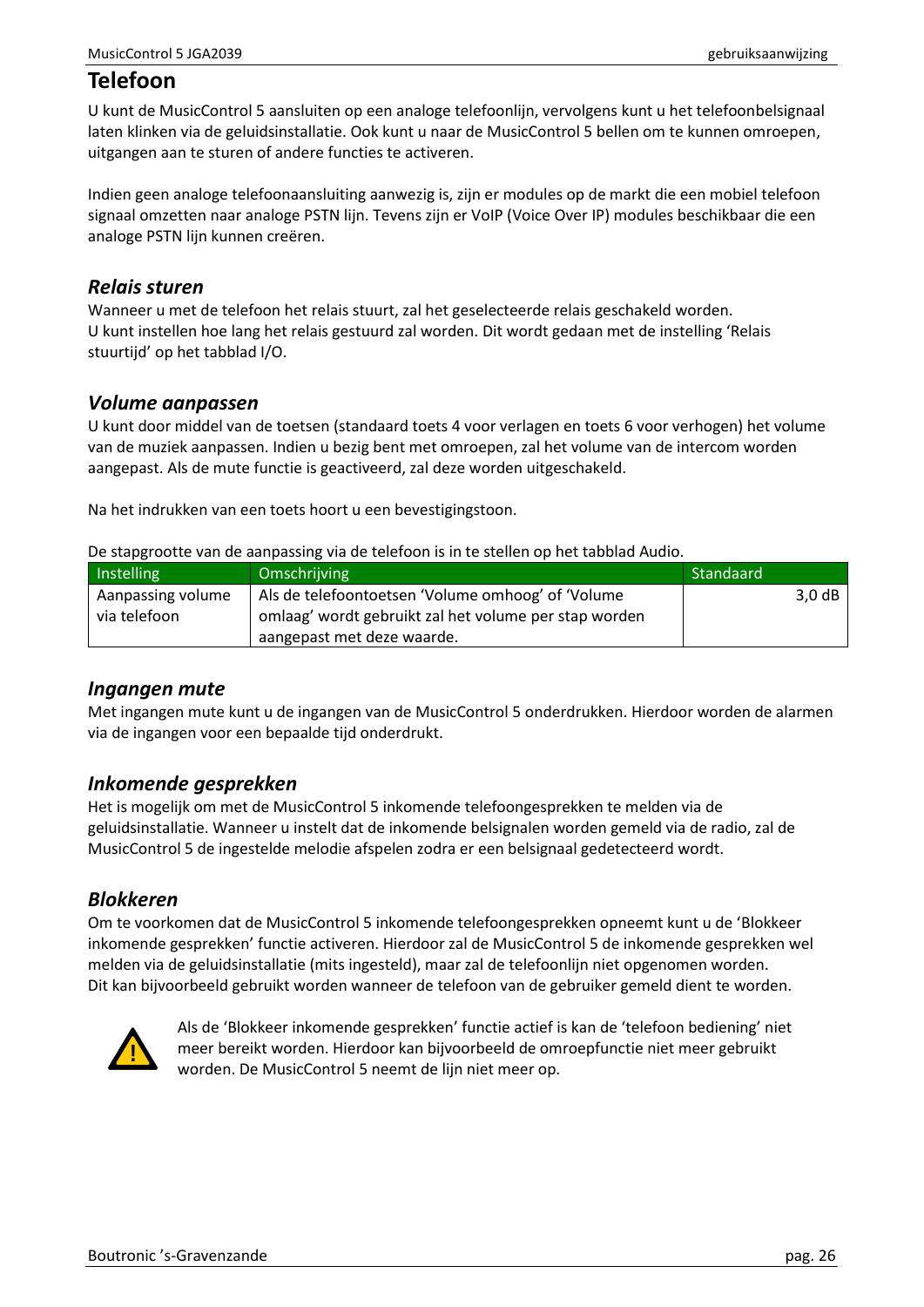#### <span id="page-26-0"></span>*Instellingen*

De volgende instellingen hebben betrekking op de telefoonverbinding:

| Instelling           | Omschrijving                                              | Standaard            |
|----------------------|-----------------------------------------------------------|----------------------|
| Aantal belsignalen   | Het aantal belsignalen waarna de MusicControl 5 de        | 3                    |
|                      | telefoon zal opnemen.                                     |                      |
| Direct ingang        | Als deze functie geactiveerd wordt, worden alle ingangen  | Uit                  |
| blokkeren            | direct geblokkeerd. Hierdoor zullen de ingangen genegeerd |                      |
|                      | worden.                                                   |                      |
| Ingesprektoon        | Aantal ingesprektonen dat de MusicControl 5 moet          | 3                    |
| aantal               | detecteren voordat hij de telefoonlijn ophangt.           |                      |
| Kiestoon detectie    | De tijd dat de MusicControl 5 een kiestoon moet           | $3,0$ sec            |
|                      | detecteren om de telefoon op te hangen. (Dit kan          |                      |
|                      | uitgeschakeld worden door 0,0 sec in te stellen.)         |                      |
| Stilte time-out      | De tijd dat de MusicControl 5 een stilte moet zien om de  | 0 sec $(0 = uit)$    |
|                      | telefoon op te hangen.                                    |                      |
| Belsignaal via radio | Hiermee selecteert u of het belsignaal te horen moet zijn | Uit                  |
|                      | via de radio.                                             |                      |
| Melodie type         | Het type melodie dat gekozen kan worden.                  | Toon                 |
|                      | (Opties: Geen, Toon, MP3.)                                |                      |
| Melodie index        | De melodie die gekozen is.                                | Externe telefoon bel |
|                      | Bij type Toon: Geselecteerde toon.                        |                      |
|                      | Bij type MP3: Index van de MP3 <sup>1</sup> .             |                      |
| Audio uitgang        | De audio uitgangen waarop de melodie wordt afgespeeld.    | OUT1 & OUT2          |
| Stuurtijd            | De tijd dat de melodie gestuurd wordt.                    | 0 sec                |
|                      |                                                           | (continu)            |
| Volume               | Volume van de melodie.                                    | $0,0$ dB             |
| Stuur relais 1       | Stuur actie voor relais 1.                                | Niet wijzigen        |
| Stuur relais 2       | Stuur actie voor relais 2.                                | Niet wijzigen        |
| Stuur relais 3       | Stuur actie voor relais 3.                                | Niet wijzigen        |

1. Voor meer informatie zie hoofdstuk MP3.

# <span id="page-26-1"></span>*IP-adres herstellen*

Indien de MusicControl 5 niet meer bereikbaar is via het netwerk, kan het IP-adres teruggezet worden naar een automatisch IP-adres. Dit kunt u doen door naar de MusicControl 5 te bellen. De MusicControl 5 zal opnemen. Nadat u de bevestigingstonen hebt gehoord, toetst u de volgende code in 472337. (Let op: Elk getal van deze reeks moet binnen één seconde van de vorige worden ingetoetst.) Het IP-adres zal worden gereset. Om dit definitief te maken dient u de voedingspanning van de MusicControl 5 af te halen, 10 seconden te wachten en vervolgens de voedingspanning weer aan te bieden.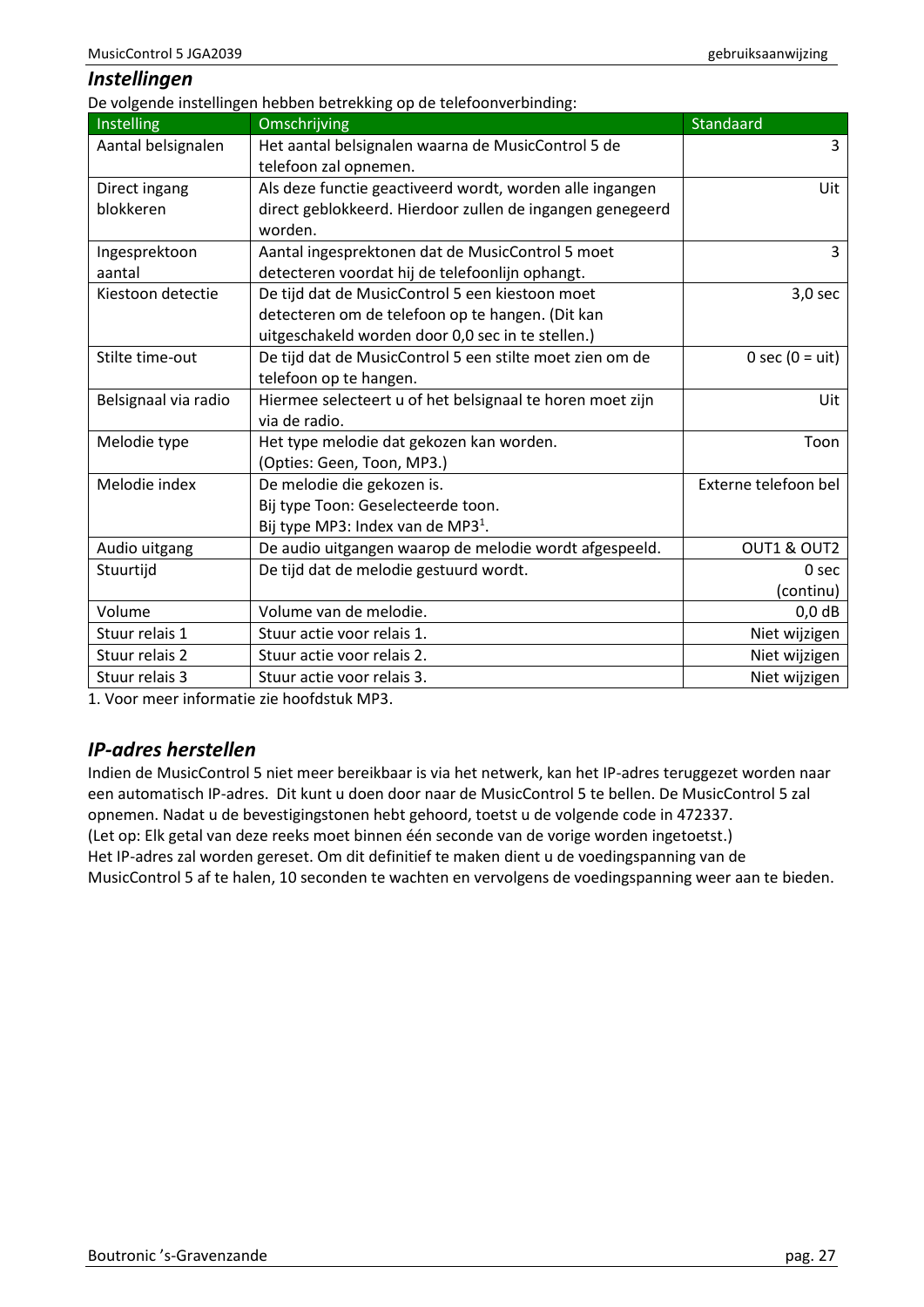# <span id="page-27-0"></span>**Telefoon toetsen**

## <span id="page-27-1"></span>*Bediening*

Het is mogelijk om via de telefoon een aantal functies te activeren.

U belt naar de MusicControl 5 toe, de MusicControl 5 neemt op en bevestigt dit door een bevestigingspiep te sturen. Vanaf nu kunt u de volgende functies uitvoeren:



Als de 'Blokkeer inkomende gesprekken' functie actief is kan de 'telefoon bediening' niet meer bereikt worden.

| <b>Toets</b>             | <b>Standaard functie</b>       | Omschrijving                                                                    |
|--------------------------|--------------------------------|---------------------------------------------------------------------------------|
| 1                        | Ontgrendel deur 1              | Relais 1 wordt gestuurd.                                                        |
| $\overline{\phantom{a}}$ | Ontgrendel deur 2              | Relais 2 wordt gestuurd.                                                        |
| 3                        | Omroepen op beide<br>uitgangen | De intercom functie wordt gestart.                                              |
| 4                        | Muziek zachter                 | Het muziek volume wordt<br>verlaagd. $1$                                        |
| 5                        | Herstel spreektijd             | De tijd voordat de MusicControl 5<br>de verbinding verbreekt wordt<br>verlengd. |
| 6                        | Muziek harder                  | Het muziek volume wordt<br>verhoogd. $1$                                        |
| $\overline{7}$           | Muziek mute                    | De muziek wordt gemute.                                                         |
| 8                        |                                | Geen functie.                                                                   |
| 9                        | Ingangen mute                  | De ingangen worden gemute.                                                      |
| 0                        | Verbinding<br>verbreken        | De verbinding zal worden<br>verbroken. <sup>2</sup>                             |
| *                        |                                | Geen functie.                                                                   |
| #                        |                                | Geen functie.                                                                   |



2. *Indien intercom actief is, wordt de intercom gestopt*.

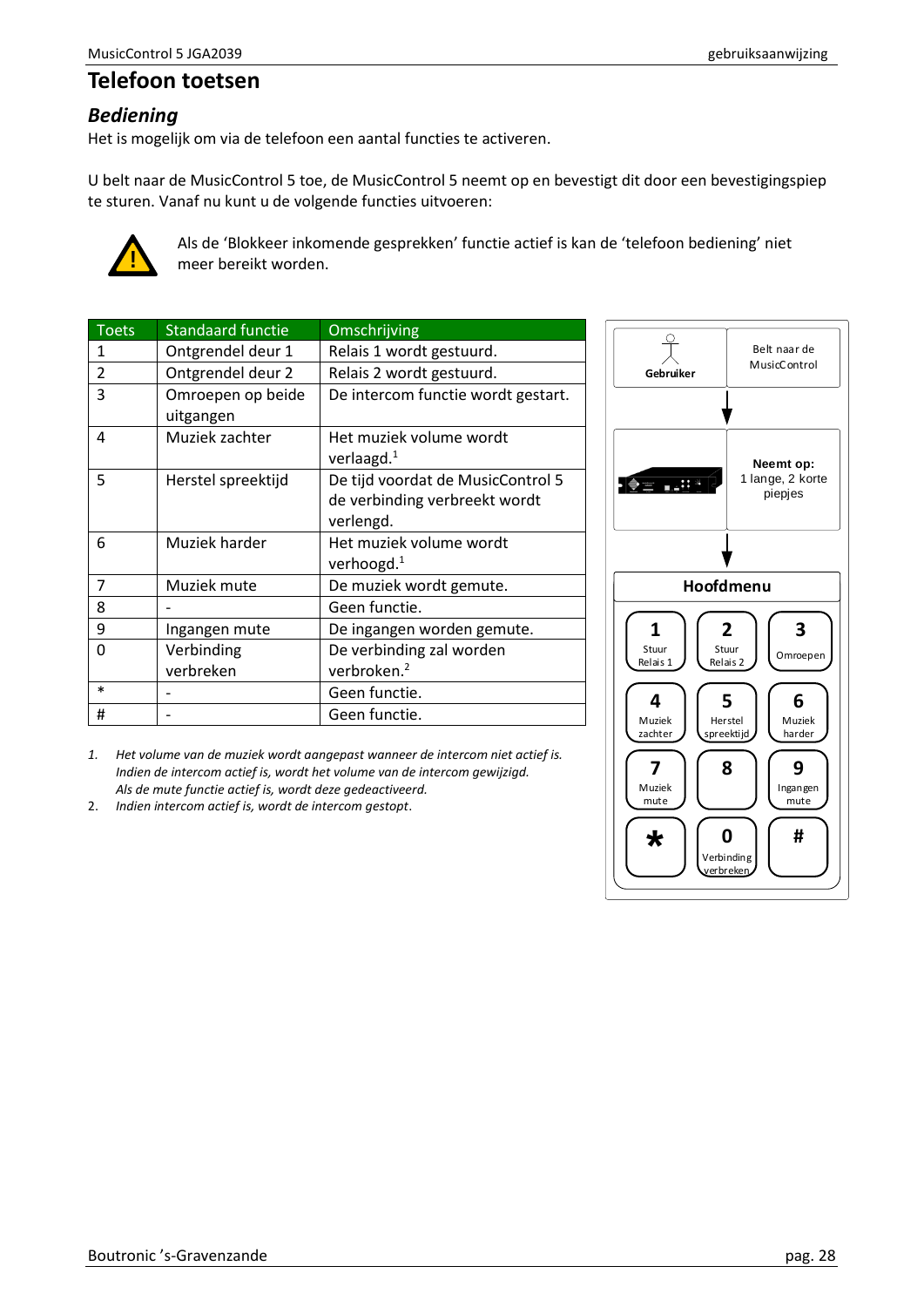#### <span id="page-28-0"></span>*Toetsen instellen*

Het is mogelijk om de functie van de toetsen in te stellen. In de BoutronicStudio 3 doet u dit op het tabblad 'Tel. toetsen'. (Deze functie is beschikbaar in de BoutronicStudio 3 v1.0g r38 of hoger)

Voor alle toetsen (0 t/m 9, \* en #) is de functie in te stellen. U kunt kiezen uit de volgende opties:

| <b>Functie</b>                  | Omschrijving                                             |
|---------------------------------|----------------------------------------------------------|
| Geen functie                    | De toets heeft geen functie.                             |
| Intercom starten op OUT1        | Start de intercom functie op OUT1.                       |
| Intercom starten op OUT2        | Start de intercom functie op OUT2.                       |
| Intercom starten op OUT1 & OUT2 | Start de intercom functie op OUT1 & OUT2.                |
| Stop omroepen / Verbreek        | Stop met omroepen of verbreek de verbinding.             |
| Relais alle stuurtijd           | Stuur alle relais aan met hun eigen stuurtijd.           |
| Relais alle aan                 | Stuur alle relais continu aan.                           |
| Relais alle uit                 | Stuur alle relais continu uit.                           |
| Relais 1 stuurtijd              | Stuur relais 1 aan met zijn eigen stuurtijd.             |
| Relais 1 aan                    | Stuur relais 1 continu aan.                              |
| Relais 1 uit                    | Stuur relais 1 continu uit.                              |
| Relais 2 stuurtijd              | Stuur relais 2 aan met zijn eigen stuurtijd.             |
| Relais 2 aan                    | Stuur relais 2 continu aan.                              |
| Relais 2 uit                    | Stuur relais 2 continu uit.                              |
| Relais 3 stuurtijd              | Stuur relais 3 aan met zijn eigen stuurtijd.             |
| Relais 3 aan                    | Stuur relais 3 continu aan.                              |
| Relais 3 uit                    | Stuur relais 3 continu uit.                              |
| Mute muziek                     | Mute de huidige muziek.                                  |
| Volume hoger                    | Verhoog het volume van de huidige muziek.                |
| Volume lager                    | Verlaag het volume van de huidige muziek.                |
| Alle ingangen blokkeren         | Blokkeer alle ingangen.                                  |
| Alle ingangen deblokkeren       | Deblokkeer alle ingangen.                                |
| Activeer alle ingangen          | Simuleer dat alle ingangen worden geactiveerd.           |
| <b>Block IN1</b>                | Blokkeer ingang 1.                                       |
| Deblokkeer IN1                  | Deblokkeer ingang 1.                                     |
| <b>Activeer IN1</b>             | Simuleer dat ingang 1 wordt geactiveerd.                 |
| <b>Block IN2</b>                | Blokkeer ingang 2.                                       |
| Deblokkeer IN2                  | Deblokkeer ingang 2.                                     |
| <b>Activeer IN2</b>             | Simuleer dat ingang 2 wordt geactiveerd.                 |
| <b>Block IN3</b>                | Blokkeer ingang 3.                                       |
| Deblokkeer IN3                  | Deblokkeer ingang 3.                                     |
| <b>Activeer IN3</b>             | Simuleer dat ingang 3 wordt geactiveerd.                 |
| <b>Block IN4</b>                | Blokkeer ingang 4.                                       |
| Deblokkeer IN4                  | Deblokkeer ingang 4.                                     |
| <b>Activeer IN4</b>             | Simuleer dat ingang 4 wordt geactiveerd.                 |
| Start melodie 1                 | De melodie, ingesteld bij 'Melodie 1', wordt afgespeeld. |
| Start melodie 2                 | De melodie, ingesteld bij 'Melodie 2', wordt afgespeeld. |
| Stop melodie                    | Stop het afspelen van de melodie.                        |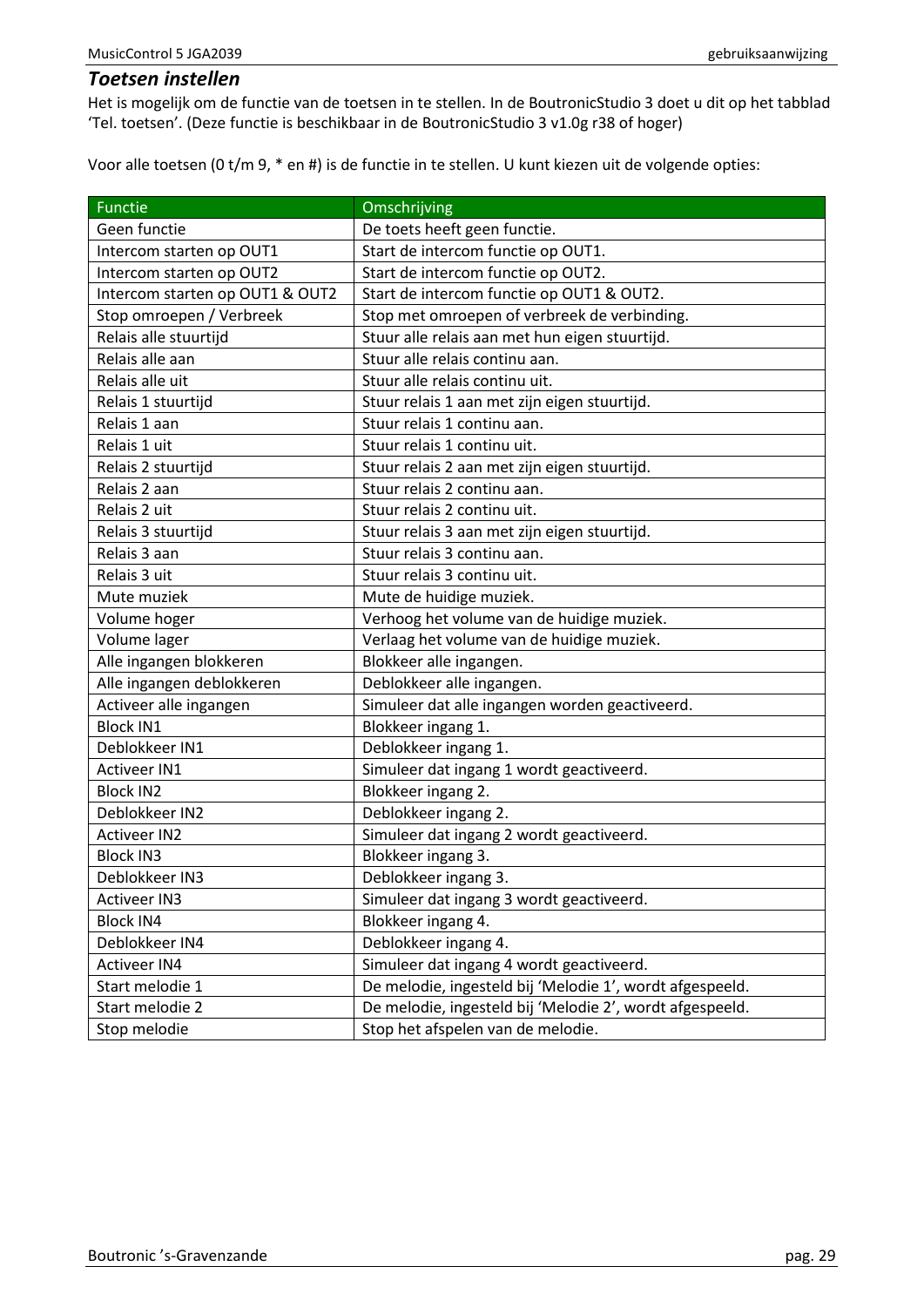## <span id="page-29-0"></span>*Instellen melodie*

Per melodie kunnen de volgende instellingen worden gedaan:

| Instelling    | Omschrijving                                   | Standaard            |
|---------------|------------------------------------------------|----------------------|
| Melodie type  | Het type melodie dat gekozen kan worden.       | Toon                 |
|               | (Opties: Geen, Toon, MP3.)                     |                      |
| Melodie index | De melodie die gekozen is.                     | 1: Slow whoop        |
|               | Bij type Toon: Geselecteerde toon.             | 2: Westminster Chime |
|               | Bij type MP3: Index van de MP3.                |                      |
| Toon tijd     | De tijd dat de toon gestuurd wordt.            | $10,0$ sec           |
| Volume        | Volume van de melodie.                         | $0,0$ dB             |
| Audio uitgang | De uitgang waarop de melodie wordt afgespeeld. | OUT1 & OUT2          |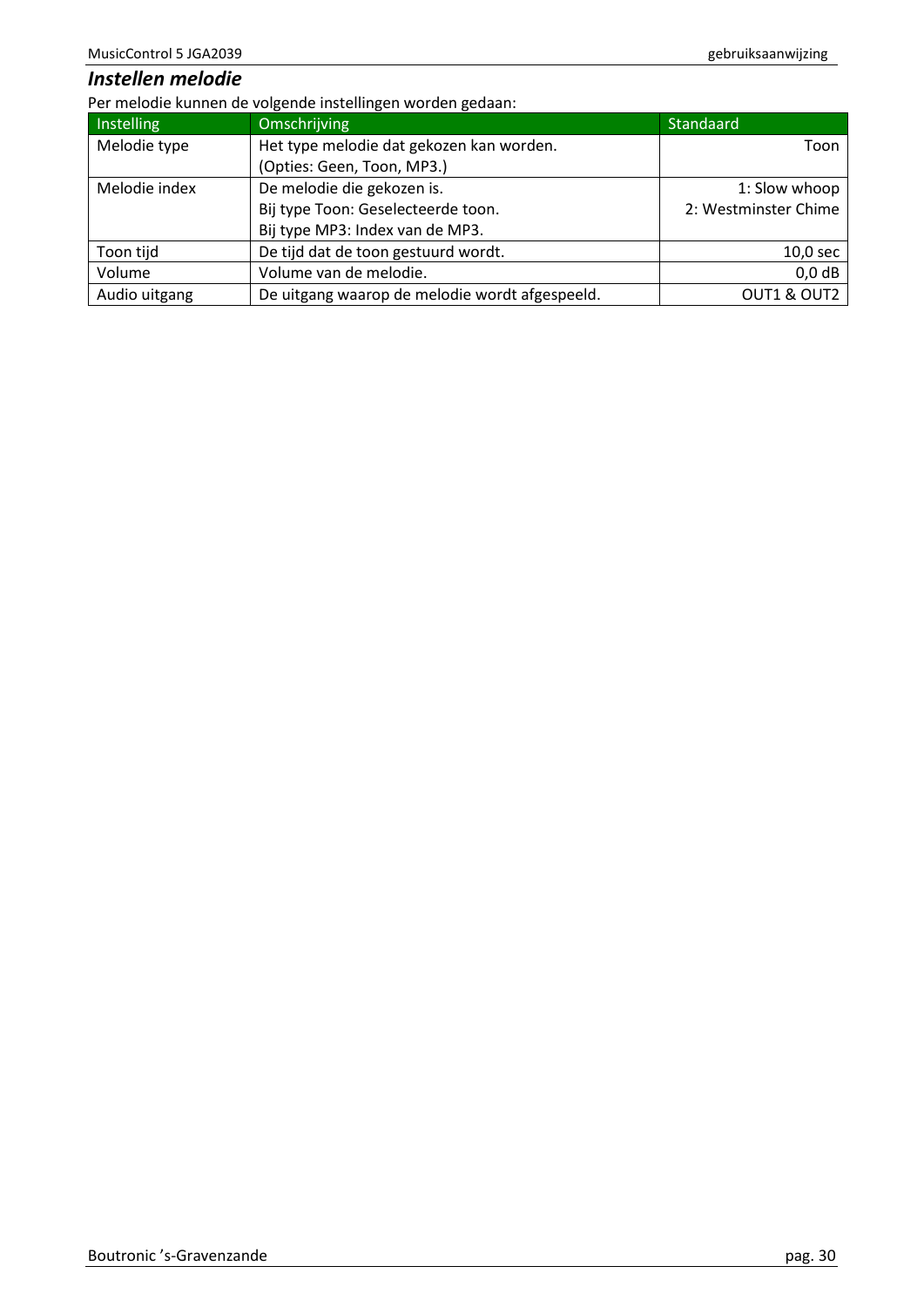## <span id="page-30-0"></span>**Intercom**

U kunt de MusicControl 5 gebruiken als intercom.



*Let op: Wanneer de 'Blokkeer inkomende gesprekken' functie actief is kunt u geen gebruik maken van de intercom functie.*

Schematisch weergegeven:



#### <span id="page-30-1"></span>*Activeren*

U belt naar de MusicControl 5, na 3x overgaan<sup>1</sup> zal de MusicControl 5 opnemen. U hoort een bevestiging via de telefoon. Vervolgens drukt u op  $3<sup>2</sup>$  om de intercom te activeren.

De MusicControl 5 zal de intercom attentie toon afspelen en u kunt spreken via de geluidsinstallatie.

*1. Deze waarde is instelbaar.*

*2. Dit is de standaard functie* 

#### **Direct naar intercom**

U kunt instellen dat de telefoon direct naar de intercom functie gaat wanneer er opgenomen is.

# <span id="page-30-2"></span>*Gesprektijd verlengen*

Standaard kan de gebruiker 30 seconden<sup>1</sup> spreken. Na 30 seconden<sup>1</sup> zal de MusicControl 5 de verbinding verbreken. Om aan te geven dat de tijd bijna voorbij is, zal de MusicControl 5 de laatste 5 seconden iedere seconde een toon afspelen.

Om de gesprektijd te verlengen kan de gebruiker tijdens het gesprek op de 5<sup>2</sup> toets drukken. Hiermee wordt de spreektijd verlengd met 30 seconden<sup>1</sup>.

*1. Dit aantal belsignalen is instelbaar.*

*2. Dit is de standaard toetsfunctie*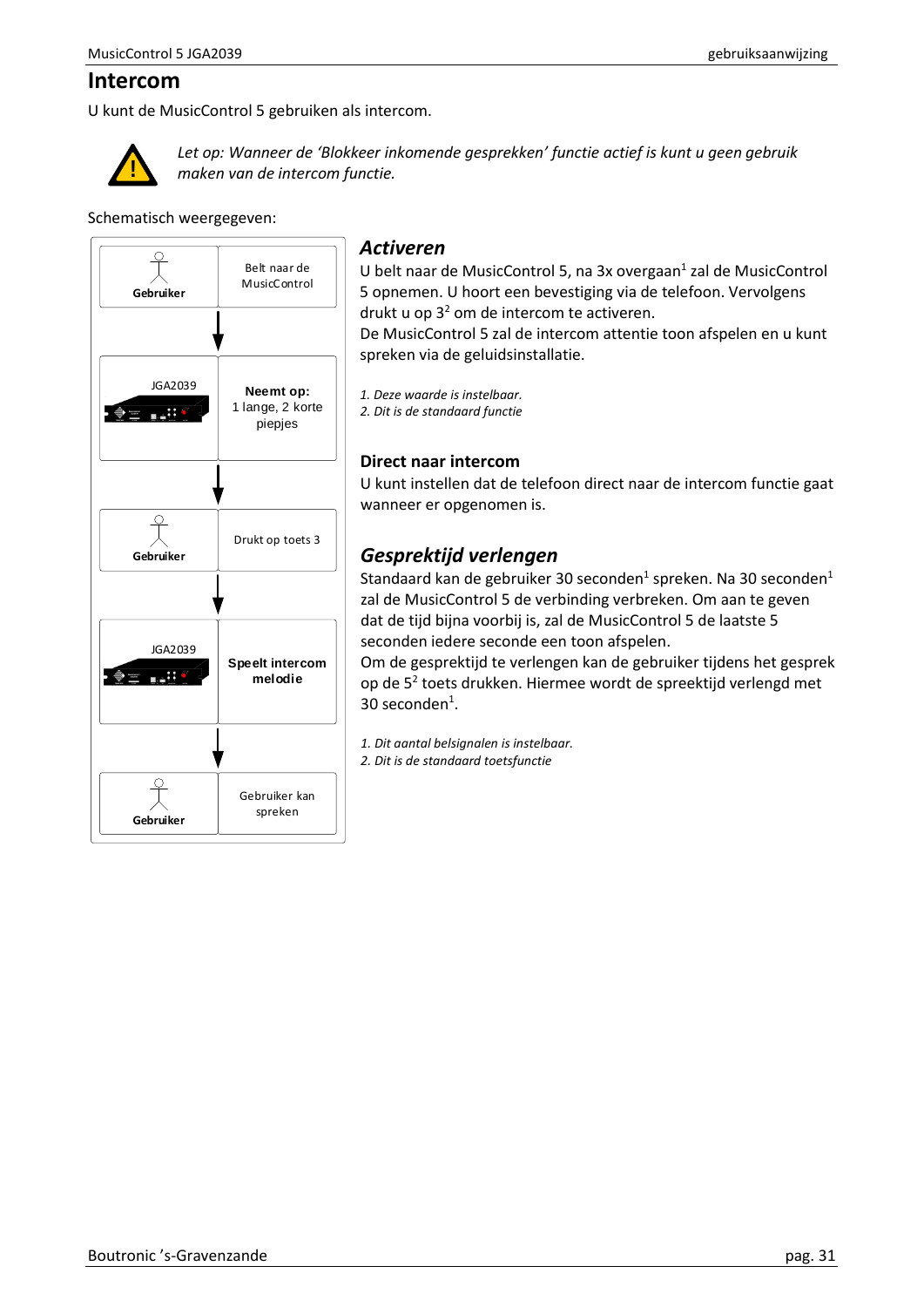#### <span id="page-31-0"></span>*Stoppen*

Wanneer u klaar bent met de intercom drukt u op de '0' toets. (Dit is de standaard functie) De MusicControl 5 schakelt de telefoon van de radio af en u zult het radiosignaal weer gaan horen.

#### **Direct ophangen**

U kunt instellen dat de MusicControl 5 direct ophangt wanneer u stopt met de intercom functie.

## <span id="page-31-1"></span>*Instellingen*

De volgende instellingen zijn beschikbaar voor de intercom:

| Instelling      | <b>Omschrijving</b>                                       | Standaard         |
|-----------------|-----------------------------------------------------------|-------------------|
| Spreektijd      | Spreektijd voordat de MusicControl 5 de telefoon ophangt. | 30,0 sec          |
| Volume          | Volume van de intercom.                                   | $0,0$ dB          |
| Direct intercom | Met deze instelling zal de MusicControl 5 direct na       | Uit               |
|                 | opnemen naar de intercom functie gaan.                    |                   |
|                 | U stelt in op welke audio uitgang de intercom direct zal  |                   |
|                 | starten. Indien u geen audio uitgang selecteert, is deze  |                   |
|                 | functie uitgeschakeld.                                    |                   |
| Direct ophangen | Met deze instelling zal de MusicControl 5 direct na het   | Uit               |
| met '0'         | intoetsen van '0' de telefoonlijn ophangen.               |                   |
| Melodie type    | Melodie van het attentie signaal voor de intercom.        | Toon              |
|                 | (Opties: Geen, Toon, MP3.)                                |                   |
| Melodie index   | Melodie voor het attentie signaal voor de intercom.       | 3- Toon Gong Laag |
|                 | Bij type Toon: Geselecteerde toon.                        |                   |
|                 | Bij type MP3: Index van de MP3.                           |                   |
| Toon tijd       | De stuurtijd voor de melodie van het attentie signaal.    | $3,0$ sec         |
| Melodie volume  | Volume voor het attentie signaal voor de intercom.        | $0,0$ dB          |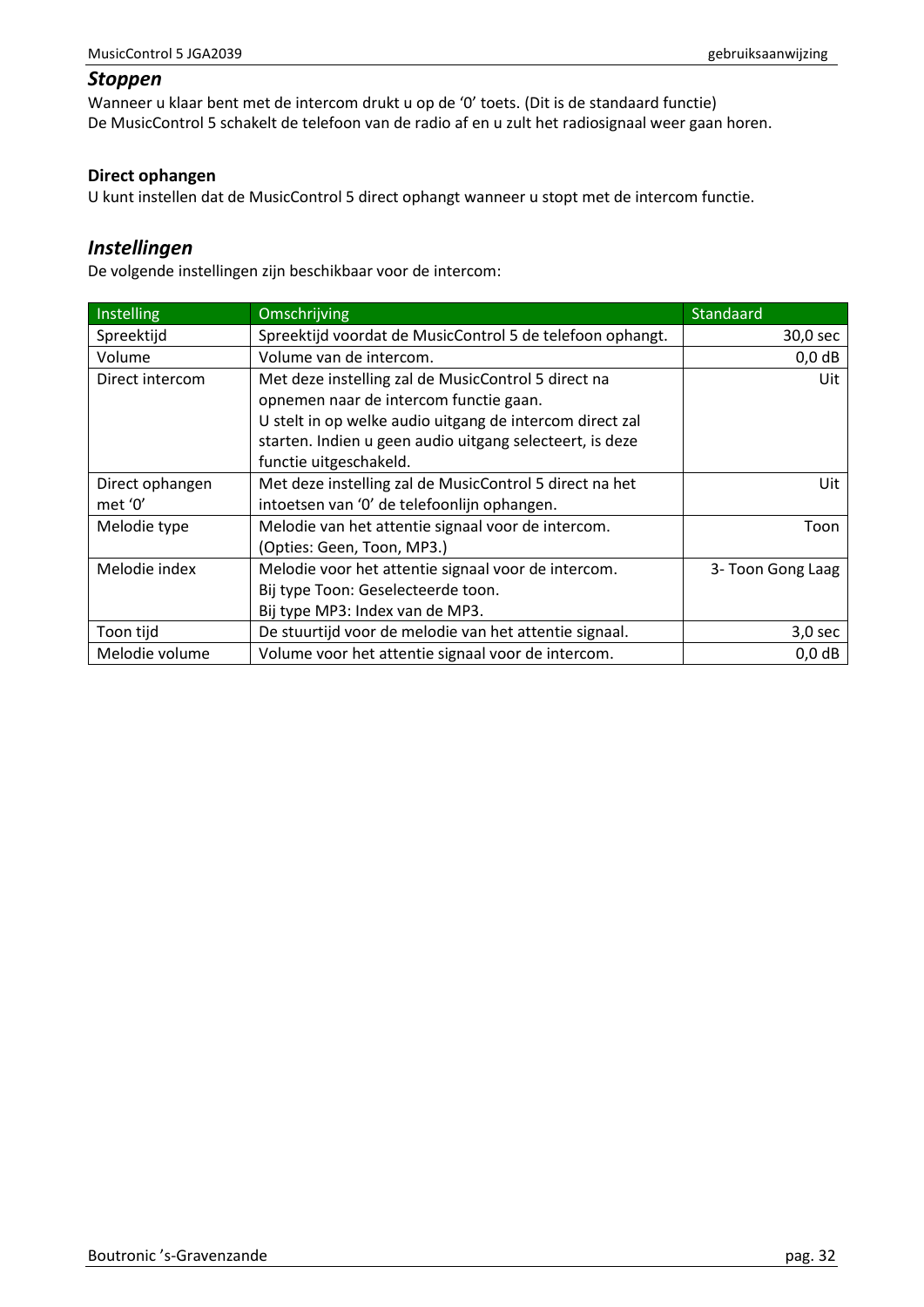## <span id="page-32-0"></span>**Klok**

De MusicControl 5 bevat een interne klok. Deze klok houdt de tijd bij en wordt gebruikt door de tijdklok. De interne klok past automatisch de zomer- en wintertijd aan (indien ingesteld).

## <span id="page-32-1"></span>*Aanpassing*

De interne klok van de MusicControl 5 kan eventueel na verloop van tijd afwijken indien er geen internetaansluiting aanwezig is en de tijd niet van internet kan worden opgehaald. Om deze afwijking te minimaliseren wordt de interne klok in de fabriek geijkt. Uit deze ijkingsprocedure komt een aanpassingswaarde die elke dag om 00:00 wordt uitgevoerd.

## <span id="page-32-2"></span>*Back-up voeding*

Voor de interne klok is een back-up voeding op de MusicControl 5 aanwezig die de klok 5 dagen kan voorzien van energie. Hierdoor zal de MusicControl 5 zijn tijd niet direct vergeten wanneer de voedingsspanning onverhoopt tijdelijk wegvalt.

## <span id="page-32-3"></span>*Tijd synchroniseren*

U kunt de tijd van de MusicControl 5 automatisch laten synchroniseren met de tijd van uw computer via de BoutronicStudio 3, of met de internettijd. Als u de instelling 'Auto sync. klok' ingeschakeld heeft en de BoutronicStudio 3 staat ingesteld om te synchroniseren zal de tijd automatisch worden gesynchroniseerd. De interval waarmee de BoutronicStudio 3 een synchronisatie uitvoert is in te stellen bij de 'Studio instellingen'.



*Let op: Als u gebruik wilt maken van het automatisch synchroniseren van de klok, controleer of de instelling van de BoutronicStudio 3 juist staat ingesteld. (Instellingen* → *Studio instellingen* → *Sync. interval tijd)*

Als tijdssynchronisatie via de BoutronicStudio 3 niet mogelijk is synchroniseert de MusicControl 5 zijn tijd met de internettijd. Hiervoor heeft de MusicControl 5 toegang nodig tot het internet.

## <span id="page-32-4"></span>*Zomer/wintertijd*

De MusicControl 5 heeft de mogelijkheid om zomer- en wintertijd automatisch aan te passen. U kunt deze optie aan- of uitschakelen door middel van de instelling 'Gebruik zomer/wintertijd'. Het aanpassen van de tijd wordt gedaan naar de standaard van de Europese Unie.

De zomertijd wordt aangepast: *laatste zondag van maart, om 02:00 wordt de tijd 1 uur vooruitgezet.* De wintertijd wordt aangepast: *laatste zondag van oktober, om 03:00 wordt de tijd 1 uur teruggezet.*

## <span id="page-32-5"></span>*Tijdserver*

Het is mogelijk om de tijd op te halen via het netwerk bij de tijdserver. Hiervoor moet een tijdserver ingesteld worden, of ontvangen worden van de DHCP server. Zodra het interval is ingesteld op een waarde hoger dan 0 min, zal de MusicControl 5 bij de tijdserver vragen welke tijd het momenteel is. Aan de hand van de ingestelde tijdzone bepaalt de MusicControl 5 de actuele tijd.



*Let op: Als u gebruik wilt maken van de tijd ophalen bij de tijdserver, moet de MusicControl 5 toegang hebben tot de tijdserver. Neem contact op met uw systeembeheerder om dit te controleren.*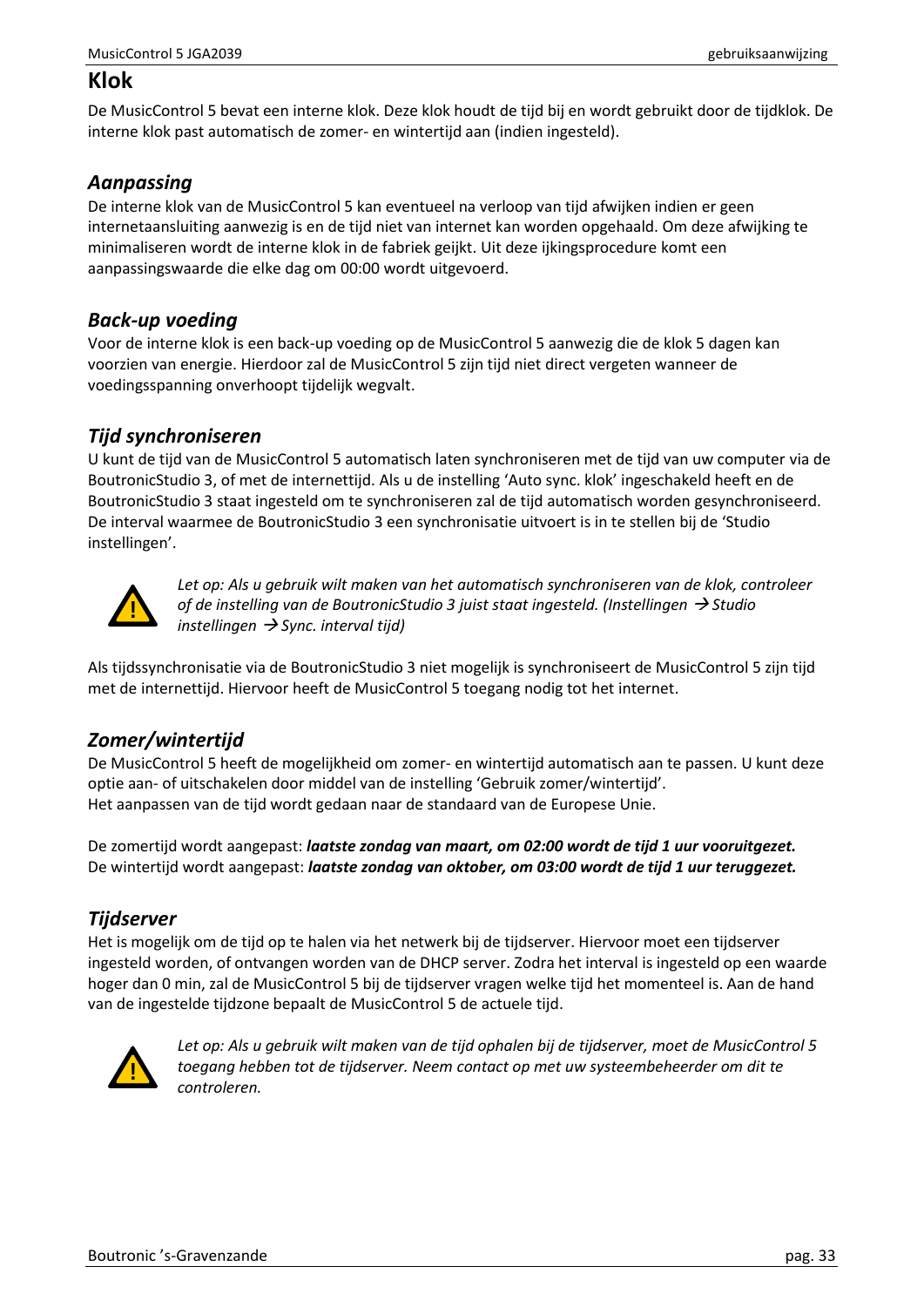<span id="page-33-0"></span>

| Instellingen              |                                                               |                       |
|---------------------------|---------------------------------------------------------------|-----------------------|
| Instelling                | Omschrijving                                                  | Standaard             |
| Gebruik zomer/wintertijd  | Hiermee geeft u aan of u zomer en wintertijd gebruikt.        | Aan                   |
|                           | Wanneer deze instelling op 'Aan' staat, zal automatisch de    |                       |
|                           | zomer/wintertijd worden ingevoerd.                            |                       |
| Interval tijd ophalen van | Met dit interval wordt de tijd opgehaald vanaf de tijdserver. | 15 min                |
| het internet              | Als u deze waarde op 0 min instelt, zal de tijd niet worden   |                       |
|                           | opgehaald vanaf de tijdserver.                                |                       |
| Tijdzone                  | De tijdzone waarin de MusicControl 5 zich bevindt. Deze       | <b>1,0 UTC</b>        |
|                           | tijdzone wordt gebruikt bij het ophalen van de tijd vanaf de  |                       |
|                           | tijdserver                                                    |                       |
| RTC-aanpassing            | Dit is de waarde waarmee de MusicControl 5 elke dag de        | *varieert*            |
|                           | afwijking van zijn interne klok corrigeert.                   | $(xx, x \sec / 24 h)$ |
|                           | Deze waarde wordt door de fabriek geijkt.                     |                       |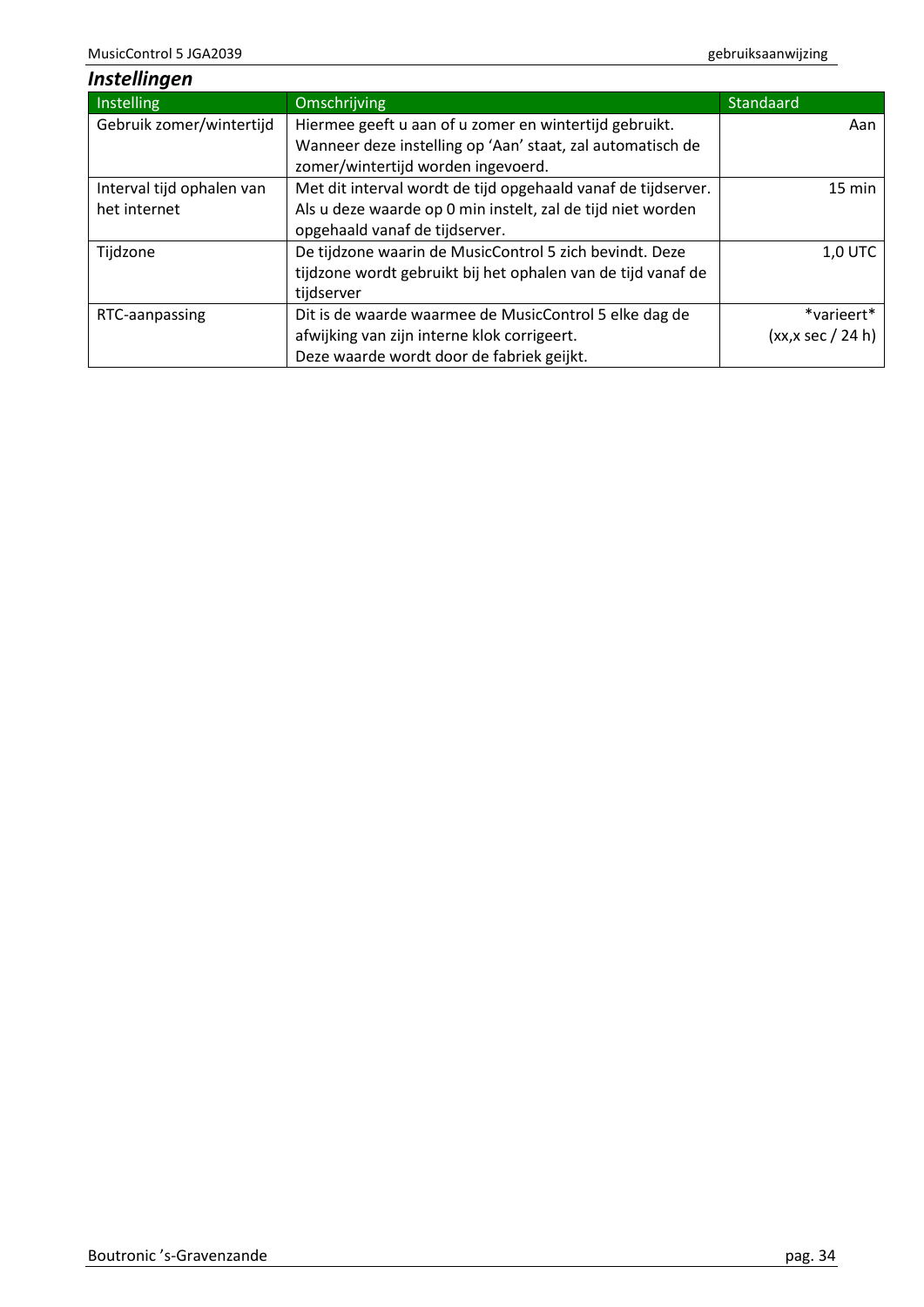# <span id="page-34-0"></span>**Netwerkinstellingen**

De MusicControl 5 is uitgerust met een netwerkaansluiting. Hiermee kunt u de MusicControl 5 direct aansluiten op uw computernetwerk en verbinding maken met de MusicControl 5 door middel van de BoutronicStudio 3. (Deze is te downloaden op onze website: [www.boutronic.nl\)](http://www.boutronic.nl/)

U kunt instellen dat de MusicControl 5 automatisch zijn netwerkinstellingen ophaalt in het netwerk (DHCP) of u kunt de netwerkinstellingen handmatig (static) invoeren.

Standaard staat de MusicControl 5 ingesteld om de netwerkinstellingen automatisch op te halen (DHCP).

### <span id="page-34-1"></span>*Automatisch (DHCP)*

U kunt de MusicControl 5 instellen zodat automatisch de netwerkinstellingen opgevraagd worden bij een DHCP-server. Vraag uw systeembeheerder of uw netwerk over een DHCP-server beschikt.

## <span id="page-34-2"></span>*Handmatig*

U kunt de netwerkinstellingen ook handmatig invoeren. Hiervoor moet u de volgende instellingen invullen.

| <b>IP-adres</b>                      | 192.168.15.99                  |
|--------------------------------------|--------------------------------|
| Subnet                               | 255.255.255.0                  |
| Gateway                              | 192.168.15.5                   |
| <b>DNS-server</b>                    | 192.168.15.5<br>Kopieer huidig |
| Auto NTP-server<br>Manual NTP-server | Kopiëer                        |

| Instelling | Omschrijving                                     |
|------------|--------------------------------------------------|
| IP-adres   | Het adres in het netwerk voor de MusicControl 5. |
| Subnet     | Subnet voor het netwerk.                         |
| Gateway    | Het IP-adres voor de gateway in het systeem.     |
| DNS-server | Het IP-adres voor de DNS-server.                 |
| NTP-server | Het IP-adres voor de NTP-server.                 |

Vraag uw systeembeheerder voor deze instellingen.

Na het wijzigen van de netwerkinstellingen moet de MusicControl 5 gereset worden.



*Let op: Als u handmatig een willekeurig IP-adres kiest, kan het zo zijn dat dit adres al in gebruik is. Hierdoor kunnen er IP-conflicten ontstaan en kan zowel de MusicControl 5 als het andere apparaat dat hetzelfde IP-adres heeft niet bereikt worden.*

<span id="page-34-3"></span>

*Let op: Indien de MusicControl 5 niet meer bereikbaar is via het netwerk, kan het zijn dat het IP-adres niet meer klopt. U kunt d.m.v. de BoutronicStudio 3 het IP-adres wijzigen. Ook kunt u via de telefoon het IP-adres op automatisch zetten. Zie telefoon voor meer informatie.*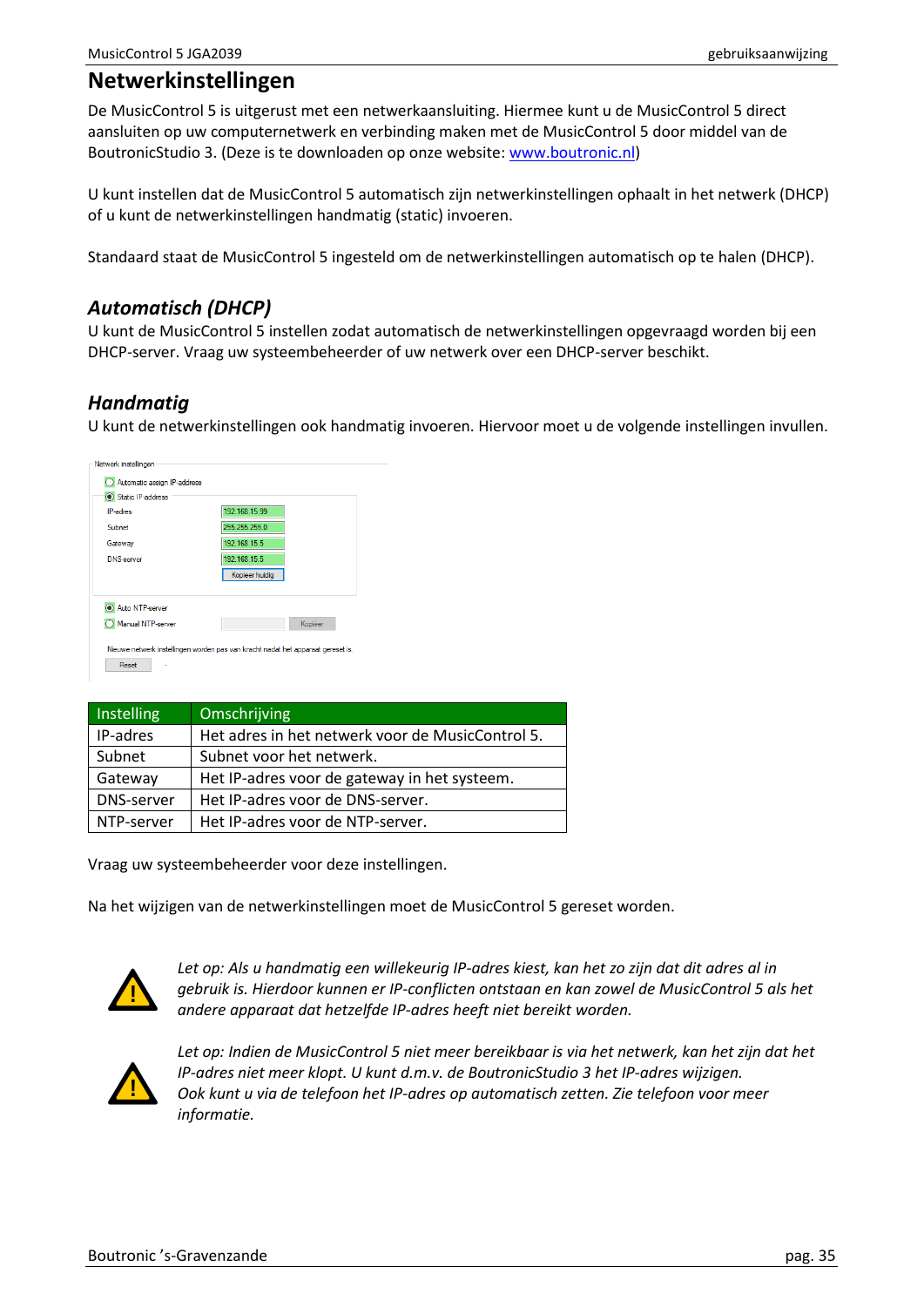# **I/O**

De MusicControl 5 beschikt over 4 ingangen, 3 relais en 4 drukknoppen. Deze I/O's kunnen per stuk geconfigureerd worden.

## <span id="page-35-0"></span>*Drukknoppen*

De volgende instellingen hebben betrekking op de drukknoppen:

| Instelling                                                                   | Omschrijving            | Standaard |
|------------------------------------------------------------------------------|-------------------------|-----------|
| Drukknop $x^1$ Functie                                                       | Functie van de drukknop | Standaard |
| المتملم بالراديم امتام المتمرد متمام متمسك والمتماس والمتماس المتماس المتحدث |                         |           |

1. x staat voor het nummer van de drukknop

### <span id="page-35-1"></span>*Ingangen*

De volgende instellingen hebben betrekking op de ingangen:

| Instelling                    | Omschrijving                                                                                                   | Standaard |
|-------------------------------|----------------------------------------------------------------------------------------------------------------|-----------|
| Ingang $x^1$ Type             | Type van de ingang, NO of NC                                                                                   | NO.       |
| Ingang x <sup>1</sup> Functie | Functie van de ingang                                                                                          | Standaard |
|                               | restricted and the contract of the contract of the contract of the contract of the contract of the contract of |           |

1. x staat voor het nummer van de ingang

#### **Drukknop / Ingang functies**

| Functie                                                                                         | Omschrijving                                                              |  |
|-------------------------------------------------------------------------------------------------|---------------------------------------------------------------------------|--|
| Geen                                                                                            | Er wordt niet gereageerd op de drukknop / ingang                          |  |
| Standaard                                                                                       | De drukknop/ingang wordt gebruikt met ingang events                       |  |
| Ingangen onderdrukken <sup>1</sup>                                                              | Als de drukknop/ingang geactiveerd is, worden de ingangen onderdrukt.     |  |
| Als de drukknop/ingang geactiveerd is, en de telefoonlijn detecteert een<br>Telefoon over radio |                                                                           |  |
|                                                                                                 | inkomend gesprek, zal dit gemeld worden via de geluidsinstallatie         |  |
| Mute muziek <sup>1</sup>                                                                        | Als de drukknop/ingang geactiveerd is, wordt het geluid afgespeeld op het |  |
|                                                                                                 | mute volume.                                                              |  |
| Blokkeer inkomende gesprekken                                                                   | Zolang de drukknop/ingang geactiveerd is, worden inkomende                |  |
|                                                                                                 | telefoongesprekken niet opgenomen.                                        |  |

1. Wanneer deze functie voor een drukknop wordt gekozen, zal deze gestart worden als de knop ingedrukt wordt. Als de drukknop opnieuw wordt ingedrukt zal het onderdrukken stoppen. Als deze functie voor een ingang is gekozen, zal de functie worden uitgevoerd zolang de ingang geactiveerd is.

## <span id="page-35-2"></span>*Relais*

De volgende instellingen hebben betrekking op de relais.

| Instelling                      | Omschrijving                   | Standaard |
|---------------------------------|--------------------------------|-----------|
| Relais $x^1$ Type               | Type van de uitgang, NO of NC. | NO        |
| Relais $x^1$ Functie            | Functie van de uitgang.        | Standaard |
| Relais x <sup>1</sup> Stuurtijd | Stuurtijd van de uitgang.      | 5,0 sec   |
|                                 |                                |           |

1. x staat voor het relais nummer

#### **Relais functies**

| Functie    | Omschrijving                                                               |
|------------|----------------------------------------------------------------------------|
| Geen       | Relais wordt niet gestuurd.                                                |
| Standaard  | Relais kan worden gestuurd door de verschillende onderdelen.               |
| Mute radio | Relais wordt gestuurd zolang de MusicControl 5 audio uitstuurt via een van |
|            | de audio uitgangen.                                                        |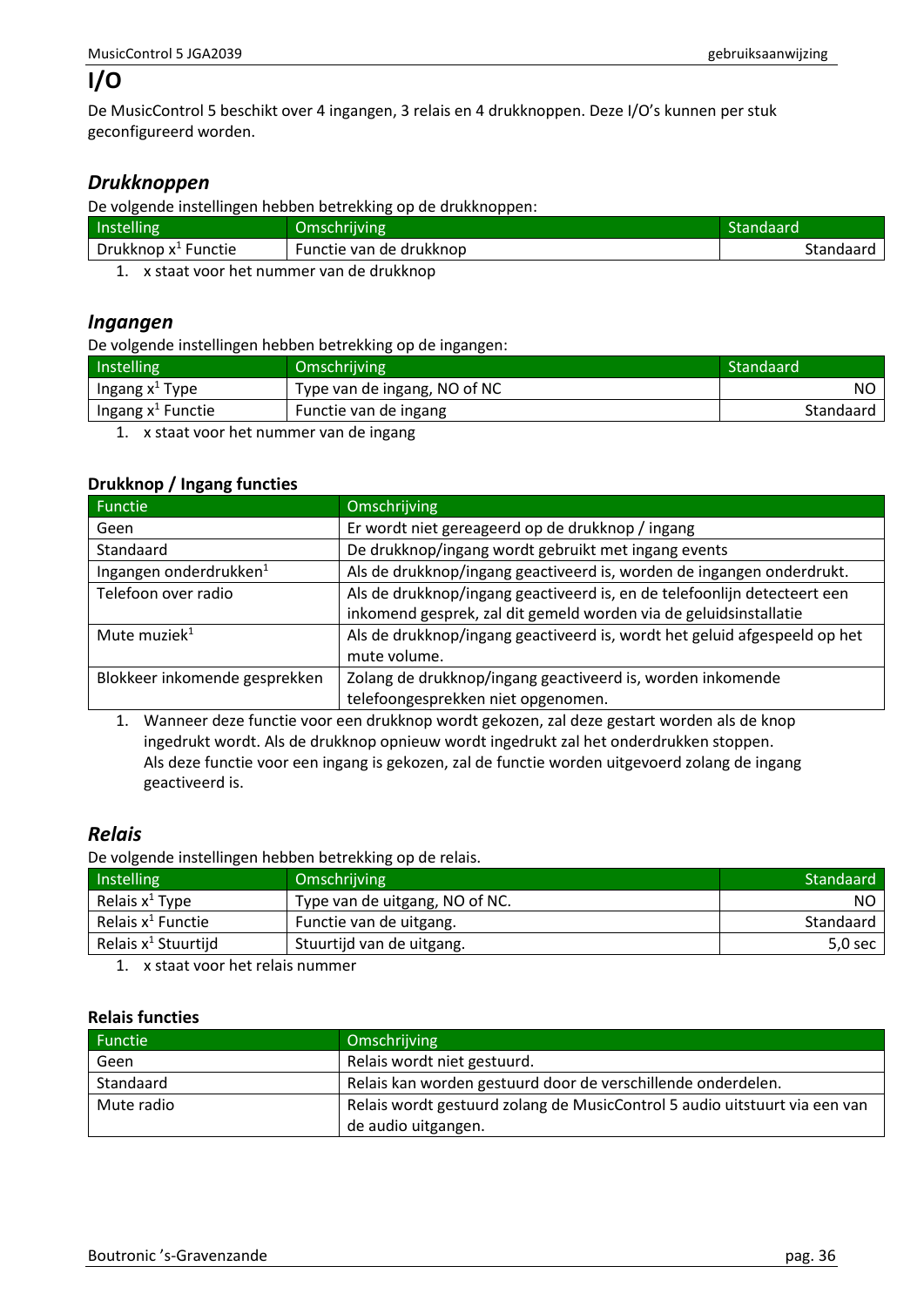# <span id="page-36-0"></span>**Licentie code**

Het is mogelijk om de MusicControl 5 uit te breiden met diverse functies. Deze functies worden geactiveerd met een licentiecode. De volgende codes zijn momenteel beschikbaar:

| Instelling            | Omschrijving                                                                                                             | Standaard |
|-----------------------|--------------------------------------------------------------------------------------------------------------------------|-----------|
| Meerdere verbindingen | Met deze licentiecode is het mogelijk om met meerdere<br>computers (max 2) verbinding te maken met de<br>MusicControl 5. | uit l     |
| Internetradio         | Met deze licentiecode wordt de internetradio geactiveerd.                                                                | uit       |

Voor het activeren van een licentiecode dient de installateur contact op te nemen met Boutronic. Aan licentiecodes zijn eenmalige kosten verbonden.

# <span id="page-36-1"></span>**Fabriek**

Op het tabblad fabriek staan diverse geavanceerde instellingen.

| Instelling           | Omschrijving                                                | Standaard |
|----------------------|-------------------------------------------------------------|-----------|
| Fabrieksinstellingen | Druk op de knop 'Reset' als de fabrieksinstellingen gereset |           |
|                      | moeten worden. Hierna zijn alle instellingen zoals het      |           |
|                      | product uit de fabriek komt.                                |           |
| Reset Apparaat       | Druk op de knop 'Reset' als het apparaat gereset moet       |           |
|                      | worden. De MusicControl 5 start opnieuw op.                 |           |

| Instelling     | Omschrijving                             | Standaard  |
|----------------|------------------------------------------|------------|
| Debug level    | Wordt gebruikt in de fabriek             |            |
| Debug factory  | Wordt gebruikt in de fabriek             | <b>Nee</b> |
| Event time-out | Maximale tijd dat een event mag wachten. | 2 min      |

# <span id="page-36-2"></span>**Backup**

Van de huidige instellingen kan een backup gemaakt worden. Deze backup kan later in dezelfde of in een andere hardware worden teruggezet.

Selecteer de bestandslocatie waar de backup opgeslagen moet worden. Of selecteer de bestandslocatie waar de backup voor het herstellen staat.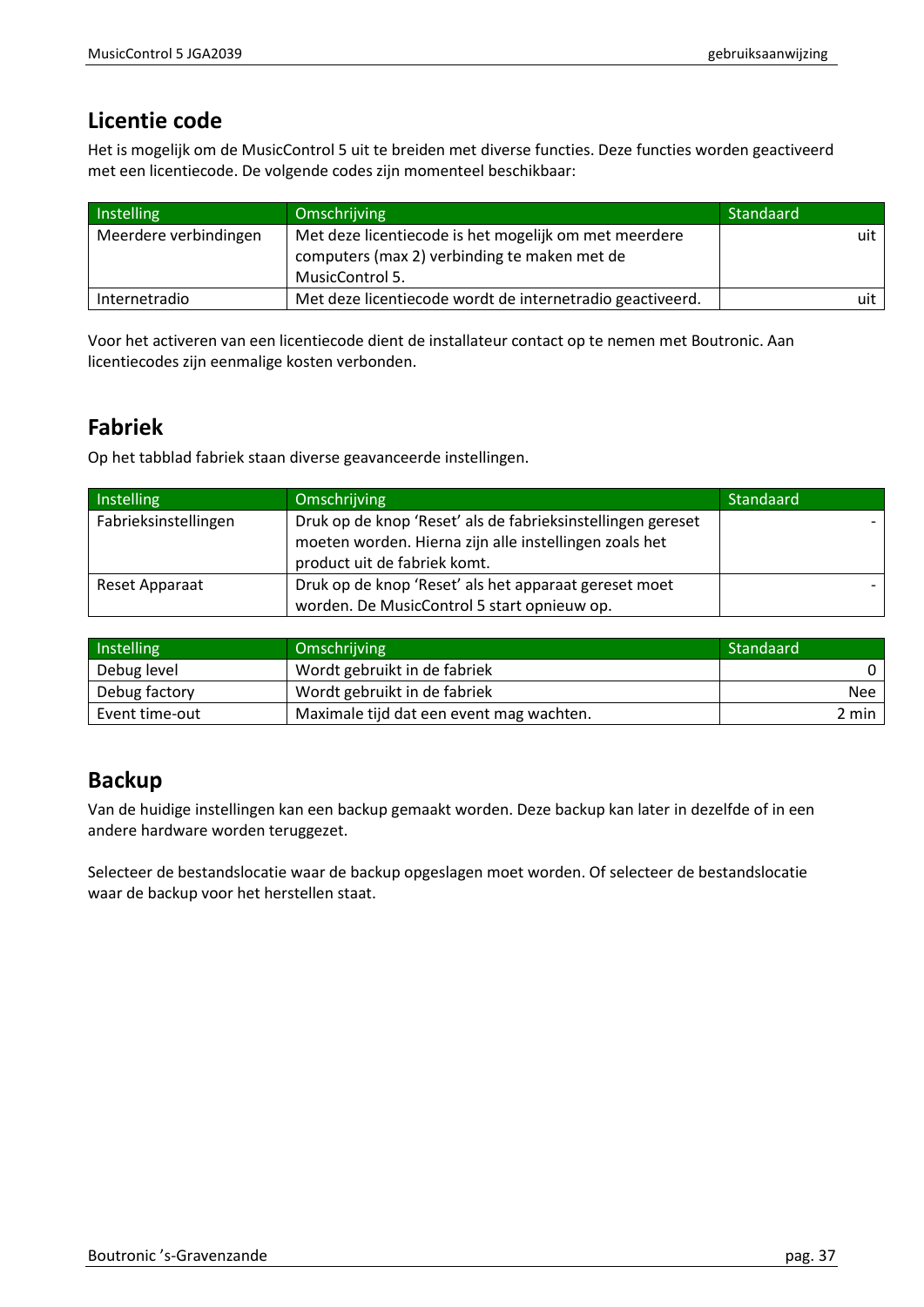# <span id="page-37-0"></span>**MP3-bestanden afspelen**

Met de MusicControl 5 is het mogelijk om in plaats van standaard tonen ook MP3-bestanden af te spelen. Deze kunnen worden afgespeeld vanaf de USB-stick of de SD kaart.

## <span id="page-37-1"></span>*SD-kaart en USB-stick*

Op de MusicControl 5 is een SD-kaart houder en een USB-poort aanwezig. Hierin kunt een SD-kaart of een USB-stick plaatsen, vervolgens kan de MusicControl 5 de MP3-bestanden vanaf de kaart of USB-stick lezen.



*Let op: De SD-kaart en USB-stick moeten geformatteerd zijn in FAT of FAT32. Anders zal hij niet werken i.c.m. de MusicControl 5.*

Indien zowel de USB-stick als de SD-kaart zijn geplaatst, zal de Musicontrol eerst het gewenste bestand zoeken op de USB-stick. Indien het bestand daar niet op staat, wordt gezocht op de SD-kaart.

## <span id="page-37-2"></span>*MP3-bestanden*

MP3-bestanden zijn muziekbestanden waarbij de muziek op slimme manier gecomprimeerd is, zodat er met veel minder data dezelfde muziek kan worden afgespeeld. Afhankelijk van de kwaliteit van het MP3 bestand, klinkt de muziek beter.

## <span id="page-37-3"></span>*Kwaliteit*

De maximumkwaliteit van een MP3-bestand is 192 kbps.

#### **Bestandsnaam**

Om aan te kunnen geven welk MP3-bestand er afgespeeld dient te worden, maakt de MusicControl 5 gebruik van een indexering op basis van de bestandsnaam. Elke MP3 die afgespeeld wordt moet starten met 3 cijfers. Deze 3 cijfers geven de index aan van het bestand. Achter deze 3 cijfers kunt u elke gewenste tekst plaatsen, deze tekst heeft geen effect op de werking van het afspelen van de MP3.

| Index | <b>Bestandsnaam</b> |
|-------|---------------------|
| n     | 000xxxx.MP3         |
|       | 001xxxx.MP3         |
|       |                     |
| 255   | 255xxxx.MP3         |

xxxx: zijn willekeurig karakters. De lengte kan ook variëren.

Om een MP3-bestand af te kunnen spelen, dient u bij de selectie van de melodie te kiezen voor type MP3. Vervolgens kunt u als index opgeven welk MP3-bestand u zou willen afspelen.

*Bijvoorbeeld: U wilt MP3-bestand 003muziek.mp3 afspelen. Hiervoor kiest u als type melodie: MP3. Vervolgens kiest u als index 3.*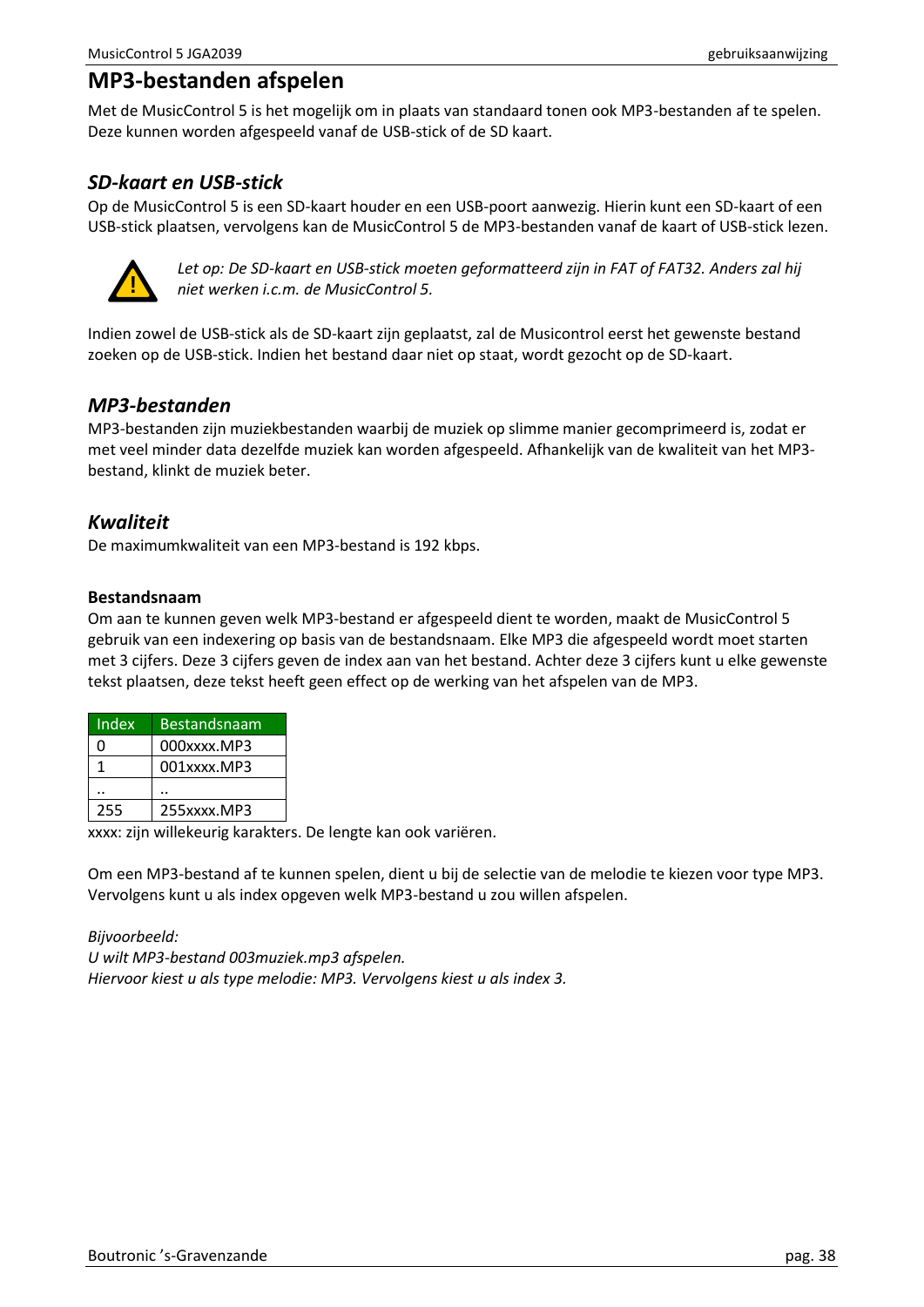# <span id="page-38-0"></span>**Instelbare melodieën**

In de onderstaande tabel ziet u een overzicht van de 24 beschikbare melodieën die standaard in de MusicControl aanwezig zijn

| #              | <b>Melodie</b>       | <b>Beschrijving</b>                 | <b>Toepassing</b>          | Toon (Hz)     | <b>Duur</b><br>(ms) |
|----------------|----------------------|-------------------------------------|----------------------------|---------------|---------------------|
| 1              | Slow Whoop           | Traag oplopend van laag naar hoog.  | Evacuatie brandalarm       | 500-1200      | 4000                |
| $\overline{2}$ | Fast Whoop           | Snel oplopend van laag naar hoog.   | Evacuatie internationaal   | 800-1000      | 270                 |
| 3              | German Whoop         | Aflopend van hoog naar laag.        | <b>Evacuatie Duitsland</b> | 1295-545      | 1200                |
| 4              | Frequentie sweep     | Snel oplopend met een pauze.        | Alarm sirene               | 987-2217      | 700                 |
| 5              | Alarm sirene 1       | Op en aflopend, zonder pauze.       | Alarm sirene               | 700-1000-700  | 400                 |
| 6              | Alarm sirene 2       | Op en aflopend, zonder pauze.       | Alarm sirene               | 800-970-800   | 240                 |
| 7              | Deur bel             | 2 tonen.                            | Deur bel                   | 970 / 800     | 2500                |
| 8              | Enkele piep traag    | Enkele toon met puls/pauze (traag). | Algemene attentie          | 970           | 760                 |
| 9              | Enkele piep snel     | Enkele toon met puls/pauze (snel).  | Algemene attentie          | 800           | 260                 |
| 10             | Westminster chime    | 4 tonen van westm. 1/2 uur melding. | Intercom attentie          | E/G#/F#/B     | 6500                |
| 11             | 1- Toon gong laag    | 1 toon, afnemend volume.            | Tijdklok attentie          | 680           | 5000                |
| 12             | 2- Toon gong laag    | 2 tonen, afnemend volume.           | Tijdklok attentie          | 660/550       | 6000                |
| 13             | 3- Toon gong laag    | 3 tonen, afnemend volume.           | Tijdklok attentie          | 660/550/440   | 6150                |
| 14             | 1- Toon gong hoog    | 1 toon, afnemend volume.            | Tijdklok attentie          | 1,3k          | 3000                |
| 15             | 2- Toon gong hoog    | 2 tonen, afnemend volume.           | Tijdklok attentie          | 1300/1100     | 2900                |
| 16             | 3- Toon gong hoog    | 3 tonen, afnemend volume.           | Tijdklok attentie          | 1300/1100/880 | 3450                |
| 17             | Continue 800Hz       | Continue 800Hz toon.                | Attentie                   | 800           | cont                |
| 18             | 3- Toon omhoog traag | 3 tonen omhoog, stabiel volume.     | Attentie / Belsignaal      | 700/800/900   | 2980                |
| 19             | 3- Toon omlaag traag | 3 tonen omlaag, stabiel volume.     | Attentie / Belsignaal      | 900/800/700   | 2980                |
| 20             | 3- Toon omhoog snel  | 3 tonen omhoog, stabiel volume.     | Attentie / Belsignaal      | 700/800/900   | 420                 |
| 21             | 3- Toon omlaag snel  | 3 tonen omlaag, stabiel volume.     | Attentie / Belsignaal      | 900/800/700   | 420                 |
| 22             | Externe telefoon bel | 2 freq wissel snel, met pauze.      | Belsignaal telefoon        | 880/1600      | 5000                |
| 23             | Warble sirene        | Extreem snelle sirene.              | Inbraakalarm               | 600-1200      | 66                  |
| 24             | Luchthoorn           | Hoog/lage toon afgewisseld.         | Inbraakalarm               | 363/518       | 1500                |

'-' : Frequentie sweep

'/' : Direct frequentie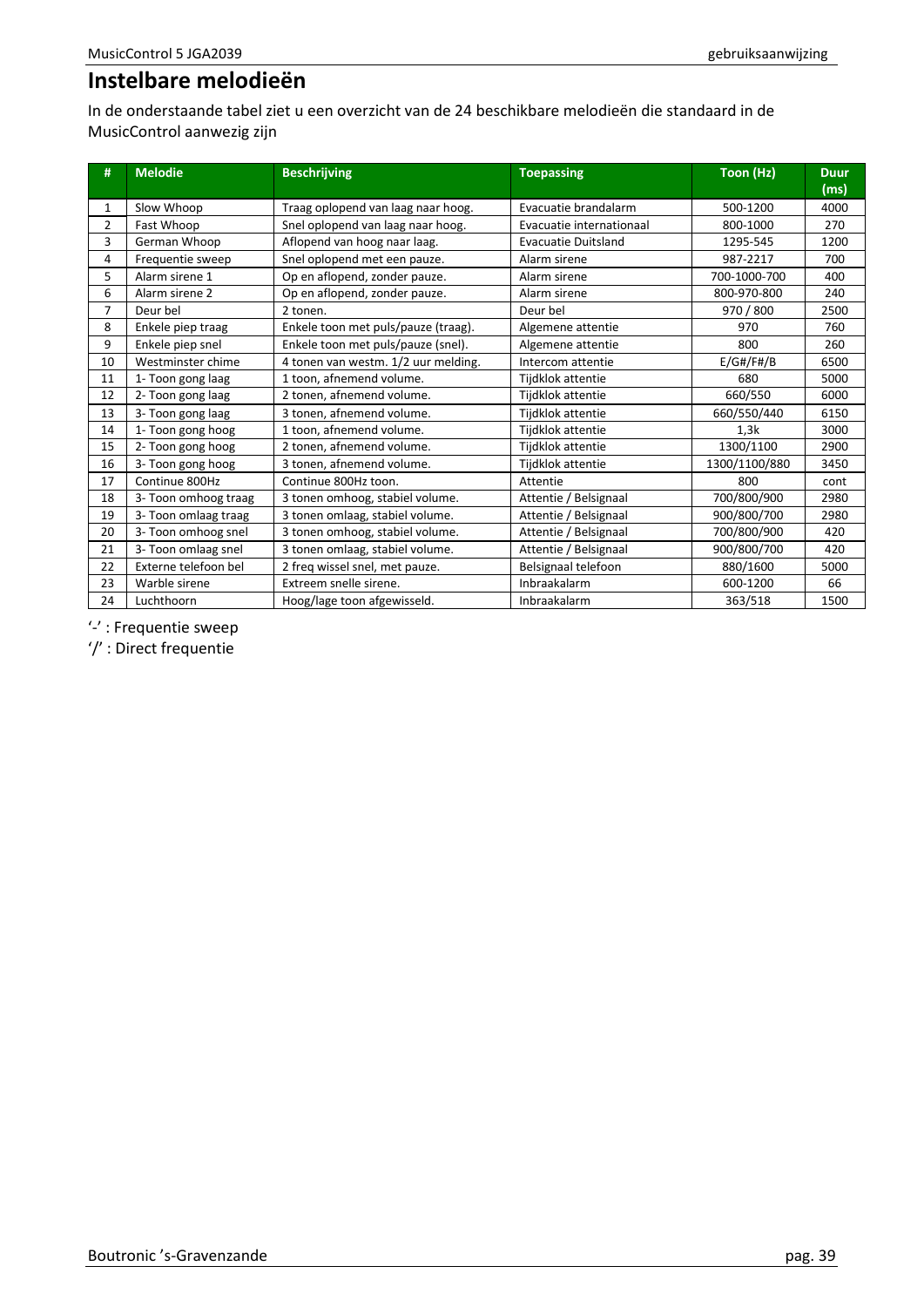# <span id="page-39-0"></span>**Foutmeldingen**

De MusicControl 5 kan de volgende foutmeldingen hebben:

| <b>Nummer</b>  | $Na\overline{am}$       | <b>Niveau</b> | Omschrijving                                                                          | Actie                                                                                                                                                                                            |
|----------------|-------------------------|---------------|---------------------------------------------------------------------------------------|--------------------------------------------------------------------------------------------------------------------------------------------------------------------------------------------------|
| $\mathbf{1}$   | Eeprom R/W              | Waarschuwing  | Interne fout.                                                                         | Neem contact op met uw<br>leverancier.                                                                                                                                                           |
| 2              | <b>EEPROM beschermd</b> | Waarschuwing  | Interne fout.                                                                         | Neem contact op met uw<br>leverancier.                                                                                                                                                           |
| 3              | Eerste keer opstarten   | Waarschuwing  | Interne fout.                                                                         | Neem contact op met uw<br>leverancier.                                                                                                                                                           |
| 4              | Configuratie basis      | Waarschuwing  | Interne fout.                                                                         | Neem contact op met uw<br>leverancier.                                                                                                                                                           |
| 5              | Config instellingen     | Waarschuwing  | Interne fout.                                                                         | Neem contact op met uw<br>leverancier.                                                                                                                                                           |
| 6              | Config checksum         | Waarschuwing  | Er is een fout geconstateerd bij de controle<br>van de instellingen.                  | - Controleer de instellingen.<br>- Wijzig een willekeurige instelling<br>en controleer of de foutmelding<br>terugkomt. Indien deze terug<br>blijft komen, neem contact op<br>met uw leverancier. |
| $\overline{7}$ | IP conflict             | Waarschuwing  | Er is gedetecteerd dat een ander apparaat<br>hetzelfde IP-adres heeft in het netwerk. | - Controleer uw netwerk.<br>- Wijzig eventueel het IP-adres van<br>de MusicControl 5.<br>- Neem contact op met uw<br>systeembeheerder.                                                           |
| 8              | W5500 cmd               | Waarschuwing  | Interne fout.                                                                         | - Neem contact op met uw<br>leverancier.                                                                                                                                                         |
| 9<br>10        | Geen MAC-adres          | Waarschuwing  | MAC-adres niet ingesteld.                                                             | - Neem contact op met uw<br>leverancier.                                                                                                                                                         |
| 11             | NTP-server              | Waarschuwing  | Tijdserver kon niet bereikt worden.                                                   | - Controleer netwerkinstellingen.<br>- Controleer of MusicControl 5<br>toegang heeft tot tijdserver.<br>- Neem contact op met uw<br>systeembeheerder.                                            |
| 12             | MP3 fout                | Waarschuwing  | Interne fout.                                                                         | - Neem contact op met uw<br>leverancier.                                                                                                                                                         |
| 13             | Bestand niet            | Waarschuwing  | Kon MP3 bestand niet afspelen.                                                        | - Controleer of bestand aanwezig is<br>op de SD-kaart.                                                                                                                                           |
| 16             | Event time-out          | Waarschuwing  | Een event kon niet worden afgehandeld<br>binnen de gestelde time-out.                 | - Controleer of de events niet te<br>lang duren.<br>- Controleer de event time-out<br>waarde.                                                                                                    |
| 17             | URL fout                | Waarschuwing  | URL kon niet worden gedecodeerd.                                                      | - Controleer de URL.                                                                                                                                                                             |
| 18             | SD-kaart initialiseren  | Waarschuwing  | SD-kaart kon niet worden geïnitialiseerd.                                             | - Controleer SD-kaart.                                                                                                                                                                           |
| 19             | SD-kaart lees           | Waarschuwing  | Kon niet lezen van de SD-kaart.                                                       | - Controleer SD-kaart.                                                                                                                                                                           |
| 20             | SD-kaart schrijf        | Waarschuwing  | Kon niet schrijven naar de SD-kaart.                                                  | - Controleer SD-kaart.                                                                                                                                                                           |
| 21             | TCP 1 Tx                | Waarschuwing  | Te veel data te verzenden via de TCP-                                                 | - Neem contact op met uw                                                                                                                                                                         |
| 22             | TCP 2 Tx                | Waarschuwing  | verbinding.                                                                           | leverancier.                                                                                                                                                                                     |
| 23             | TCP 1 Rx                | Waarschuwing  | Te veel data ontvangen via de TCP-                                                    | - Neem contact op met uw                                                                                                                                                                         |
| 24             | TCP 2 Rx                | Waarschuwing  | verbinding.                                                                           | leverancier.                                                                                                                                                                                     |
| 141            | Opgestart               | Waarschuwing  | MusicControl 5 is opgestart.                                                          | - Indien geen spanningsuitval is<br>geweest of bewuste reset, neem<br>contact op met uw leverancier.                                                                                             |
| 142            | Timer handler           | Waarschuwing  | Interne fout.                                                                         | - Neem contact op met uw<br>leverancier.                                                                                                                                                         |
| 143            | Test fout               | Waarschuwing  | Test fout, mag in normaal gebruik niet<br>voorkomen.                                  | - Neem contact op met uw<br>leverancier.                                                                                                                                                         |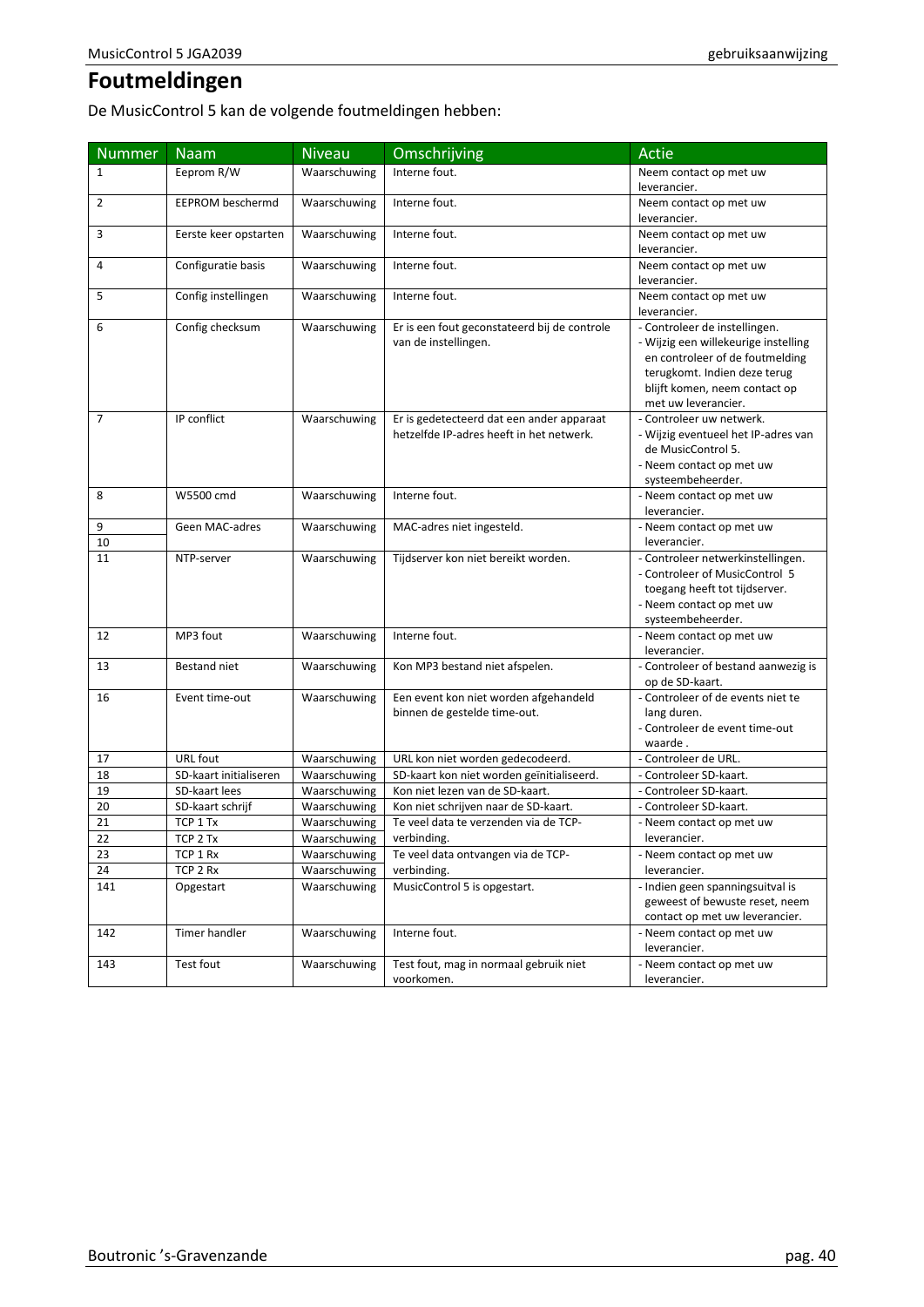# <span id="page-40-0"></span>**Technische specificaties**

# <span id="page-40-1"></span>*Behuizing (ABS)*

## <span id="page-40-2"></span>*Elektrische specificaties*

| Meegeleverde adapter  : 12 VDC, 500 mA (6W) |  |
|---------------------------------------------|--|
|                                             |  |

## <span id="page-40-3"></span>*Telefoon aansluiting*

PSTN (analoog) ......................... : Rechtstreeks of via telefooncentrale

## <span id="page-40-4"></span>*Ingangen*

|                                        | Open klem spanning 3V3 DC |
|----------------------------------------|---------------------------|
| Audio IN maximaal: 1IN & 2IN: 1.0 V TT |                           |

# <span id="page-40-5"></span>*Uitgangen*

| Relais zijn instelbaar als mute uitgang                              |
|----------------------------------------------------------------------|
| U maximaal line OUT  : 3,3 V TT (mogelijk als volumes op 100% staan) |

## <span id="page-40-6"></span>*Aansluitkabels*

| Netwerk kabel  : Minimaal CAT5E, RJ45            |                                     |
|--------------------------------------------------|-------------------------------------|
| Bedrading Line-in/out  : Afgeschermde audiokabel |                                     |
|                                                  | $0.8$ mm <sup>2</sup> , max 100 mtr |

# <span id="page-40-7"></span>**Afmetingen**

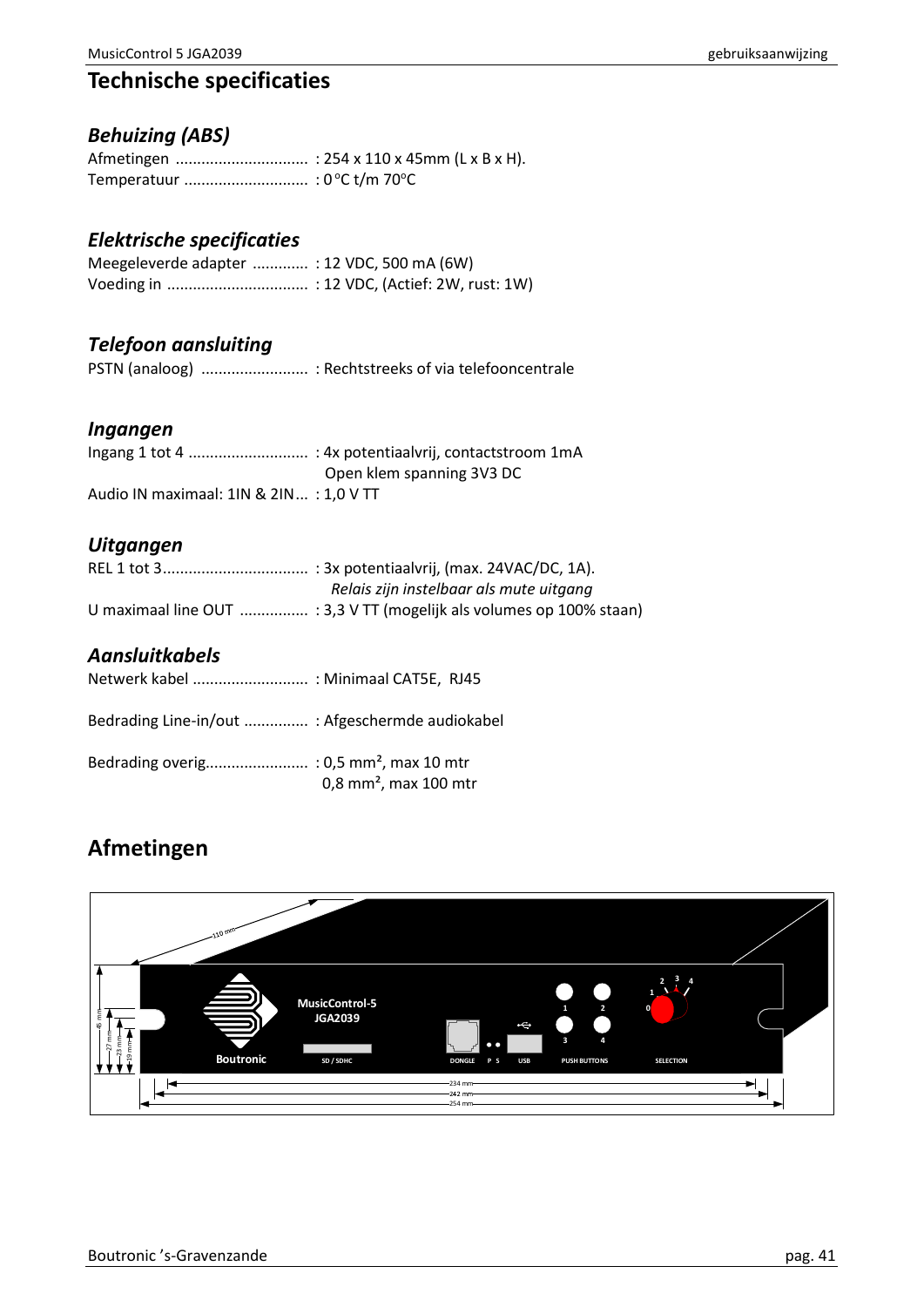# <span id="page-41-0"></span>**Bijlage A: Probleemoplossing**

| Probleem                                                                                                                                                                          | <b>Oorzaak / Oplossing</b>                                                                                                                                                                                                                                                                                                                           |  |
|-----------------------------------------------------------------------------------------------------------------------------------------------------------------------------------|------------------------------------------------------------------------------------------------------------------------------------------------------------------------------------------------------------------------------------------------------------------------------------------------------------------------------------------------------|--|
| De ingesprektoon wordt niet<br>gedetecteerd.                                                                                                                                      | Controleer welke ingesprektoon er gegeven wordt. Bij b.v.<br>gebruik van een VoIP centrale wordt vaak een afwijkende toon<br>gegeven die niet voldoet aan de TBR-21 norm.                                                                                                                                                                            |  |
| De MusicControl 5 neemt het inkomende<br>gesprek niet aan.                                                                                                                        | Zorg dat de 'blokkeer inkomend' ingang niet actief is.                                                                                                                                                                                                                                                                                               |  |
| De MusicControl 5 reageert soms niet op<br>nummers die ik intoets.                                                                                                                | Dit kan voorkomen als de MusicControl 5 op hetzelfde moment<br>een toon via de telefoonlijn uitstuurt. Toets de code nogmaals<br>in.                                                                                                                                                                                                                 |  |
| Het tijdklok alarm wordt niet afgespeeld.                                                                                                                                         | Controleer of de 'dag' instelling klopt en of er een melodie is<br>ingesteld. Controleer daarna, als de melding aan een ingang<br>gekoppeld is, dat de ingang actief is en dat het volume goed is<br>ingesteld.                                                                                                                                      |  |
| De intercom melodie zorgt ervoor dat de<br>verbinding verbroken wordt. Er kan niet<br>meer omgeroepen worden.                                                                     | De afgespeelde melodie kan als kiestoon gedetecteerd worden.<br>Stel de 'kiestoon detectie' anders in. Bijvoorbeeld 5 seconden.                                                                                                                                                                                                                      |  |
| Een ingangsgeluid (Tuner, Tone, MP3 of<br>TEL) klinkt te zacht.                                                                                                                   | Pas de volumes van de signalen aan met de BoutronicStudio 3.<br>Zet het signaal welke 'te zacht' klinkt en het totaal volume op<br>maximaal. Klinkt het signaal nog steeds te zacht, zet het volume<br>van de eindversterker hoger. Pas de overige signalen aan zodat<br>ook dit volume naar wens is.                                                |  |
| De MusicControl 5 wordt via Ethernet<br>toegevoegd, maar alle velden<br>worden/blijven oranje/geel. Er komt een<br>uitroepteken achter de toegevoegde<br>MusicControl 5 te staan. | Controleer of het IP-adres niet dubbel gebruikt wordt. Ga na<br>welk IP-adres de MusicControl 5 ontvangen heeft en typ deze in<br>bij een browser. Het volgende moet zichtbaar zijn:<br><b>Boutronic MusicControl 5 v5.0a</b><br>Serial nr: 987654<br>Name:<br><b>Boutronic</b><br>MAC:<br>70-B3-D5-35-95-89<br>192.168.15.135<br>IP:                |  |
|                                                                                                                                                                                   | Als het bovenstaande venster niet weergegeven wordt is de<br>MusicControl 5 niet bereikbaar. Controleer de verbinding en<br>zorg dat de MusicControl 5 een uniek IP-adres krijgt.<br>Indien bovenstaande venster zichtbaar is, maar u kunt geen<br>verbinding maken. Controleer of een andere computer<br>eventueel de verbinding in gebruikt neemt. |  |